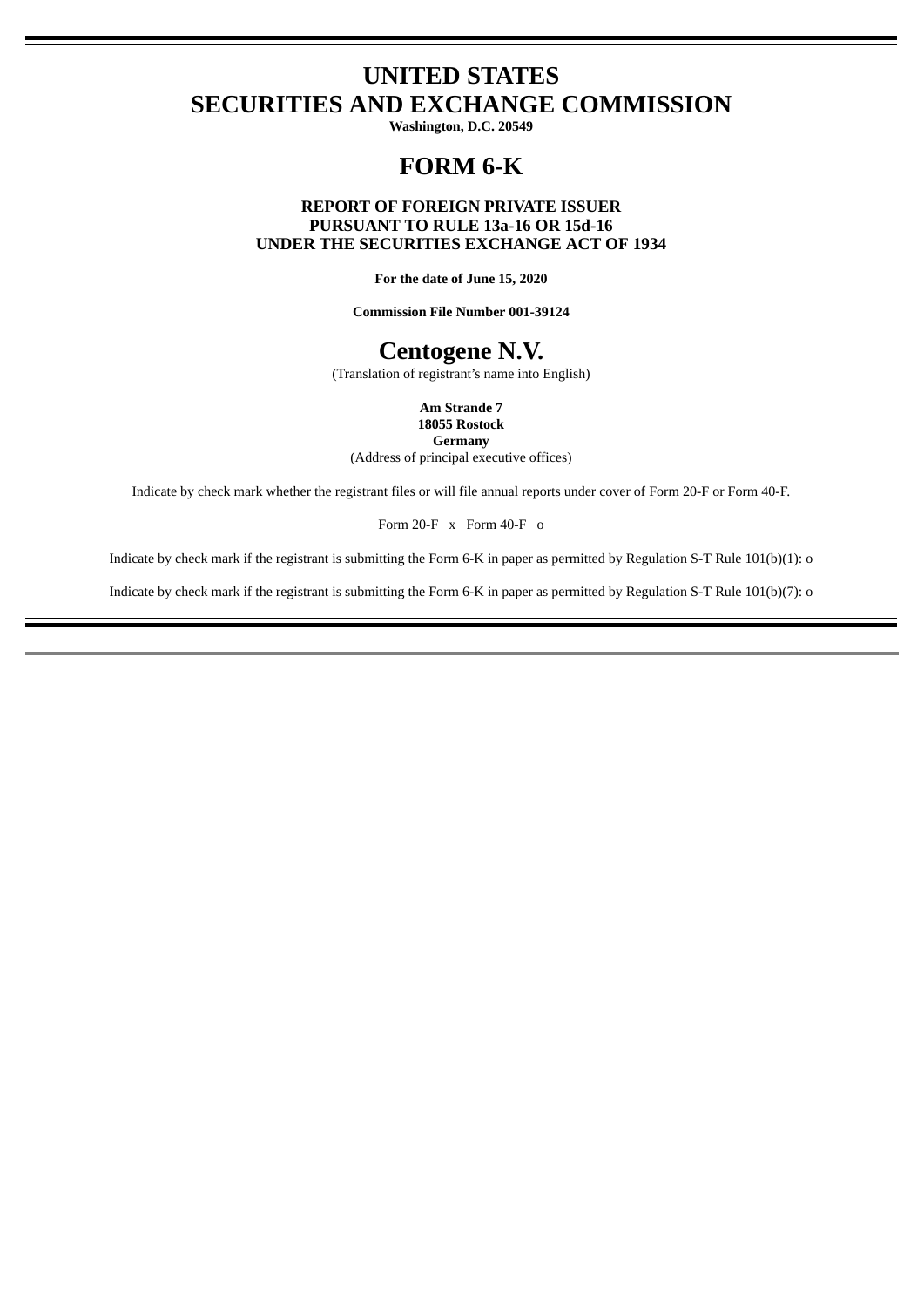#### **Centogene N.V.**

On June 15, 2020, Centogene N.V. (the "**Company**") issued a press release reporting its financial results for the three months ended March 31, 2020. A copy of the press release is attached hereto as Exhibit 99.1.

Attached hereto as Exhibit 99.2, 99.3 and 99.4 are also the financial statements of the Company for the three months ended March 31, 2020, the Management's Discussion and Analysis of Financial Condition and Results of Operations for the three months ended March 31, 2020 and risk factors on COVID-19 and litigation, respectively.

All exhibits attached hereto are incorporated by reference herein.

Exhibits 99.2 and 99.3 to this Report on Form 6-K shall be deemed to be incorporated by reference into the registration statement on Form S-8 (Registration Number 333-234551) of the Company and to be a part thereof from the date on which this report is filed, to the extent not superseded by documents or reports subsequently filed or furnished.

Exhibit 99.1 to this Report on Form 6-K shall not be deemed "filed" for purposes of Section 18 of the U.S. Securities Exchange Act of 1934, as amended (the "**Exchange Act**"), or otherwise subject to the liabilities of that section, nor shall it be deemed incorporated by reference in any filing under the U.S. Securities Act of 1933, as amended, or the Exchange Act.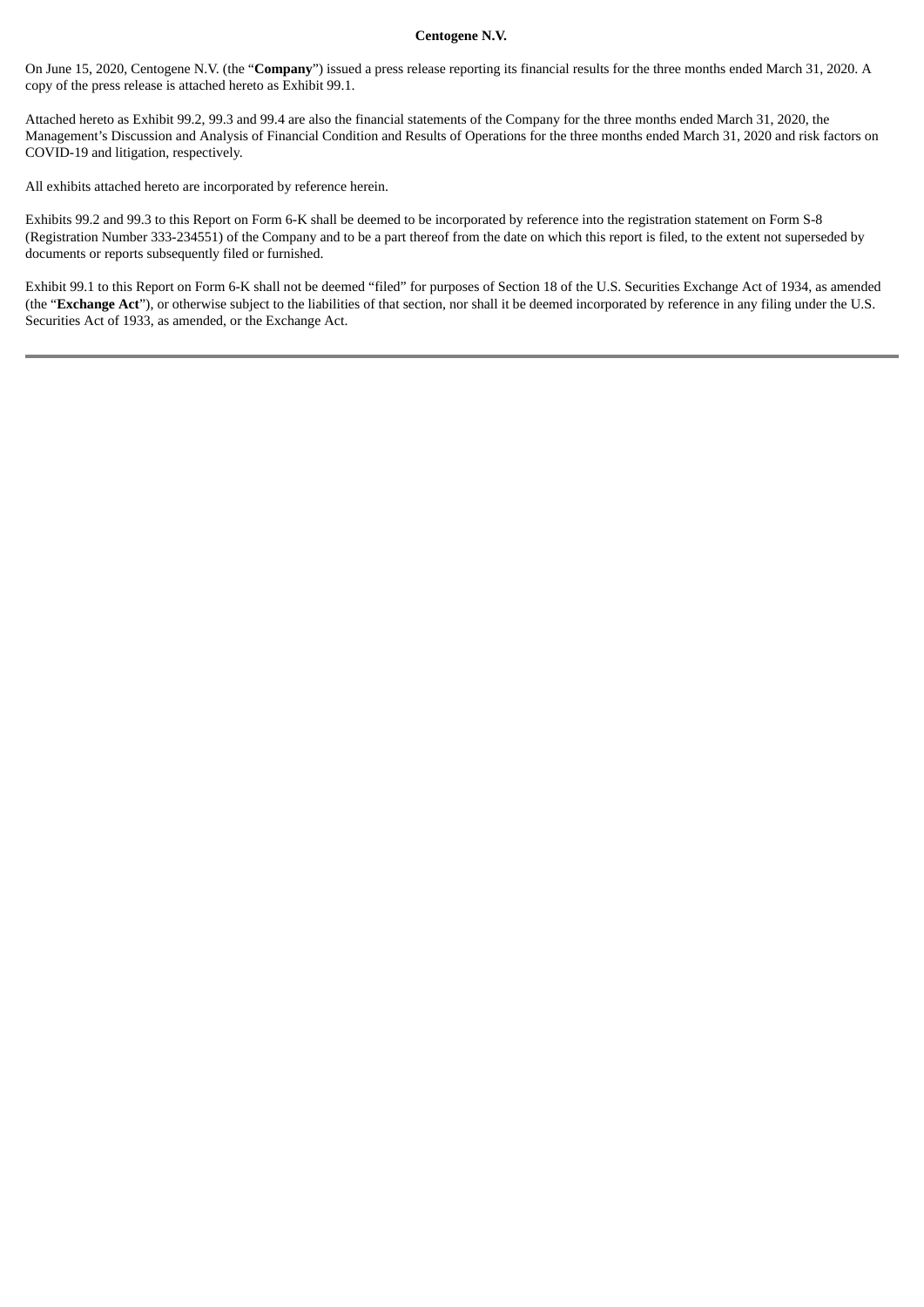# **Signatures**

Pursuant to the requirements of the Securities Exchange Act of 1934, the registrant has duly caused this report to be signed on its behalf by the undersigned, thereunto duly authorized.

CENTOGENE N.V.

Date: June 15, 2020

By: /s/ Richard Stoffelen

Name: Richard Stoffelen Title: Chief Financial Officer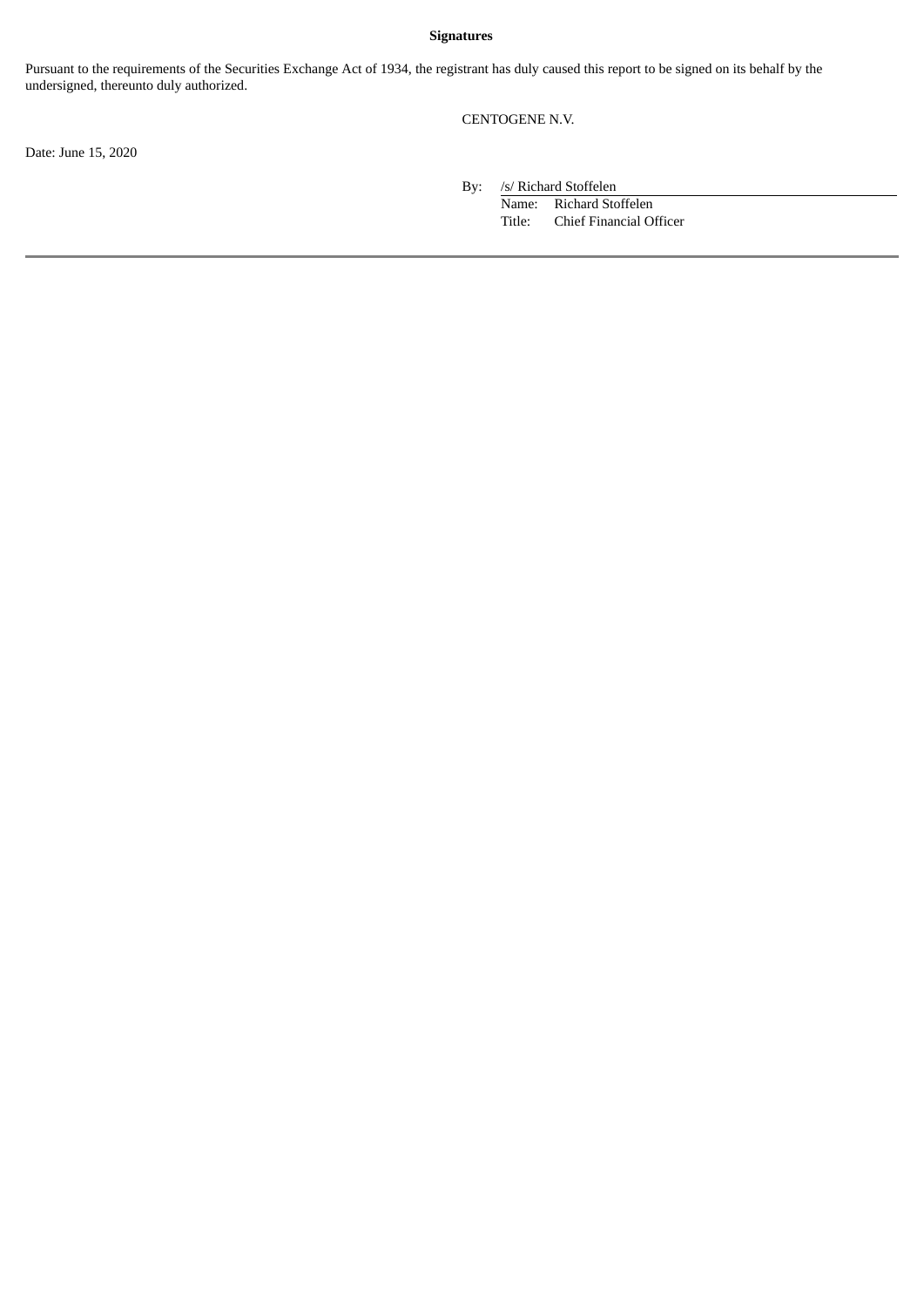# **Exhibit Index**

| Exhibit | <b>Description of Exhibit</b>                                                                                                   |
|---------|---------------------------------------------------------------------------------------------------------------------------------|
| 99.1    | Press Release dated June 15, 2020                                                                                               |
| 99.2    | Unaudited Condensed Consolidated Interim Financial Statements as of and for the Three Months ended March 31, 2020               |
| 99.3    | Management's Discussion and Analysis of Financial Condition and Results of Operations for the Three Months ended March 31, 2020 |
| 99.4    | Risk Factors on COVID-19 and Litigation                                                                                         |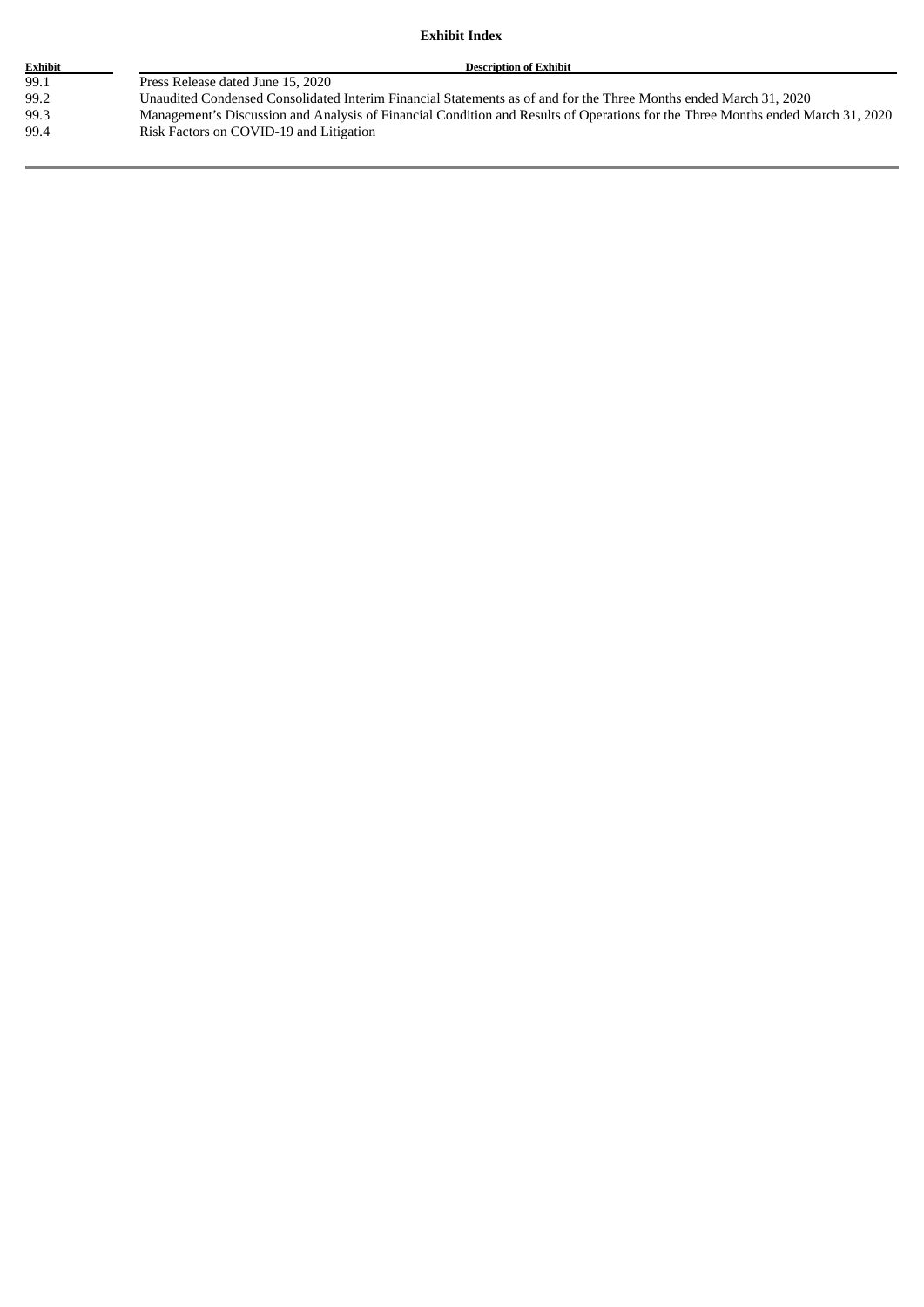# *CENTOGENE Reports First-Quarter 2020 Financial Results and Corporate Progress*

**Cambridge, MA, USA & Rostock/Berlin, Germany, June 15, 2020 (GLOBE NEWSWIRE)** — Centogene N.V. (Nasdaq: CNTG), a commercial-stage company focused on rare diseases that transforms real-world clinical and genetic data into actionable information for patients, physicians, and pharmaceutical companies, today provided an update on its corporate progress and reported its financial results for the three months ended March 31, 2020.

- · €12.1 million in revenues, an increase of 13% compared to three months ended March 31, 2019
- · Continued expansion of global proprietary rare disease platform with approximately 3.0 billion weighted data points from over 530,000 patients representing 120 different countries as of March 31, 2020
- · Over 60 biomarker programs, with over 25 biomarker programs (covering more than 22 diseases) having completed the first validation with mass spectrometry as of March 31, 2020
- · Expansion of our COVID-19 testing, and commencement of production and distribution of a sample collection kit, CentoSwab™, to support global efforts to address the pandemic

Prof. Arndt Rolfs, CEO of CENTOGENE, said, "During the first quarter of 2020, we continued our focus on our core business of providing precise medical diagnosis of and accelerating drug development for rare hereditary diseases, while taking important steps to operate our business effectively during COVID-19 and support broader efforts to address this pandemic. We are pleased to report a growth of revenues by 13% for the first quarter 2020, driven by the continuous improvement in businesses of both our Pharma and Diagnostics segments."

Prof. Arndt Rolfs continued, "As we continue to operate in a COVID-19 environment, it is our pleasure to report that while our quick, initial actions enabled 75% of employees to work from home, we have recently been able to bring back nearly all of our staff into the office by implementing regular testing. Additionally, we have further leveraged our diagnostic expertise to develop and offer a SARS-CoV-2 testing solution for patients around the world — beginning with the sampling system 'CentoSwab™' and ending with the CENTOGENE-developed app for patient registration and medical reporting. We expect this diagnostic solution will help global communities begin to return to a new normal and prevent a further outbreak. With COVID-19 pandemic continued spreading across the globe, we have started to see its negative impact to our incumbent business, but expect our commercial COVID-19 testing will help offsetting such negative impact."

# **Nimble Response to COVID-19 and Continued Rare Disease Diagnostic Operations**

#### **Spearheading Sustainable COVID-19 Testing Capabilities**

In March 2020, CENTOGENE announced the commencement of its COVID-19 testing. Starting with employees and essential workers in Rostock, Germany, the Company further expanded the test offering to the nursing homes as well as to the high school students throughout Germany. Since May 2020, the Company is offering its tests to the rest of the world. In addition, CENTOGENE secured necessary reagents and supplies, such as CentoSwab™, to support the logistics and fast diagnosis of COVID-19 since April 2020.

# **Acquisition of Hamburg Laboratory to Expand Testing Capacities**

In April 2020, CENTOGENE announced the opening of a new laboratory in Hamburg, Germany to increase its testing capacity for the COVID-19 virus. The Rostock laboratory will continue to focus on the Company's core business in rare hereditary diseases and its research efforts in biomarker development.

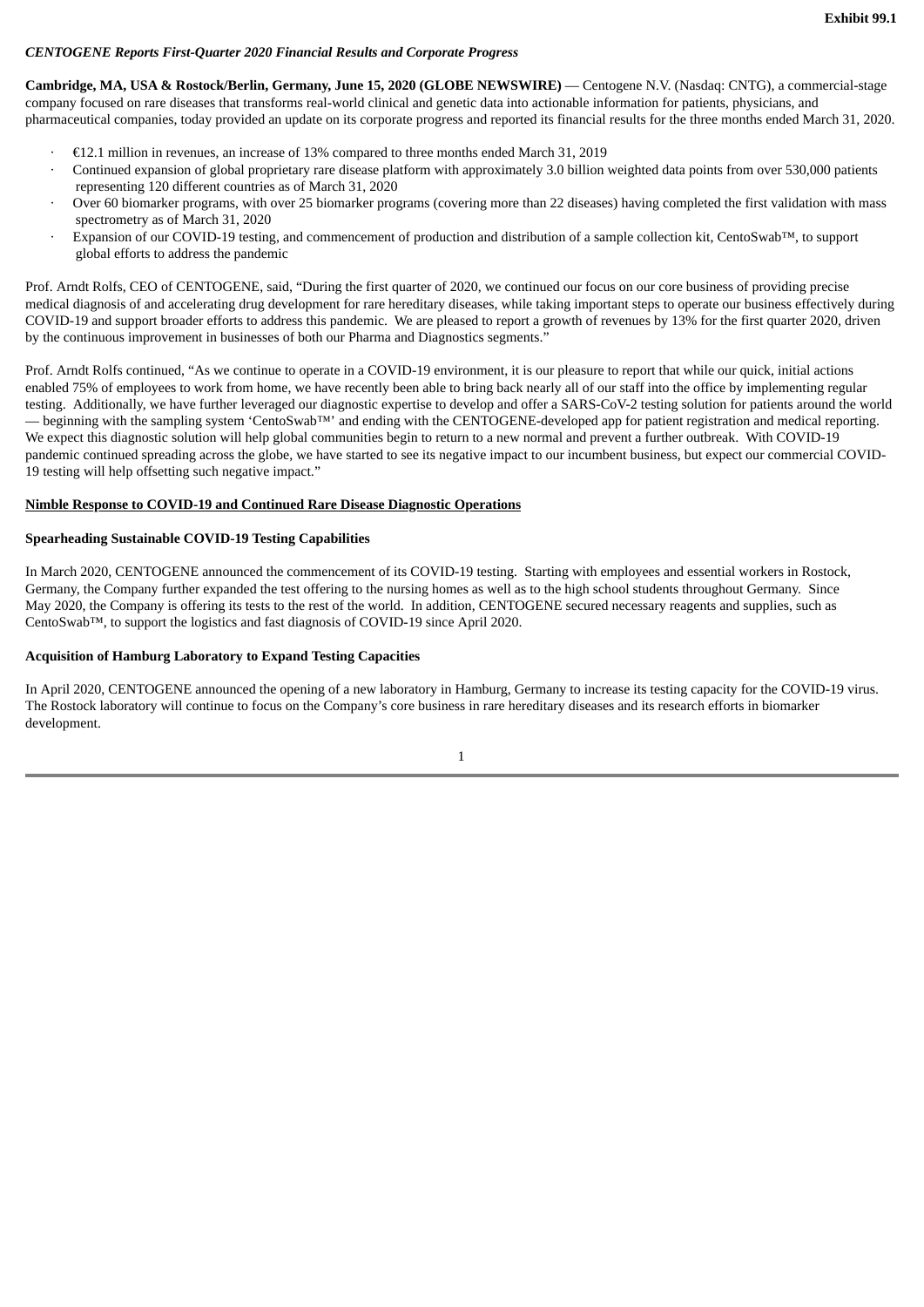# **Three Months Ended March 31, 2020 Financial Highlights**

#### Cash and Cash Equivalents

Cash and cash equivalents as of March 31, 2020 were €33.4 million, compared to €41.1 million as of December 31, 2019.

#### **Revenue**

Our revenue is principally derived from the provision of pharmaceutical solutions and diagnostic tests enabled by our knowledge and interpretation-based platform.

Revenue for the three months ended March 31, 2020 was €12.1 million, an increase of approximately €1.4 million, or 13% as compared to the three months ended March 31, 2019. Revenue from our pharmaceutical segment was €4.6 million for the three months ended March 31, 2020, an increase of approximately  $\epsilon$ 0.4 million, or 10.2% as compared to that of the prior period, while the revenue from our diagnostics segment was  $\epsilon$ 7.5 million for the three months ended March 31, 2020, an increase of approximately €1 million, or 14.7% as compared to that of the prior period.

#### **Pharmaceutical segment**

Our pharmaceutical segment provides a variety of services to our pharmaceutical partners, including target discovery, early patient recruitment and identification, epidemiological and patient population sizing insights, biomarker discovery and patient monitoring and follow-up. Our information platforms, our access to rare diseases patients and their biomaterials and our ability to develop proprietary technologies including biomarkers enable us to provide services to our pharmaceutical partners in all phases of the drug development process as well as post-commercialization.

We have been successful in entering into collaborations with pharmaceutical partners in the early stages of drug development, which puts us in a position to provide more support to the development process and increases our potential to secure further collaborations for the same drugs.

Revenues in our pharmaceutical segment are generated primarily from collaboration agreements with our pharmaceutical partners, which are structured on a fee per sample basis, milestone basis, fixed fee basis, royalty basis or a combination of these.

The graphs below show our revenues for the three months ended March 31, 2020 and 2019 resulting from our collaborations with our pharmaceutical partners split between drug development stage, as well as split between different fee structure:

# $\overline{2}$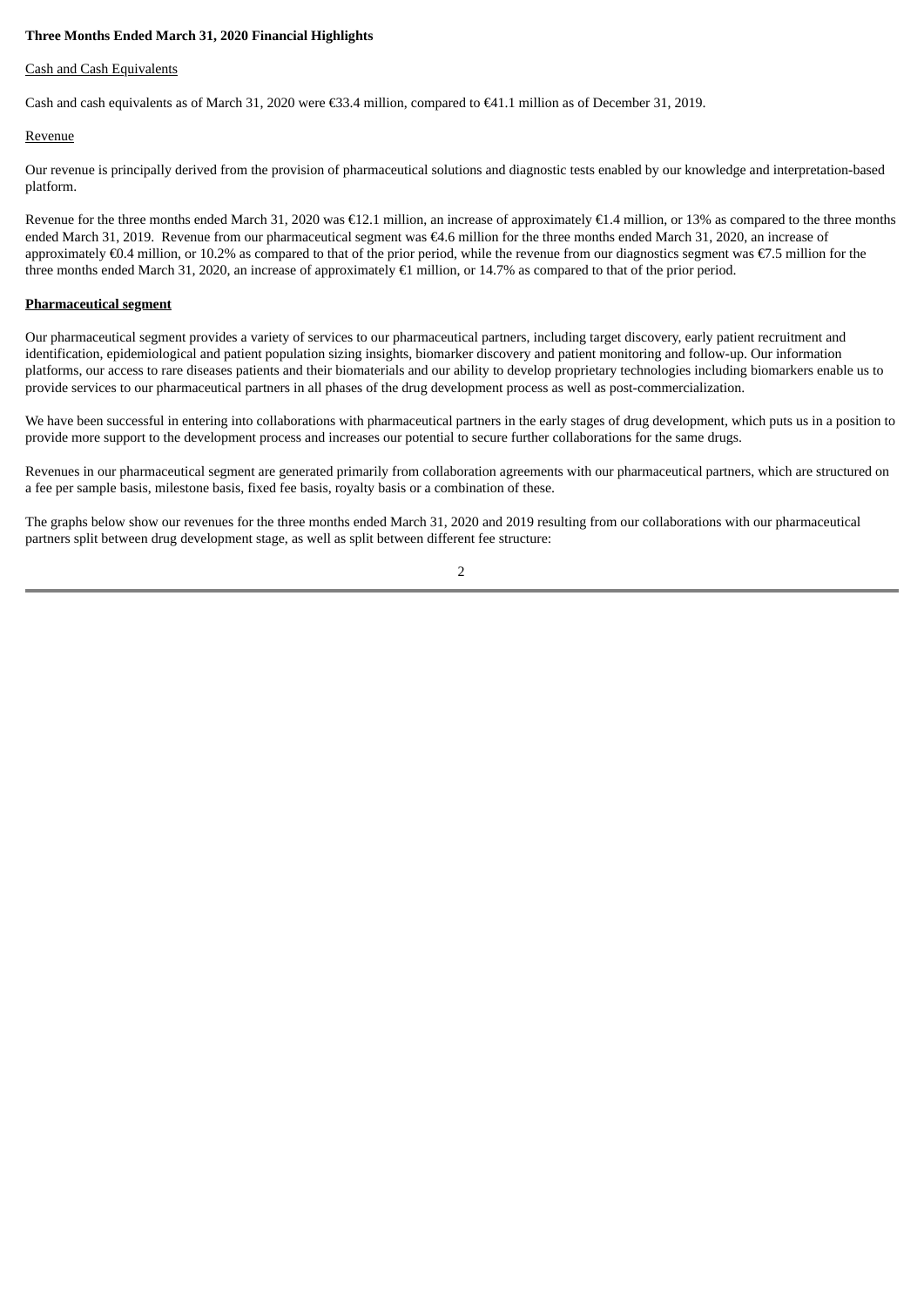

Biomarkers are key in orphan drug development, as they can be used to support a diagnosis, demonstrate the efficacy of a treatment and to monitor the progress of rare disease patients. Biomarkers can also be used to enhance treatment solutions and guide dose titration. As of March 31, 2020, we have over 60 biomarker programs, with over 25 biomarker programs (covering more than 22 diseases) completed the first validation with mass spectrometry. Out of these biomarker programs, 33 biomarkers were used in connection with our active pharmaceutical collaborations as of March 31, 2020, as compared to 28 in March 31, 2019.

## **Diagnostics segment**

Our clinical diagnostics segment provides targeted genetic sequencing and diagnostics services to patients through our distribution partners or our clients, who are typically physicians, labs or hospitals. The increase in revenue from our diagnostics segment for the three months ended March 31, 2020, as compared to the same period of 2019, is mainly driven by an increase in order requests for whole exome sequencing (WES) and whole genome sequencing (WGS).

For the three months ended March 31, 2020, we received approximately 13,000 test requests by our diagnostics segment, similar to the prior period. However, if we exclude the test requests for non-invasive prenatal testing (NIPT), a non-core diagnostics product, the test requests received in the three months ended March 31, 2020 by our diagnostics segment would amount to over 10,300, representing approximately 49.3% increase as compared to prior period. The graphs below show our order requests revenues split between testing products for the three months ended March 31, 2020 and 2019:



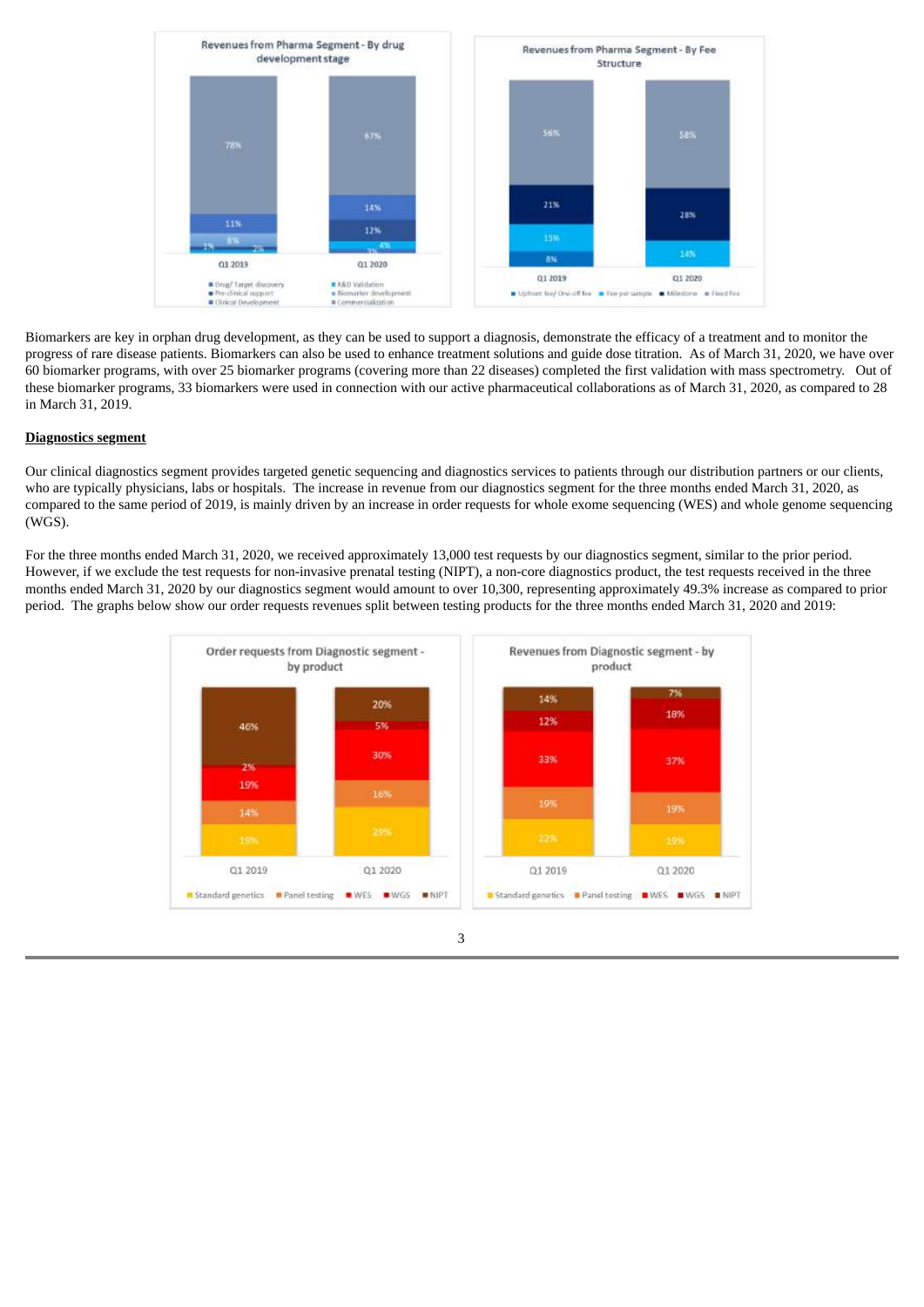We anticipate the proportion of WES and WGS as a percentage of total test requests in the future will continue to increase. The data collected from our diagnostics services, together with the biomaterials, allow us to continue to grow our global biorepository and our rare disease platform repository.

#### Research and development expenses ("R&D")

Our R&D expenses for the three months ended March 31, 2020 were €2.7 million, an increase of approximately €1 million, or 58.2% as compared to the prior period. The increase is primarily attributable to expenses associated with the expansion of our proprietary information platform, as well as development of new products and solutions.

#### General administrative expenses ("G&A")

Our G&A expenses for the three months ended March 31, 2020 were €7.9 million, an increase of approximately €2 million, or 33.6% as compared to the prior period. The increase is primarily due to an increase in personnel costs and operating expenses as a result of the expansion of the business. The increase was also due to costs associated with operating as a public company, such as additional legal, accounting, corporate governance and investor relations expenses, and higher directors' and officers' insurance premiums. The general administrative expenses also included share-based compensation expenses of €1.1 million for the three months ended March 31, 2020, as compared to €2.1 million for the three months ended March 31, 2019.

#### Other operating expenses

Considering the impact of the COVID-19 pandemic to the global economy and the unforeseeable potential magnitude of the ultimate disruptions to different businesses, we have taken this into consideration when assessing the credit risk, in particular regarding the MENA region for the diagnostic segment as it represents the majority of that segment's revenue. Such assessment resulted in an additional credit loss of  $\epsilon$ 1.2 million for the three months ended March 31, 2020. The amount of credit loss made for the three months ended March 31, 2019 amounted to €0.3 million.

#### Comprehensive loss attributable to equity holders

The comprehensive loss attributable to equity holders for the three months ended March 31, 2020 was  $\epsilon$ 8.6 million or  $\epsilon$ 0.43 per share, as compared to  $\epsilon$ 5.2 million or €0.33 per share for the prior year.

Basic and diluted loss per share is calculated by dividing loss for the year attributable to equity holders of the Group by the weighted average number of shares outstanding of 19,861,340 and 15,861,340 during the three months ended March 31, 2020 and 2019 respectively.

Additional information regarding these financials is included in the notes to the unaudited interim condensed consolidated financial statements as of and for the three months ended March 31, 2020 attached as Exhibit 99.2 to this Form 6-K, which can be found by visiting EDGAR on the U.S. Securities and Exchange Commission website at www.sec.gov.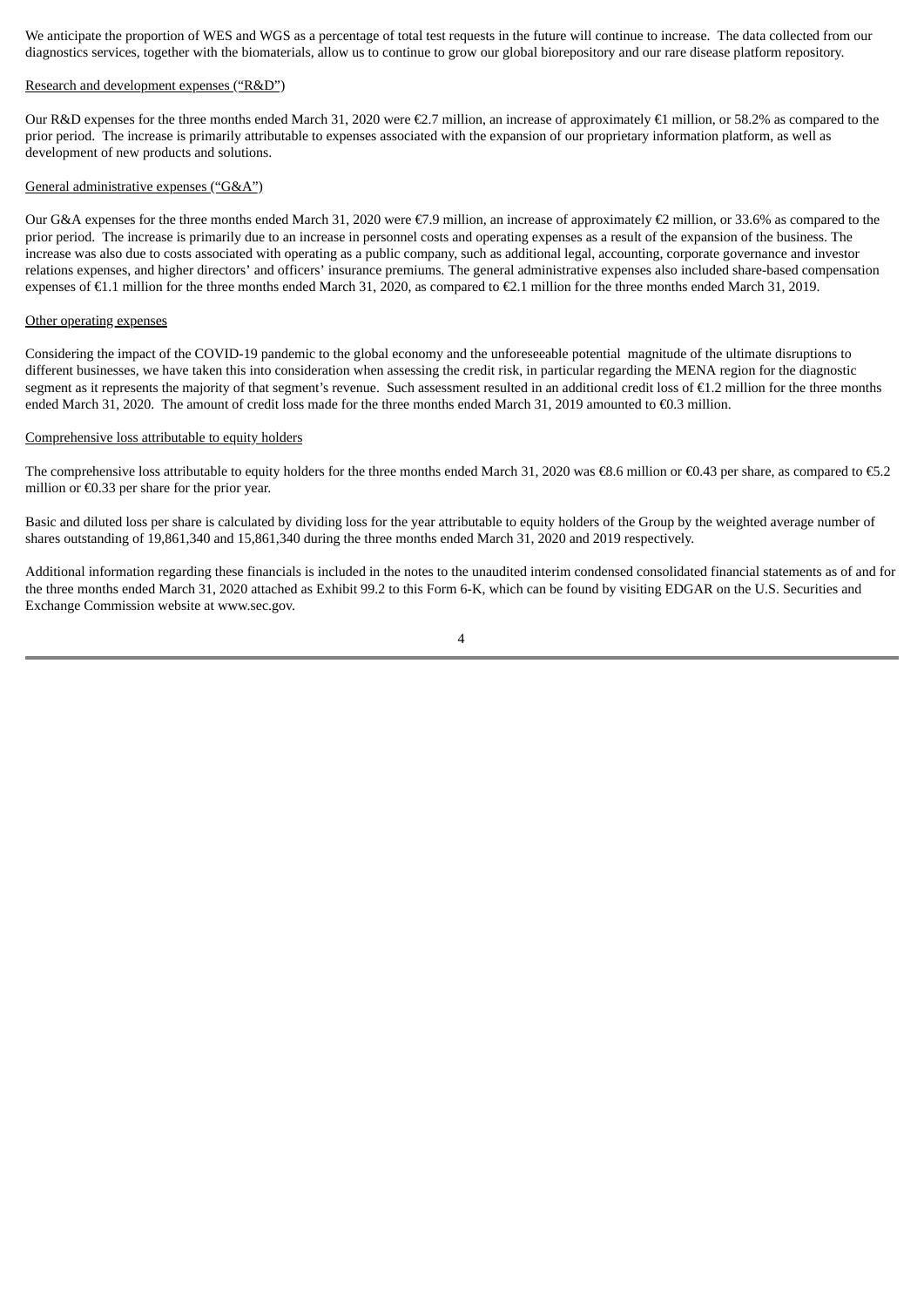# **Centogene N.V. for the three months ended March 31, 2019 and 2020**

# **Consolidated statements of comprehensive loss**

|                                                                                          | For the three months ended March 31,                            |          |  |
|------------------------------------------------------------------------------------------|-----------------------------------------------------------------|----------|--|
|                                                                                          | 2019                                                            | 2020     |  |
|                                                                                          | (unaudited, $\epsilon$ in thousands, except for loss per share) |          |  |
| <b>Consolidated statement of comprehensive loss:</b>                                     |                                                                 |          |  |
| Revenue                                                                                  | 10,715                                                          | 12,105   |  |
| Cost of sales                                                                            | 6,744                                                           | 7,018    |  |
| <b>Gross profit</b>                                                                      | 3,971                                                           | 5,087    |  |
| Research and development expenses                                                        | 1,701                                                           | 2,691    |  |
| General administrative expenses                                                          | 5,910                                                           | 7,898    |  |
| Selling expenses                                                                         | 2,011                                                           | 2,326    |  |
| Other operating income                                                                   | 1,098                                                           | 945      |  |
| Other operating expenses                                                                 | 342                                                             | 1,275    |  |
| <b>Operating loss</b>                                                                    | (4, 895)                                                        | (8, 158) |  |
| Interest and similar income                                                              | 8                                                               |          |  |
| Interest and similar expense                                                             | 220                                                             | 449      |  |
| <b>Finance costs, net</b>                                                                | (212)                                                           | (449)    |  |
| <b>Loss before taxes</b>                                                                 | (5, 107)                                                        | (8,607)  |  |
| Income tax expenses                                                                      | 174                                                             | 129      |  |
| Loss for the year                                                                        | (5,281)                                                         | (8,736)  |  |
| Other comprehensive income                                                               | 2                                                               | 76       |  |
| <b>Total comprehensive loss for the period</b>                                           | (5,279)                                                         | (8,660)  |  |
| Total comprehensive loss for the period attributable to the equity holders of the parent | (5,210)                                                         | (8,599)  |  |
| Loss per share — Basic and diluted (in $\epsilon$ )                                      | (0.33)                                                          | (0.43)   |  |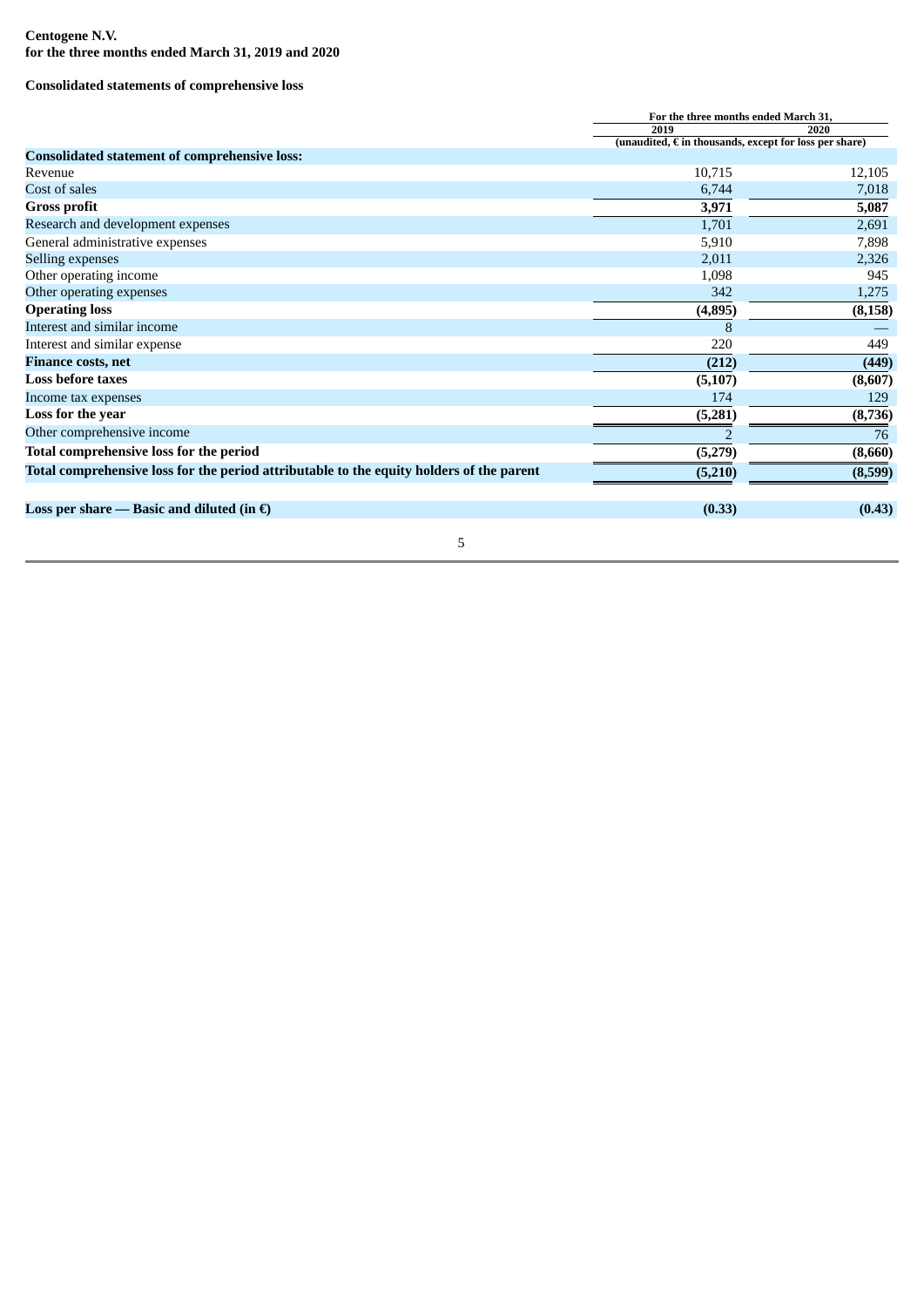**C e n t o g e n e N .V.** for the three months ended March 31, 2019 and 2020

Supplemental selected segment information

|                                                     |                                         | For the three months ended March 31, |  |  |
|-----------------------------------------------------|-----------------------------------------|--------------------------------------|--|--|
|                                                     | 2019                                    | 2020                                 |  |  |
|                                                     | $(E \text{ in thousands})$              |                                      |  |  |
| <b>Revenue by Segment</b>                           |                                         |                                      |  |  |
| Pharmaceutical                                      | 4,130                                   | 4,550                                |  |  |
| <b>Diagnostics</b>                                  | 6,585                                   | 7,555                                |  |  |
| <b>Total Revenue</b>                                | 10,715                                  | 12,105                               |  |  |
|                                                     | For the three months ended<br>March 31, |                                      |  |  |
|                                                     | 2019                                    | 2020                                 |  |  |
| <b>Segment Adjusted EBITDA</b>                      | $(E$ in thousands)                      |                                      |  |  |
| Pharmaceutical                                      | 2,944                                   | 2,608                                |  |  |
|                                                     | 11                                      |                                      |  |  |
| <b>Diagnostics</b>                                  |                                         | 87                                   |  |  |
| <b>Total segment Adjusted EBITDA</b>                | 2,955                                   | 2,695                                |  |  |
| <b>Reconciliation of segment Adjusted EBITDA to</b> | For the three months ended<br>March 31, |                                      |  |  |
| Group loss for the period                           | 2019                                    | 2020                                 |  |  |
|                                                     | $(E$ in thousands)                      |                                      |  |  |
| Reported Segment Adjusted EBITDA                    | 2,955                                   | 2,695                                |  |  |
| Corporate expenses                                  | (3,820)                                 | (7, 712)                             |  |  |
|                                                     | (865)                                   | (5,017)                              |  |  |
| Share-based payment expenses                        | (2,633)                                 | (1,057)                              |  |  |
| Depreciation and amortization                       | (1, 397)                                | (2,084)                              |  |  |
| <b>Operating loss</b>                               | (4, 895)                                | (8, 158)                             |  |  |
| Finance costs, net                                  | (212)                                   | (449)                                |  |  |
| Income tax expenses                                 | (174)                                   | (129)                                |  |  |
| Loss for the period                                 | (5,281)                                 | (8,736)                              |  |  |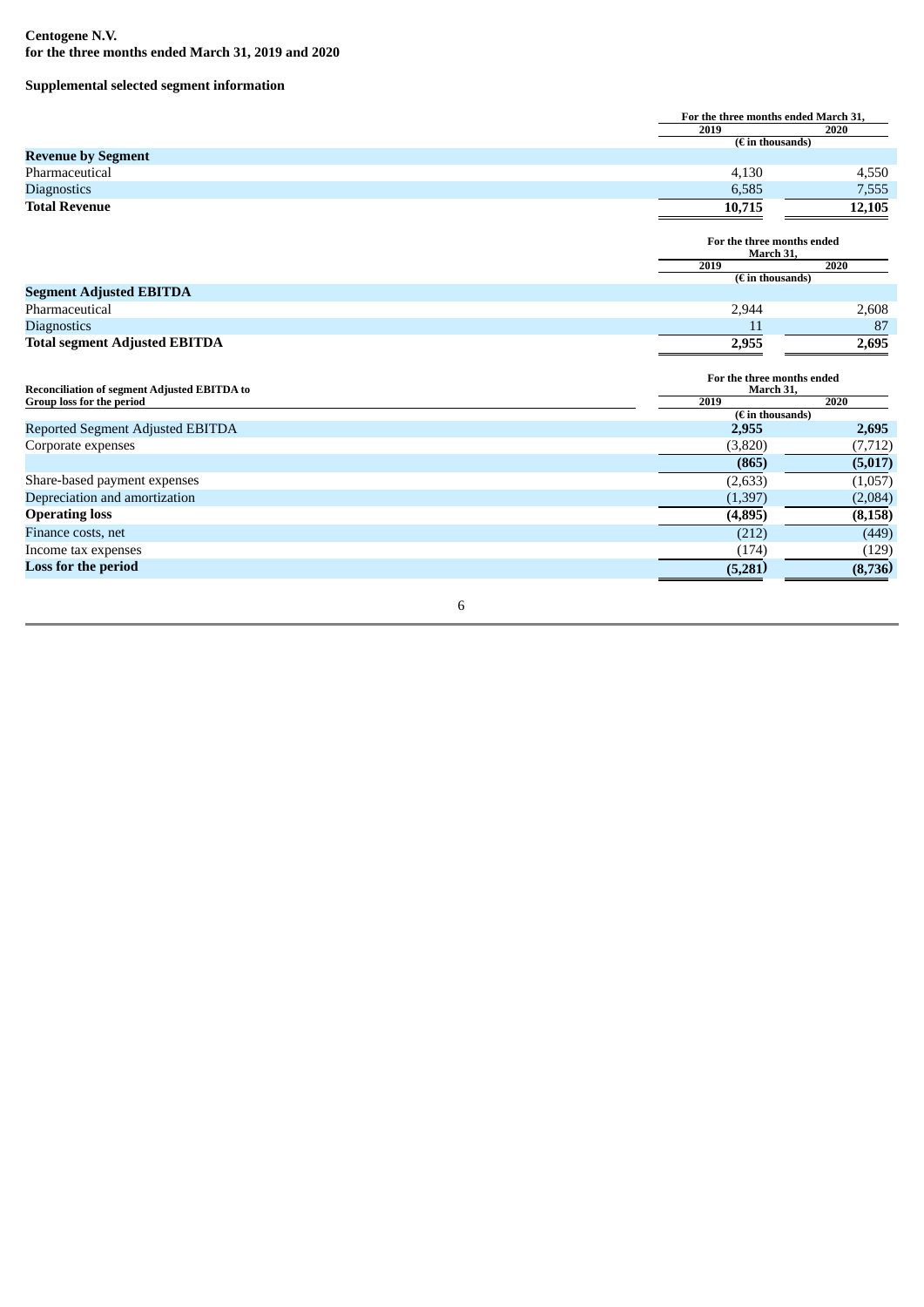# **C e n t o g e n e N .V.** As at December 31, 2019 and March 31, 2020

# **Consolidated statements of financial position**

| <b>Assets</b>                 | Dec 31, 2019 | Mar 31, 2020<br>(unaudited, $\epsilon$ in thousands) |
|-------------------------------|--------------|------------------------------------------------------|
| <b>Non-current assets</b>     |              |                                                      |
| Intangible assets             | 14,145       | 14,518                                               |
| Property, plant and equipment | 8,376        | 8,709                                                |
| Right-of-use assets           | 24,932       | 24,710                                               |
| Other assets                  | 1,948        | 2,098                                                |
|                               | 49,401       | 50,035                                               |
| <b>Current assets</b>         |              |                                                      |
| Inventories                   | 1,809        | 5,849                                                |
| Trade receivables             | 16,593       | 14,646                                               |
| Other assets                  | 8,612        | 8,890                                                |
| Cash and cash equivalents     | 41,095       | 33,381                                               |
|                               | 68,109       | 62,766                                               |
|                               | 117,510      | 112,801                                              |

| <b>Equity and liabilities</b>        | Dec 31, 2019 | Mar 31, 2020 |
|--------------------------------------|--------------|--------------|
| <b>Equity</b>                        |              |              |
| Issued capital                       | 2,383        | 2,383        |
| Capital reserve                      | 98,099       | 99,156       |
| Retained earnings and other reserves | (40,622)     | (49, 221)    |
| Non-controlling interests            | (938)        | (731)        |
|                                      | 58,922       | 51,587       |
| <b>Non-current liabilities</b>       |              |              |
| Non-current loans                    | 1,578        | 768          |
| Lease liabilities                    | 18,069       | 18,826       |
| Deferred tax liabilities             |              | 121          |
| Government grants                    | 9,941        | 9,773        |
|                                      | 29,588       | 29,488       |
| <b>Current liabilities</b>           |              |              |
| Government grants                    | 1,348        | 1,364        |
| Current loans                        | 3,688        | 3,852        |
| Lease liabilities                    | 3,635        | 3,625        |
| Trade payables                       | 8,554        | 10,173       |
| Other liabilities                    | 11,775       | 12,712       |
|                                      | 29,000       | 31,726       |
|                                      | 117,510      | 112,801      |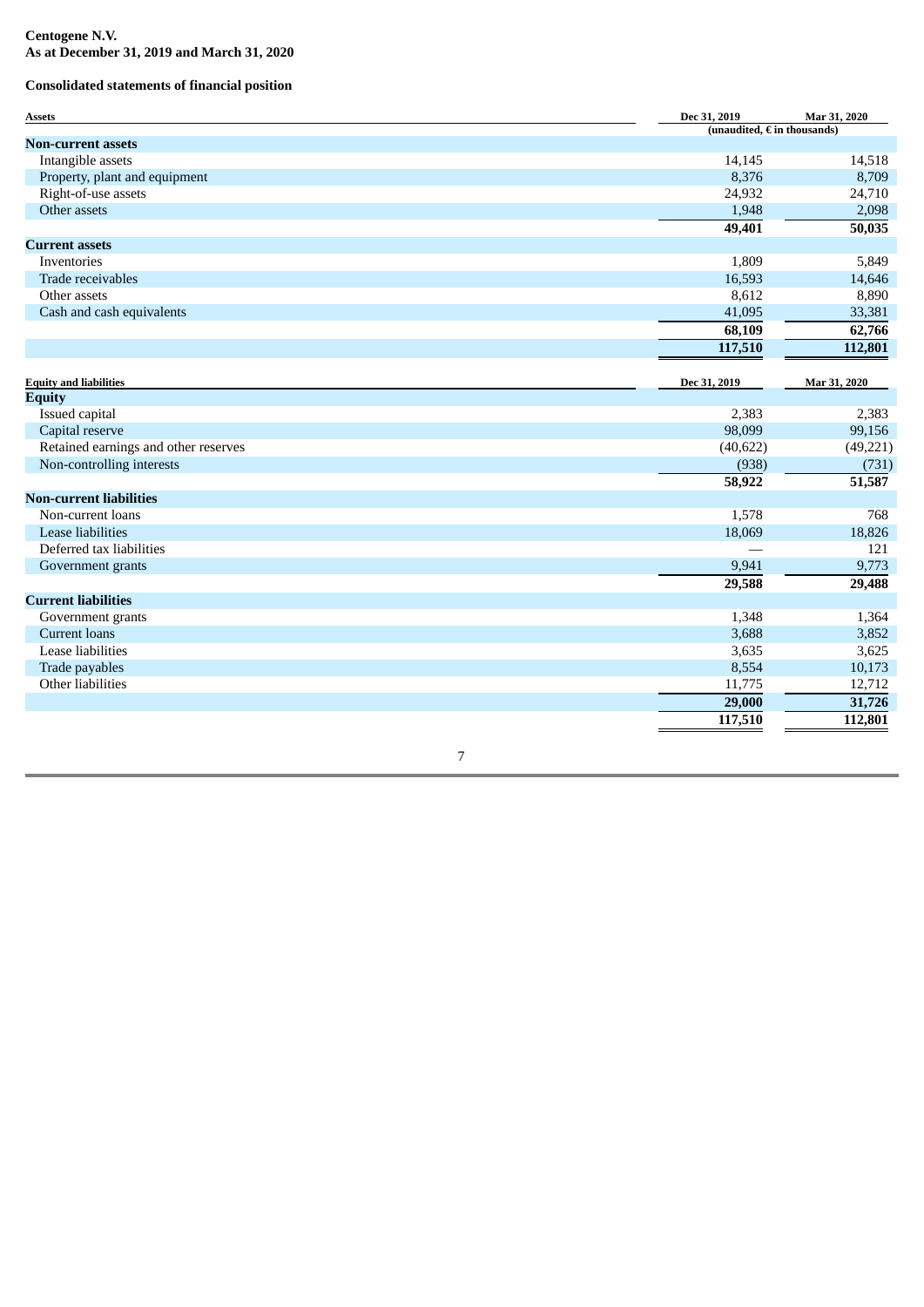# **C e n t o g e n e N .V.** for the three months ended March 31, 2019 and 2020

# **Consolidated statements of cashflow**

|                                                                | For the three months<br>ended March 31 |          |
|----------------------------------------------------------------|----------------------------------------|----------|
|                                                                | 2019                                   | 2020     |
|                                                                | (unaudited, $\epsilon$ in thousands)   |          |
| Loss before taxes                                              | (5,107)                                | (8,607)  |
| Amortization and depreciation                                  | 1,397                                  | 2,084    |
| Interest income                                                | (8)                                    |          |
| Interest expense                                               | 220                                    | 449      |
| Expected credit loss allowances on trade receivables           | 340                                    | 1,174    |
| Share-based payment expenses                                   | 2,633                                  | 1,057    |
| Other non-cash items                                           | (268)                                  | (192)    |
| Changes in operating assets and liabilities:                   |                                        |          |
| <b>Inventories</b>                                             | (275)                                  | (4,040)  |
| Trade receivables                                              | (2,073)                                | 773      |
| Other assets                                                   | (967)                                  | (234)    |
| Trade payables                                                 | 507                                    | 1,619    |
| <b>Other liabilities</b>                                       | 328                                    | 1,751    |
| <b>Cash flow used in operating activities</b>                  | (3,273)                                | (4, 166) |
|                                                                |                                        |          |
| Cash paid for investments in intangible assets                 | (1, 113)                               | (1,191)  |
| Cash paid for investments in property, plant and equipment     | (441)                                  | (644)    |
| Grant received for investment in property, plant and equipment |                                        | 207      |
| Interest received                                              | 8                                      |          |
| Cash flow used in investing activities                         | (1,546)                                | (1,628)  |
|                                                                |                                        |          |
| Cash received from loans                                       | 1,864                                  | 414      |
| Cash repayment of loans                                        | (451)                                  | (1,060)  |
| Cash repayments of lease liabilities                           | (461)                                  | (1,044)  |
| Interest paid                                                  | (220)                                  | (230)    |
| Cash flow generated from/(used) in financing activities        | 732                                    | (1,920)  |
| Changes in cash and cash equivalents                           |                                        |          |
|                                                                | (4,087)                                | (7,714)  |
| Cash and cash equivalents at the beginning of the period       | 9,222                                  | 41,095   |
| Cash and cash equivalents at the end of the period             | 5,135                                  | 33,381   |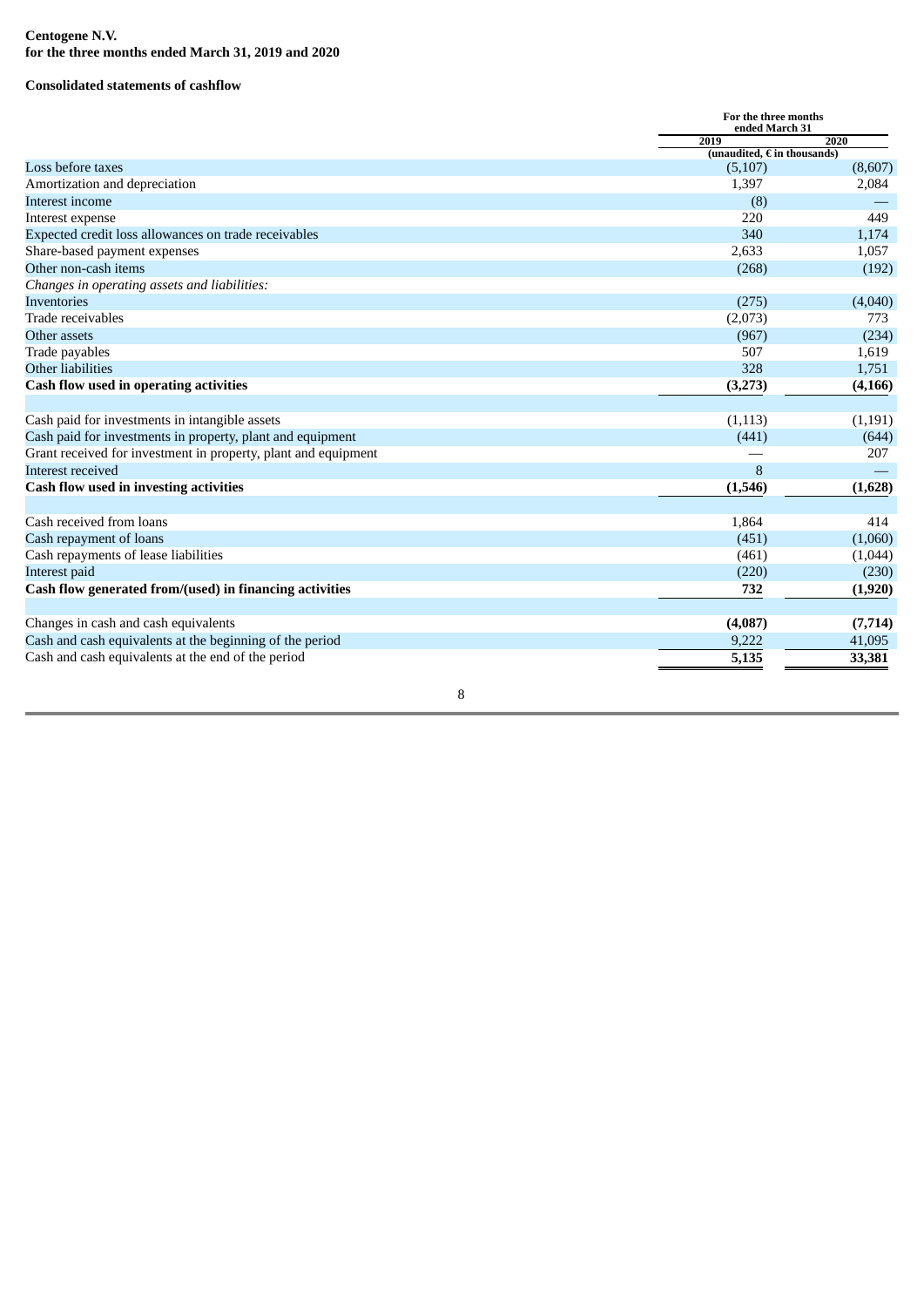# **Call Instructions**

Centogene will host a conference call to discuss its financial results for the three months ended March 31, 2020 on Monday, June 15, 2020 at 8 a.m. Eastern Time. The call on June 15, 2020 can be accessed by dialing U.S. toll free +1 877 870 9135 or U.K. +44 (0) 800 279 6619 up to 10 minutes prior to the start of the call and providing the conference ID number 4799325. A presentation and webcast of the conference call can be accessed on the Investor Relations page of our website at http://investors.centogene.com.

# **About CENTOGENE**

CENTOGENE engages in diagnosis and research around rare diseases transforming real-world clinical and genetic data into actionable information for patients, physicians, and pharmaceutical companies. Our goal is to bring rationality to treatment decisions and to accelerate the development of new orphan drugs by using our extensive rare disease knowledge, including epidemiological and clinical data, as well as innovative biomarkers. CENTOGENE has developed a global proprietary rare disease platform based on our real-world data repository with approximately 3.0 billion weighted data points from over 530,000 patients representing over 120 different countries as of March 31, 2020.

The Company's platform includes epidemiologic, phenotypic, and genetic data that reflects a global population, and also a biobank of these patients' blood samples. CENTOGENE believes this represents the only platform that comprehensively analyzes multi-level data to improve the understanding of rare hereditary diseases, which can aid in the identification of patients and improve our pharmaceutical partners' ability to bring orphan drugs to the market. As of March 31, 2020, the Company collaborated with 39 pharmaceutical partners covering over 45 different rare diseases.

#### **Important Notice and Disclaimer**

This press release contains statements that constitute "forward looking statements" as that term is defined in the United States Private Securities Litigation Reform Act of 1995, including statements that express the Company's opinions, expectations, beliefs, plans, objectives, assumptions or projections regarding future events or future results, in contrast with statements that reflect historical facts. Examples include discussion of our strategies, financing plans, growth opportunities and market growth. In some cases, you can identify such forward-looking statements by terminology such as "anticipate," "intend," "believe," "estimate," "plan," "seek," "project" or "expect," "may," "will," "would," "could" or "should," the negative of these terms or similar expressions. Forward looking statements are based on management's current beliefs and assumptions and on information currently available to the Company. However, these forward-looking statements are not a guarantee of our performance, and you should not place undue reliance on such statements. Forward-looking statements are subject to many risks, uncertainties and other variable circumstances, such as negative worldwide economic conditions and ongoing instability and volatility in the worldwide financial markets, the effects of the COVID-19 pandemic on our business and results of operations, possible changes in current and proposed legislation, regulations and governmental policies, pressures from increasing competition and consolidation in our industry, the expense and uncertainty of regulatory approval, including from the U.S. Food and Drug Administration, our reliance on third parties and collaboration partners, including our ability to manage growth and enter into new client relationships, our dependency on the rare disease industry, our ability to manage international expansion, our reliance on key personnel, our reliance on intellectual property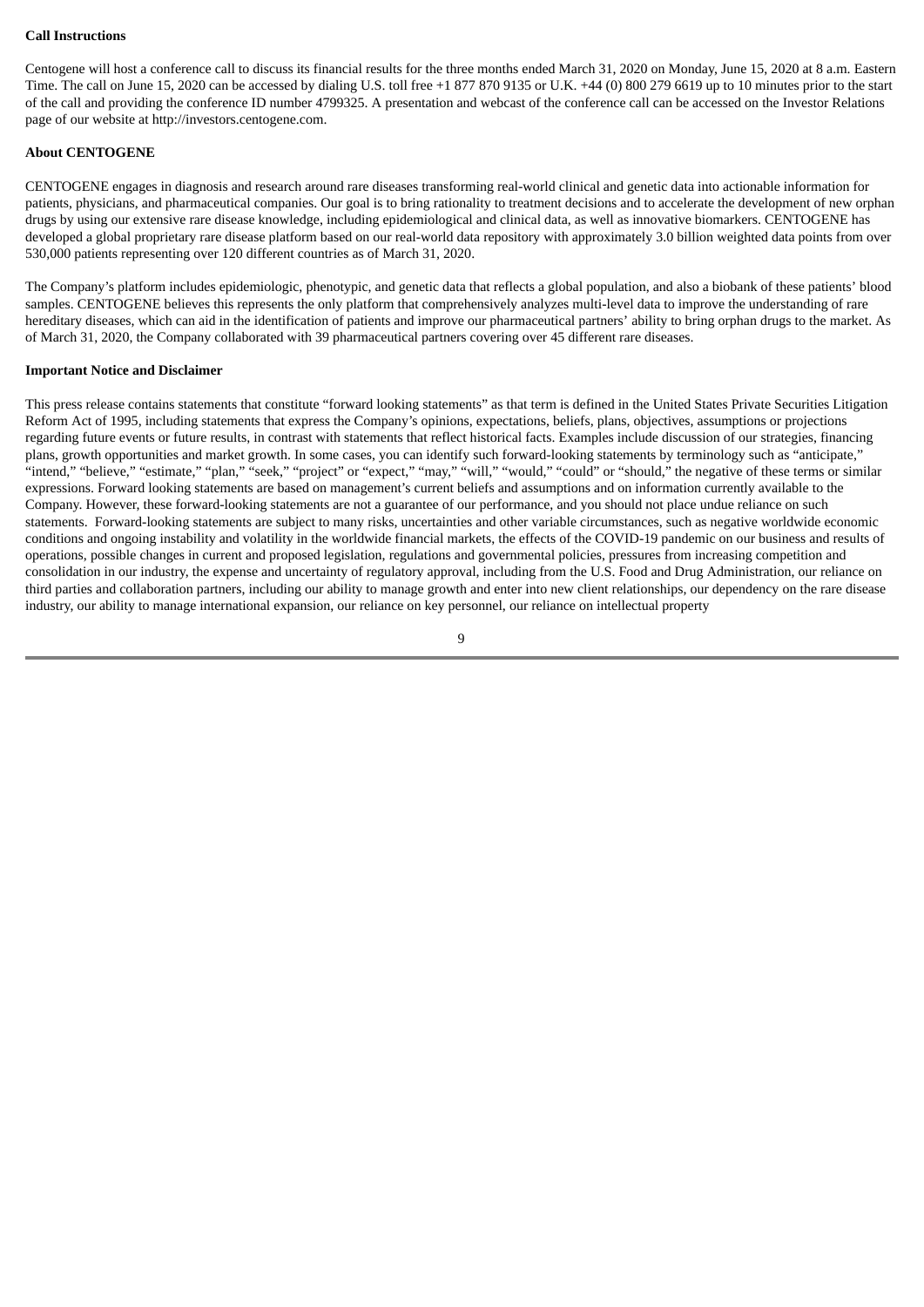protection, fluctuations of our operating results due to the effect of exchange rates or other factors. Such risks and uncertainties may cause the statements to be inaccurate and readers are cautioned not to place undue reliance on such statements. Many of these risks are outside of the Company's control and could cause its actual results to differ materially from those it thought would occur. The forward-looking statements included in this press release are made only as of the date hereof. The Company does not undertake, and specifically declines, any obligation to update any such statements or to publicly announce the results of any revisions to any such statements to reflect future events or developments, except as required by law.

For further information, please refer to the Risk Factors section in our Annual Report for the year ended December 31, 2019 on Form 20-F filed with the SEC on April 23, 2020 and other current reports and documents filed with the U.S. Securities and Exchange Commission (SEC). You may get these documents by visiting EDGAR on the SEC website at www.sec.gov.

# **CENTOGENE Contact:**

Sun Kim Chief Strategy and Investor Relations Officer investors.relations@centogene.com

# **Media Contact:**

Bridie Lawlor FTI Consulting +1.917.929.5684 bridie.lawlor@fticonsulting.com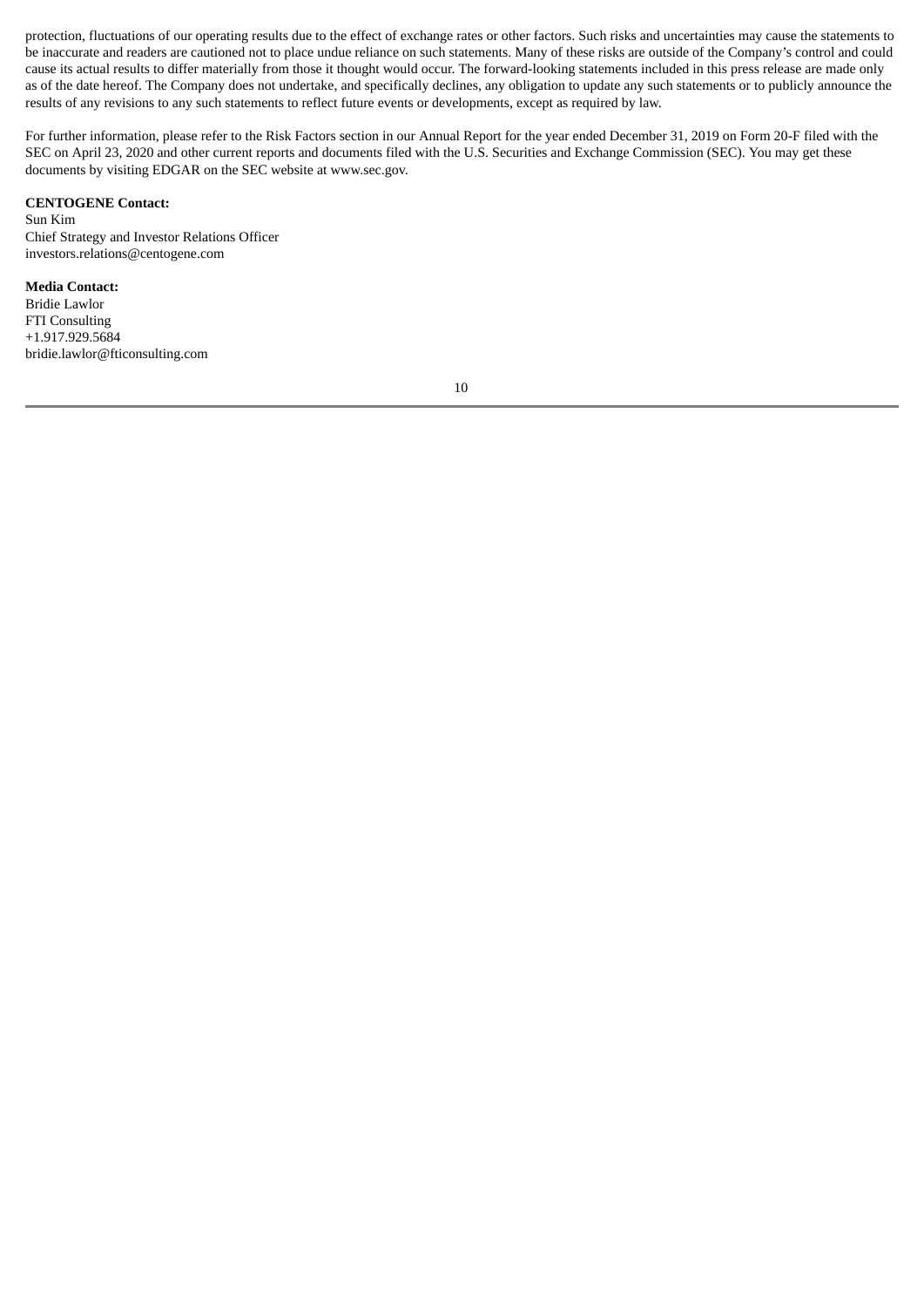# **Centogene N.V.**

# **Unaudited interim condensed consolidated statements of comprehensive loss**

**for the three months ended March 31, 2019 and 2020**

**(in EUR k)**

|                                                                              | <b>Note</b> | 2019           | 2020     |
|------------------------------------------------------------------------------|-------------|----------------|----------|
| Revenue                                                                      | 4, 5        | 10,715         | 12,105   |
| Cost of sales                                                                |             | 6,744          | 7,018    |
| <b>Gross profit</b>                                                          |             | 3,971          | 5,087    |
|                                                                              |             |                |          |
| Research and development expenses                                            |             | 1,701          | 2,691    |
| General administrative expenses                                              |             | 5,910          | 7,898    |
| Selling expenses                                                             |             | 2,011          | 2,326    |
| Other operating income                                                       | 6.1         | 1,098          | 945      |
| Other operating expenses                                                     | 6.2         | 342            | 1,275    |
| <b>Operating loss</b>                                                        |             | (4, 895)       | (8, 158) |
| Interest and similar income                                                  |             | 8              |          |
| Interest and similar expense                                                 |             | 220            | 449      |
|                                                                              |             |                |          |
| Financial costs, net                                                         |             | (212)          | (449)    |
| <b>Loss before taxes</b>                                                     |             | (5, 107)       | (8,607)  |
| Income tax expenses                                                          |             | 174            | 129      |
| Loss for the period                                                          |             | (5,281)        | (8,736)  |
| Other comprehensive income, all attributable to equity holders of the parent |             | $\overline{2}$ | 76       |
| <b>Total comprehensive loss</b>                                              |             | (5,279)        | (8,660)  |
|                                                                              |             |                |          |
| Attributable to:                                                             |             |                |          |
| Equity holders of the parent                                                 |             | (5,210)        | (8,599)  |
| Non-controlling interests                                                    |             | (69)           | (61)     |
|                                                                              |             | (5,279)        | (8,660)  |
| Loss per share - Basic and diluted (in EUR)                                  |             | (0.33)         | (0.43)   |
|                                                                              |             |                |          |

The accompanying notes form an integral part of these unaudited interim condensed consolidated financial statements.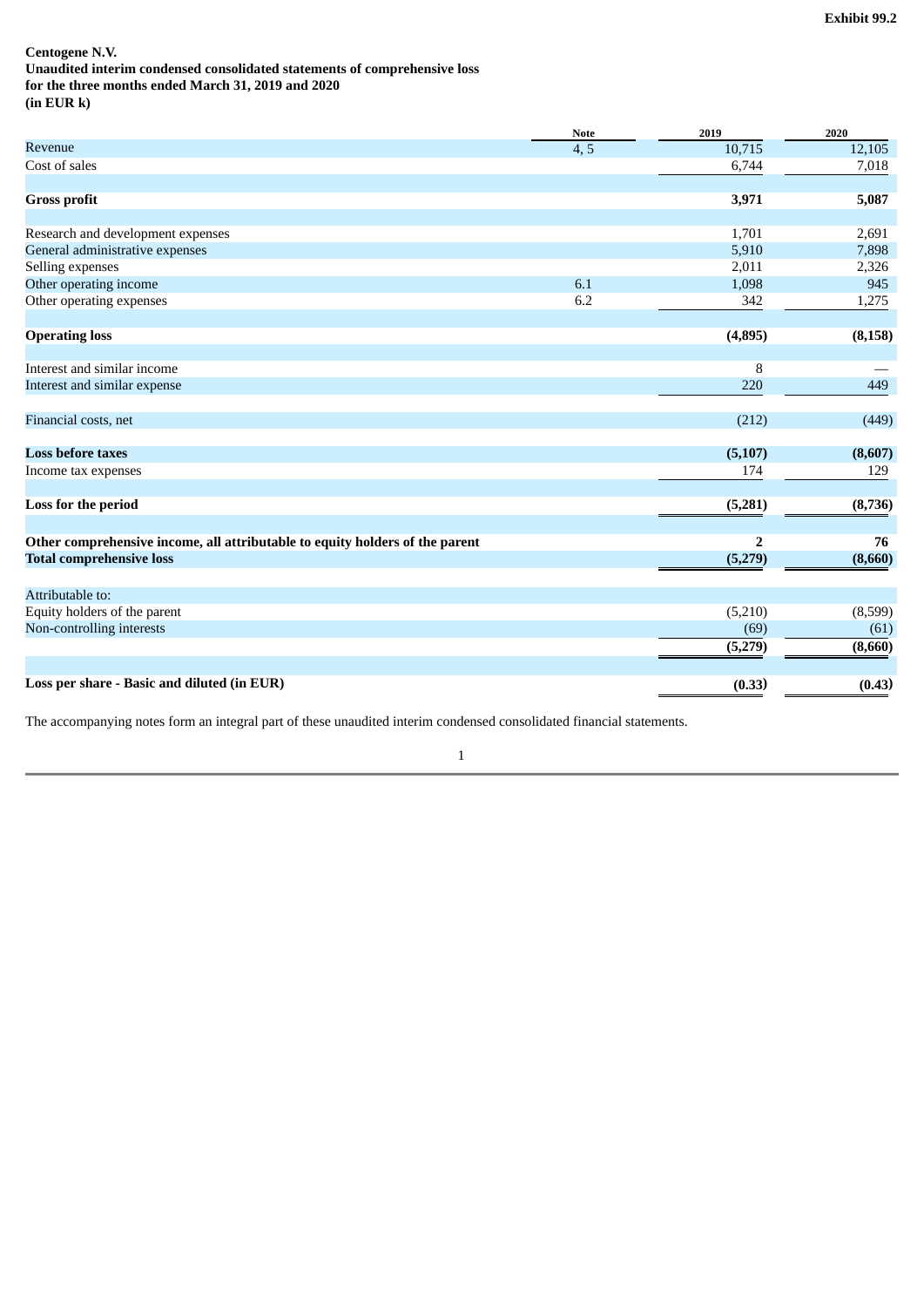# **Centogene N.V. Unaudited interim condensed consolidated statements of financial position as at December 31, 2019 and March 31, 2020 (in EUR k)**

| Assets                               | <b>Note</b>    | Dec 31, 2019    | Mar 31, 2020    |
|--------------------------------------|----------------|-----------------|-----------------|
| <b>Non-current assets</b>            |                |                 |                 |
| Intangible assets                    |                | 14,145          | 14,518          |
| Property, plant and equipment        |                | 8,376           | 8,709           |
| Right-of-use assets                  |                | 24,932          | 24,710          |
| Other assets                         |                | 1,948           | 2,098           |
|                                      |                | 49,401          | 50,035          |
| <b>Current assets</b>                |                |                 |                 |
| Inventories                          |                | 1,809           | 5,849           |
| Trade receivables                    | 7              | 16,593          | 14,646          |
| Other assets                         | $\overline{7}$ | 8,612           | 8,890           |
| Cash and cash equivalents            | 8              | 41,095          | 33,381          |
|                                      |                | 68,109          | 62,766          |
|                                      |                | 117,510         | 112,801         |
| <b>Equity and liabilities</b>        | <b>Note</b>    | Dec 31, 2019    | Mar 31, 2020    |
| <b>Equity</b>                        |                |                 |                 |
|                                      |                |                 |                 |
| Issued capital                       | 9              | 2,383           | 2,383           |
| Capital reserve                      | 9              | 98,099          | 99,156          |
| Retained earnings and other reserves |                | (40, 622)       | (49, 221)       |
| Non-controlling interests            |                | (938)<br>58,922 | (731)<br>51,587 |
|                                      |                |                 |                 |
| <b>Non-current liabilities</b>       |                |                 |                 |
| Non-current loans                    | 10.1           | 1,578           | 768             |
| Lease liabilities                    | 10.1           | 18,069          | 18,826          |
| Deferred tax liabilities             |                |                 | 121             |
| Government grants                    | 10.2           | 9,941           | 9,773           |
|                                      |                | 29,588          | 29,488          |
| <b>Current liabilities</b>           |                |                 |                 |
|                                      |                |                 |                 |
| Government grants                    | 10.2           | 1,348           | 1,364           |
| Current loans                        | 10.1           | 3,688           | 3,852           |
| Lease liabilities                    | 10.1           | 3,635           | 3,625           |
| Trade payables                       | 10.2           | 8,554           | 10,173          |
| Other liabilities                    | 10.2           | 11,775          | 12,712          |
|                                      |                | 29,000          | 31,726          |
|                                      |                | 117,510         | 112,801         |

The accompanying notes form an integral part of these unaudited interim condensed consolidated financial statements.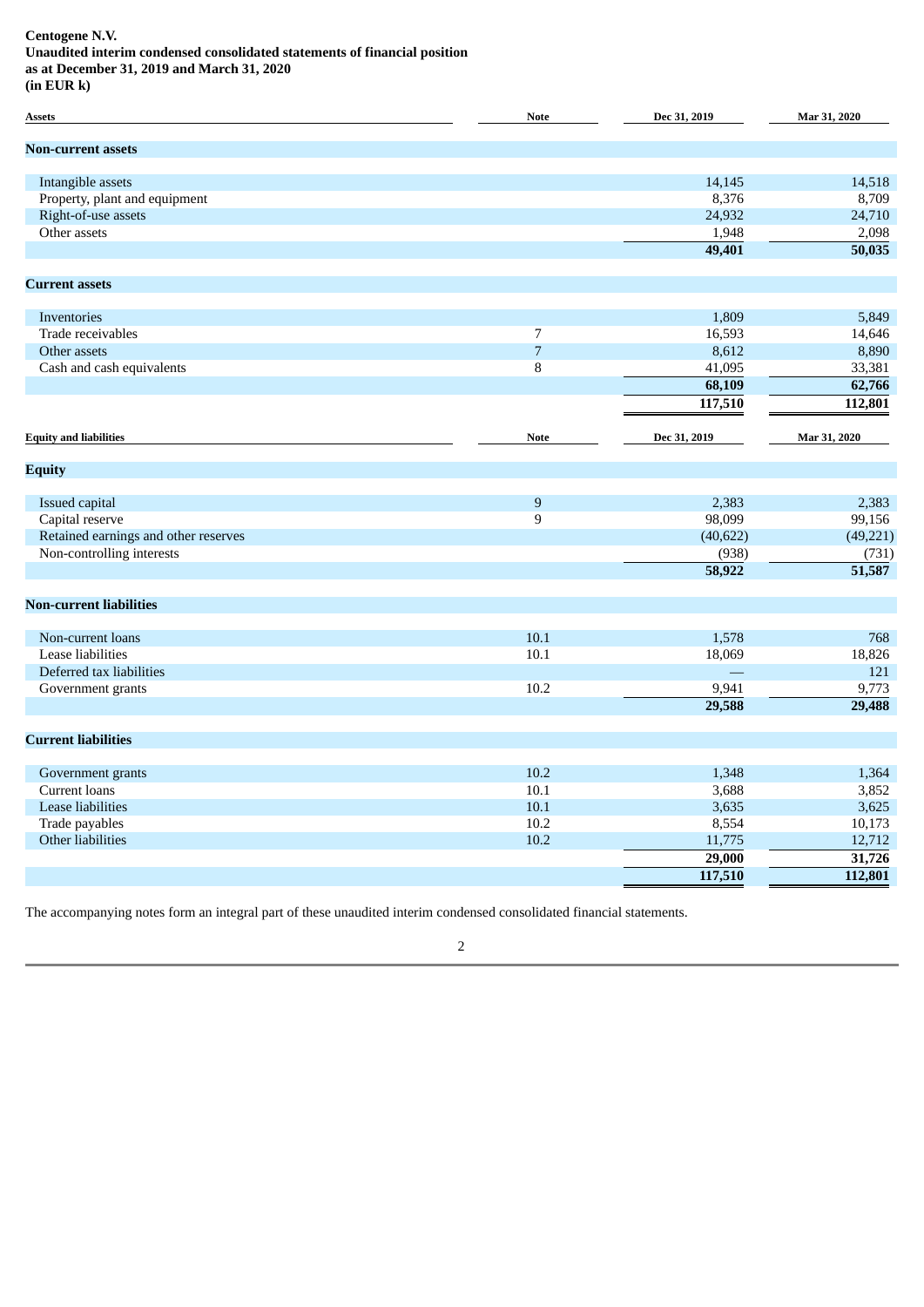# **Centogene N.V. Unaudited interim condensed consolidated statements of cash flows for the three months ended March 31, 2019 and 2020 (in EUR k)**

|                                                                          | <b>Note</b>    | 2019    | 2020     |
|--------------------------------------------------------------------------|----------------|---------|----------|
| <b>Operating activities</b>                                              |                |         |          |
| Loss before taxes                                                        |                | (5,107) | (8,607)  |
|                                                                          |                |         |          |
| Adjustments to reconcile loss to cash flow from operating activities     |                |         |          |
| Amortization and depreciation                                            | 5              | 1,397   | 2,084    |
| Interest income                                                          |                | (8)     |          |
| Interest expense                                                         |                | 220     | 449      |
| Expected credit loss allowances on trade receivables and contract assets | 6.2, 7         | 340     | 1,174    |
| Share-based payment expenses                                             | 11             | 2,633   | 1,057    |
| Other non-cash items                                                     |                | (268)   | (192)    |
| Changes in operating assets and liabilities                              |                |         |          |
| Inventories                                                              |                | (275)   | (4,040)  |
| Trade receivables                                                        | 7              | (2,073) | 773      |
| Other assets                                                             | $\overline{7}$ | (967)   | (234)    |
| Trade payables                                                           | 10.2           | 507     | 1,619    |
| Other liabilities                                                        | 10.2           | 328     | 1,751    |
| <b>Cash flow used in operating activities</b>                            |                | (3,273) | (4, 166) |
| <b>Investing activities</b>                                              |                |         |          |
|                                                                          |                |         |          |
| Cash paid for investments in intangible assets                           | 5              | (1,113) | (1,191)  |
| Cash paid for investments in property, plant and equipment               |                | (441)   | (644)    |
| Grants received for investment in property, plant and equipment          | 10.2           |         | 207      |
| Interest received                                                        |                | 8       |          |
| Cash flow used in investing activities                                   |                | (1,546) | (1,628)  |
| <b>Financing activities</b>                                              |                |         |          |
| Cash received from loans                                                 | 10.1           | 1,864   | 414      |
| Cash repayments of loans                                                 | 10.1           | (451)   | (1,060)  |
| Cash repayments of lease liabilities                                     | 10.1           | (461)   | (1,044)  |
| Interest paid                                                            |                | (220)   | (230)    |
|                                                                          |                |         |          |
| Cash flow generated from/(used in) financing activities                  |                | 732     | (1,920)  |
| Changes in cash and cash equivalents                                     |                | (4,087) | (7, 714) |
| Cash and cash equivalents at the beginning of the period                 |                | 9,222   | 41,095   |
| Cash and cash equivalents at the end of the period                       |                | 5,135   | 33,381   |

The accompanying notes form an integral part of these unaudited interim condensed consolidated financial statements.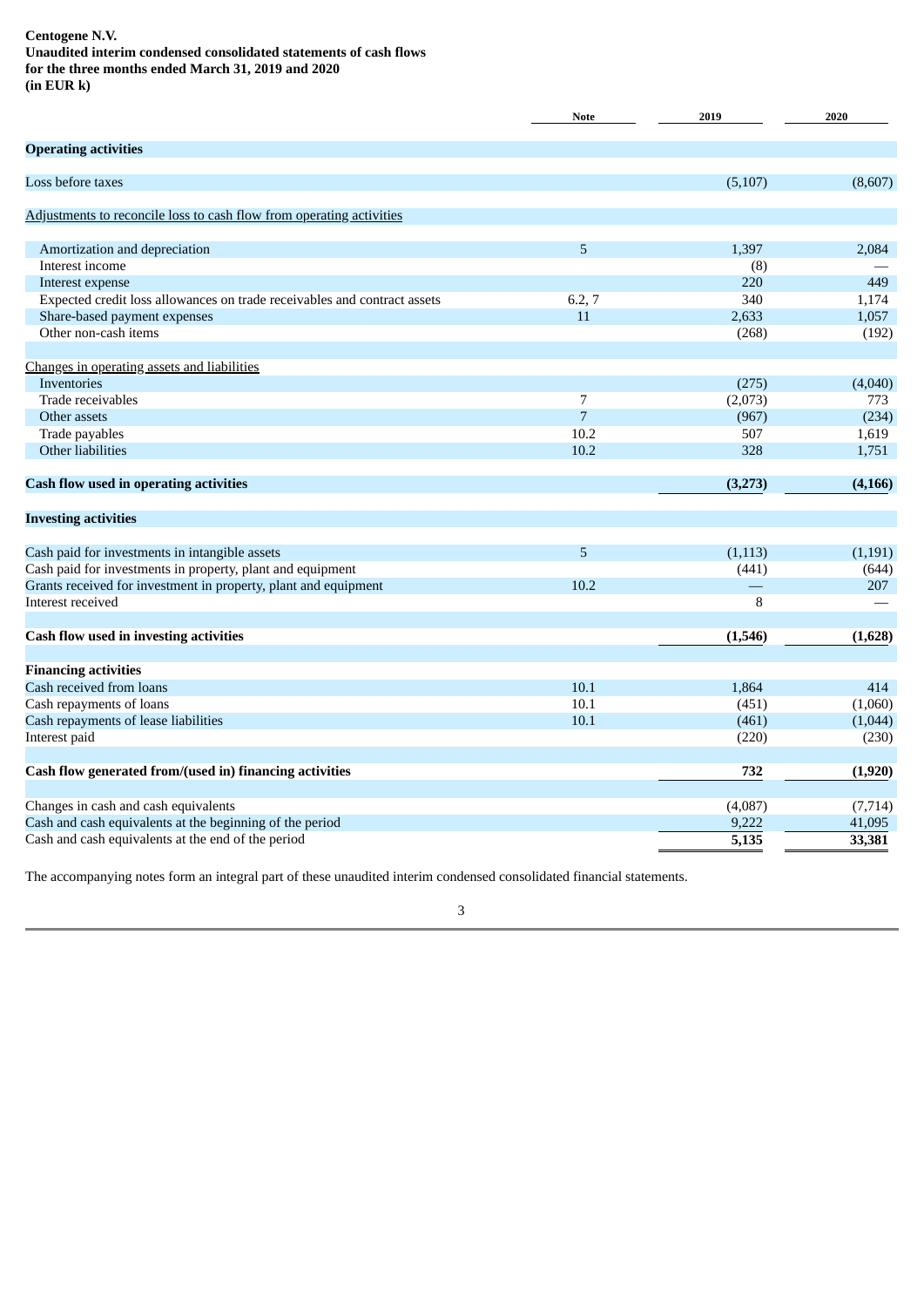# **Centogene N.V.**

Unaudited interim condensed consolidated statements of changes in equity for the three months ended March 31, 2019 and 2020

|                                 |             |                          |                    | Attributable to the owners of the parent |                             |         |                                  |                     |
|---------------------------------|-------------|--------------------------|--------------------|------------------------------------------|-----------------------------|---------|----------------------------------|---------------------|
| in EUR k                        | <b>Note</b> | <b>Issued</b><br>capital | Capital<br>reserve | Currency<br>translation<br>reserve       | <b>Retained</b><br>earnings | Total   | Non-<br>controlling<br>interests | <b>Total equity</b> |
| As of January 1, 2019           |             | 1,903                    | 45,342             | (16)                                     | (19, 948)                   | 27,281  | (757)                            | 26,524              |
|                                 |             |                          |                    |                                          |                             |         |                                  |                     |
| Loss for the period             |             |                          |                    |                                          | (5,212)                     | (5,212) | (69)                             | (5,281)             |
| Other comprehensive loss        |             |                          |                    | C.                                       |                             |         |                                  |                     |
| <b>Total comprehensive loss</b> |             |                          |                    | 2                                        | (5,212)                     | (5,210) | (69)                             | (5,279)             |
|                                 |             |                          |                    |                                          |                             |         |                                  |                     |
| Share-based payments            | 11          |                          | 181                |                                          |                             | 181     |                                  | 181                 |
|                                 |             |                          |                    |                                          |                             |         |                                  |                     |
| As of March 31, 2019            |             | 1,903                    | 45,523             | (14)                                     | (25, 160)                   | 22,252  | (826)                            | 21,426              |
|                                 |             |                          |                    |                                          |                             |         |                                  |                     |

|                                 |             | Attributable to the owners of the parent |                    |                                    |                      |              |                                  |                     |
|---------------------------------|-------------|------------------------------------------|--------------------|------------------------------------|----------------------|--------------|----------------------------------|---------------------|
| in EUR k                        | <b>Note</b> | <b>Issued</b><br>capital                 | Capital<br>reserve | Currency<br>translation<br>reserve | Retained<br>earnings | <b>Total</b> | Non-<br>controlling<br>interests | <b>Total equity</b> |
| As of January 1, 2020           |             | 2,383                                    | 98,099             |                                    | (40, 622)            | 59,860       | (938)                            | 58,922              |
|                                 |             |                                          |                    |                                    |                      |              |                                  |                     |
| Loss for the period             |             |                                          |                    |                                    | (8,675)              | (8,675)      | (61)                             | (8,736)             |
| Other comprehensive loss        |             |                                          |                    | 76                                 |                      | 76           |                                  | 76                  |
| <b>Total comprehensive loss</b> |             |                                          |                    | 76                                 | (8,675)              | (8,599)      | (61)                             | (8,660)             |
|                                 |             |                                          |                    |                                    |                      |              |                                  |                     |
| Share-based payments            | 11          |                                          | 1,057              |                                    |                      | 1,057        |                                  | 1,057               |
| Disposal of non-wholly owned    |             |                                          |                    |                                    |                      |              |                                  |                     |
| subsidiary                      | 6.2, 7      |                                          |                    |                                    |                      |              | 268                              | 268                 |
|                                 |             |                                          |                    |                                    |                      |              |                                  |                     |
| As of March 31, 2020            |             | 2,383                                    | 99,156             | 76                                 | (49, 297)            | 52,318       | (731)                            | 51,587              |

The accompanying notes form an integral part of these unaudited interim condensed consolidated financial statements.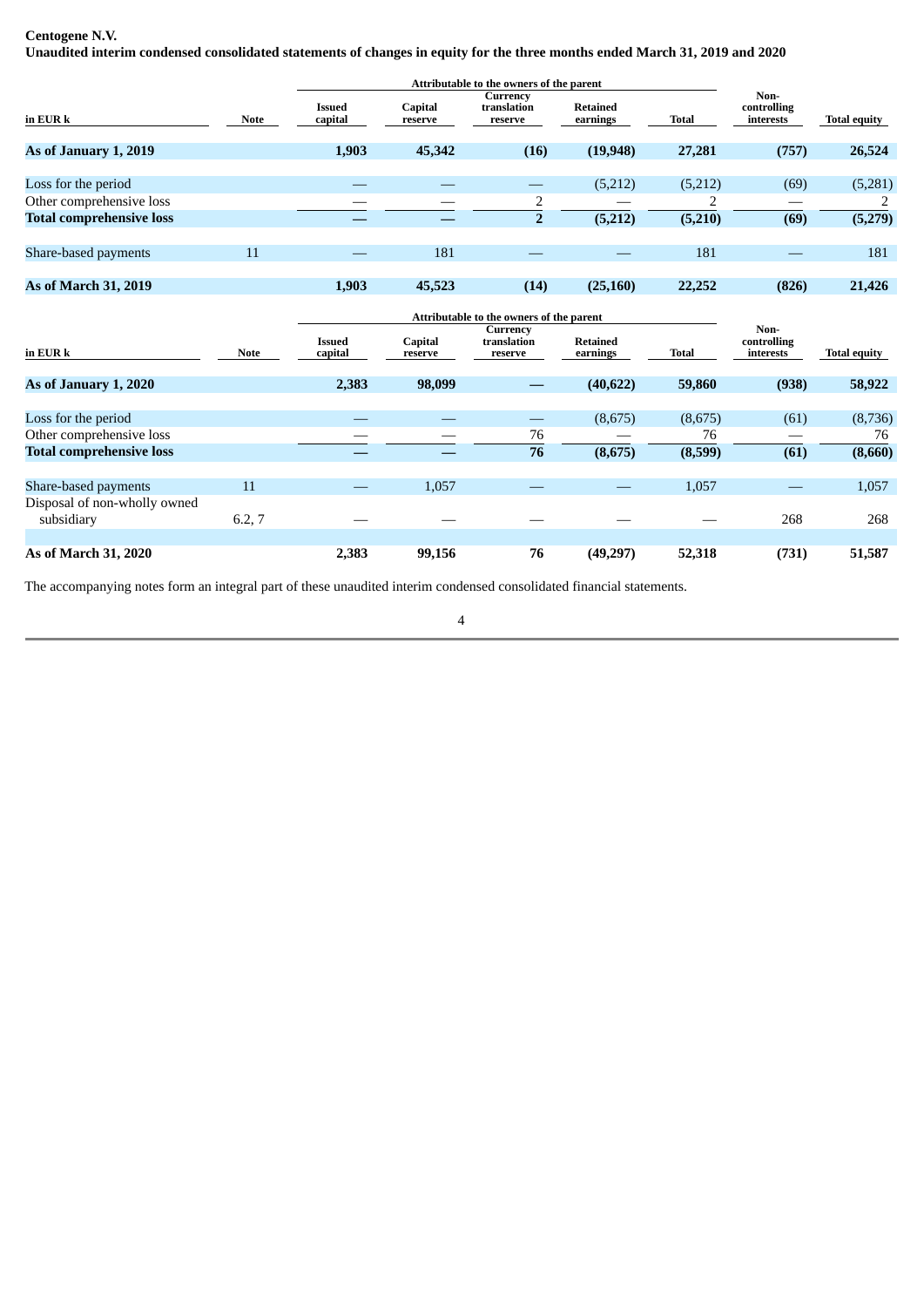

# **1 General company information**

Centogene N.V. ("the Company") and its subsidiaries focus on rare diseases that transforms real-world clinical and genetic data into actionable information for patients, physicians and pharmaceutical companies. The mission of the Company is to bring rationality to treatment decisions and to accelerate the development of new orphan drugs by using our knowledge of the global rare disease market, including epidemiological and clinical data and innovative biomarkers.

On November 7, 2019, the Company completed an initial public offering ("IPO") and is listed on Nasdaq Global Market under stock code "CNTG". 4 million common shares with a nominal value of EUR 0.12 per share were sold at a public offering price of USD 14 per share (i.e. EUR 12.58 per share), for aggregate net offering proceeds, after deducting underwriting discounts and commissions, of EUR 47 million. In connection with the IPO, common shares and preference shares of Centogene AG, the previous parent holding company of the Group and the principal operating subsidiary were exchanged to common shares of Centogene B.V., and Centogene B.V. changed its legal form and became Centogene N.V. and common shares of Centogene B.V. were converted to common shares of Centogene N.V. As a result, Centogene N.V. became the holding company with 100% interest in Centogene AG since November 12, 2019. Centogene N.V. is a public company with limited liabilities incorporated in the Netherlands, with registered office located at Am Strande 7 in 18055 Rostock, Germany and trade register number 72822872.

# **2 Basis of preparation**

The interim condensed consolidated financial statements for the three months ended March 31, 2019 and 2020 have been prepared in accordance with IAS 34 Interim Financial Reporting.

The interim condensed consolidated financial statements do not include all the information and disclosures required in the annual financial statements, and should be read in conjunction with the Group's annual consolidated financial statements as of December 31, 2018 and 2019 and for the three years ended December 31, 2019.

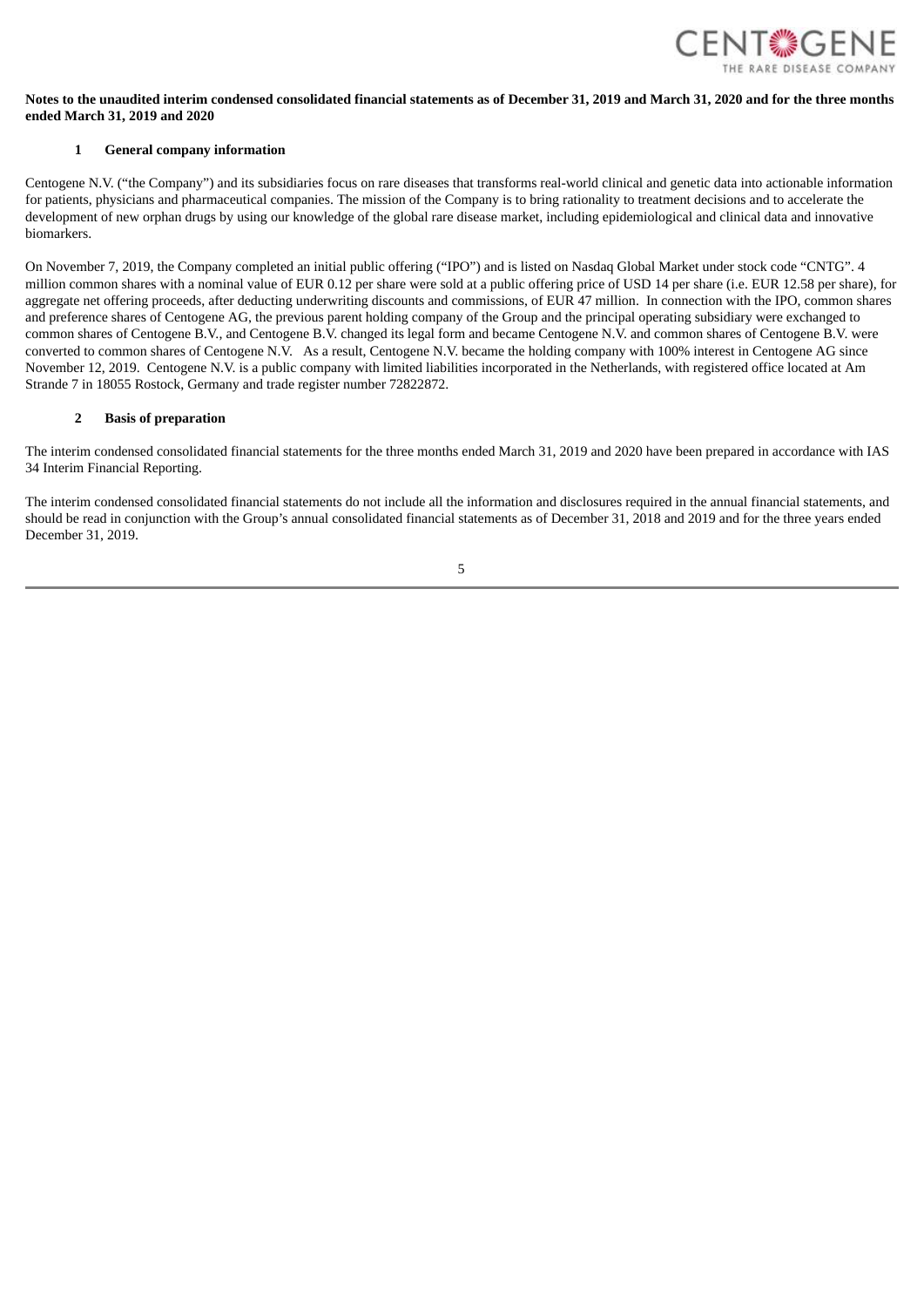The accounting policies adopted in the preparation of the interim condensed consolidated financial statements are consistent with those followed in the preparation of the Group's annual consolidated financial statements for the year ended December 31, 2019, except for the adoption of new standards effective as of January 1, 2020 (see note 3). The Group has not early adopted any standard, interpretation or amendment that has been issued but is not yet effective.

Several other amendments and interpretations apply for the first time in 2020, but do not have an impact on the interim condensed consolidated financial statements of the Group.

These interim condensed consolidated financial statements are presented in euro, which is the Group's functional currency. Unless otherwise specified, all financial information presented in euro is rounded to the nearest thousand (EUR k) in line with customary commercial practice.

# **3 Effects of new accounting standards**

# **Amendments to IAS 1 and IAS 8: Definition of Material**

The amendments provide a new definition of material that states "information is material if omitting, misstating or obscuring it could reasonably be expected to influence decisions that the primary users of general purpose financial statements make on the basis of those financial statements, which provide financial information about a specific reporting entity."

The amendments clarify that materiality will depend on the nature or magnitude of information, either individually or in combination with other information, in the context of the financial statements. A misstatement of information is material if it could reasonably be expected to influence decisions made by the primary users.

These amendments had no impact on the consolidated financial statements of, nor is there expected to be any future impact to the Group since the amendment mainly clarifies the definition.

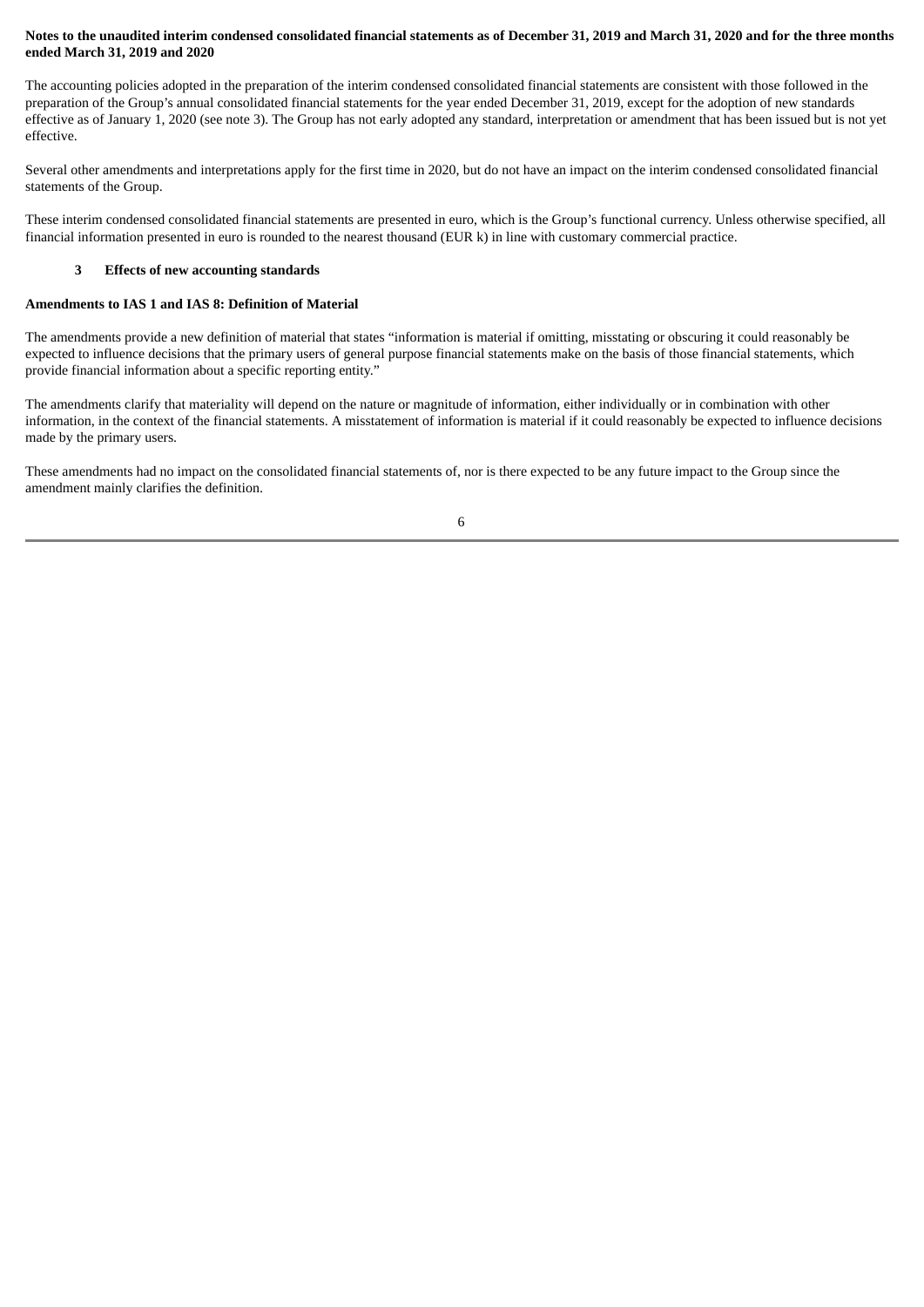# **Other new accounting standards**

In addition to Amendments to IAS 1 and IAS 8: Definition of Material, the following other amendments and interpretations also apply for the first time in 2020:

- · Amendments to IFRS 3: Definition of a Business
- · Amendments to IFRS 7, IFRS 9 and IAS 39: Interest Rate Benchmark Reform
- · References to the Conceptual Framework for Financial Reporting issued on 29 March 2018

These amendments and new standards had no impact on the consolidated financial statements of the Group.

# **4 Revenues from contracts with customers**

|                                                              |                | Three months ended March 31, 2019 |              |  |  |
|--------------------------------------------------------------|----------------|-----------------------------------|--------------|--|--|
| in EUR k                                                     | Pharmaceutical | <b>Diagnostics</b>                | <b>Total</b> |  |  |
| Rendering of services                                        | 3,806          | 6,585                             | 10,391       |  |  |
| Sales of goods                                               | 324            |                                   | 324          |  |  |
| <b>Total Revenues from contracts with external customers</b> | 4,130          | 6,585                             | 10,715       |  |  |
| Recognized over time                                         | 3,456          | 6,585                             | 10,041       |  |  |
| Recognized at a point in time                                | 674            |                                   | 674          |  |  |
| <b>Total Revenues from contracts with external customers</b> | 4,130          | 6,585                             | 10,715       |  |  |
| <b>Geographical information</b>                              |                |                                   |              |  |  |
| Europe                                                       | $\overline{2}$ | 1,528                             | 1,530        |  |  |
| - Germany*                                                   |                | 62                                | 62           |  |  |
| Middle East                                                  |                | 3,522                             | 3,522        |  |  |
| - Saudi Arabia#                                              |                | 1,687                             | 1,687        |  |  |
| North America                                                | 4,128          | 677                               | 4,805        |  |  |
| - United States#                                             | 4,128          | 408                               | 4,536        |  |  |
| Latin America                                                |                | 638                               | 638          |  |  |
| Asia Pacific                                                 |                | 220                               | <b>220</b>   |  |  |
| <b>Total Revenues from contracts with external customers</b> | 4,130          | 6,585                             | 10,715       |  |  |

*\* country of the incorporation of Centogene AG*

# countries contributing more than 10% of the Group's total consolidated revenues for the three months ended March 31, 2019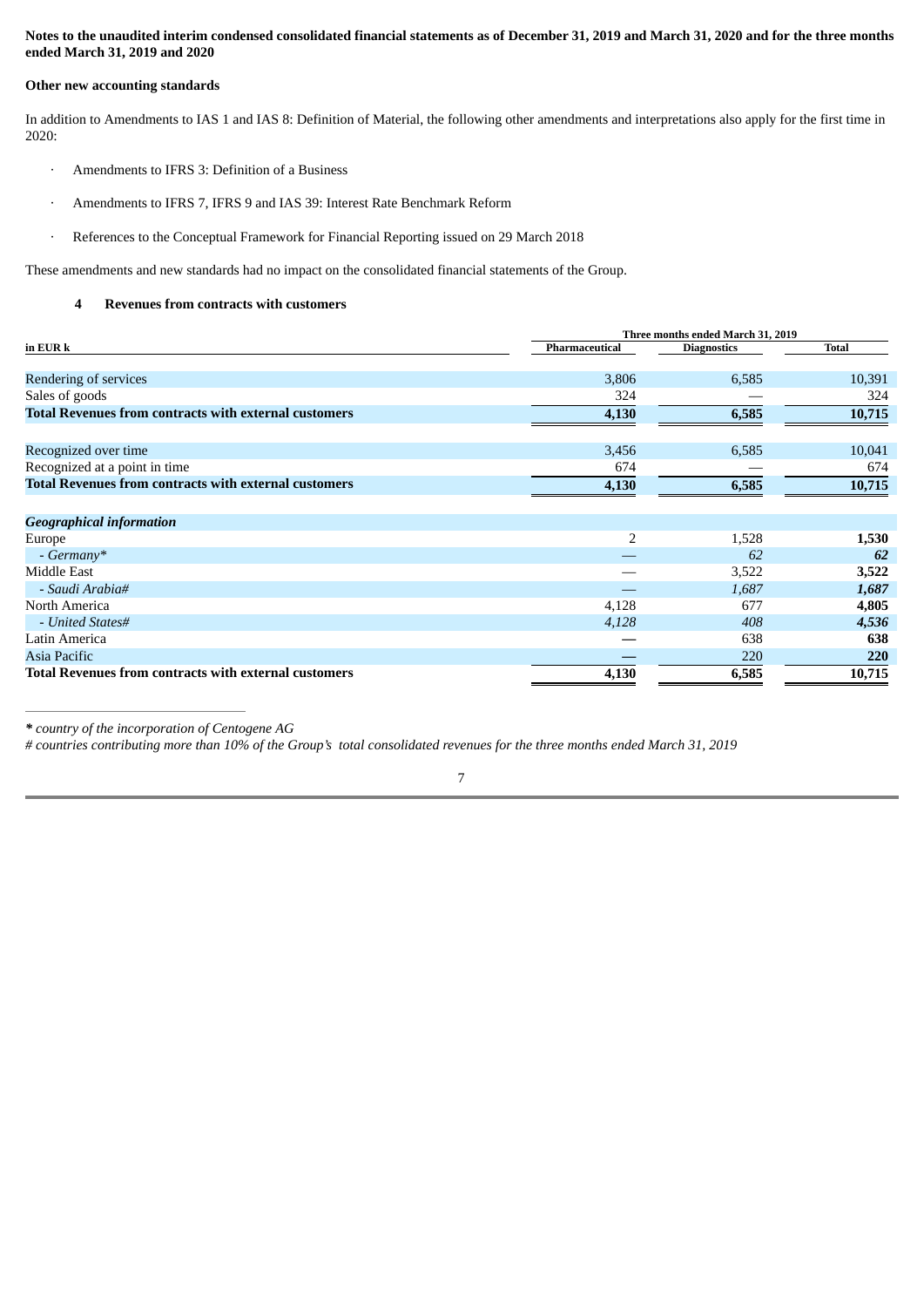|                                                              | Three months ended March 31, 2020 |                    |              |  |
|--------------------------------------------------------------|-----------------------------------|--------------------|--------------|--|
| in EUR k                                                     | Pharmaceutical                    | <b>Diagnostics</b> | <b>Total</b> |  |
|                                                              |                                   |                    |              |  |
| Rendering of services                                        | 4,274                             | 7,555              | 11,829       |  |
| Sales of goods                                               | 276                               |                    | 276          |  |
| <b>Total Revenues from contracts with external customers</b> | 4,550                             | 7,555              | 12,105       |  |
| Recognized over time                                         | 4,274                             | 7,555              | 11,829       |  |
| Recognized at a point in time                                | 276                               |                    | 276          |  |
| <b>Total Revenues from contracts with external customers</b> | 4,550                             | 7,555              | 12,105       |  |
| <b>Geographical information</b>                              |                                   |                    |              |  |
| Europe                                                       | 44                                | 1,617              | 1,661        |  |
| - Germany*                                                   | 19                                | 73                 | 92           |  |
| - Netherlands**                                              |                                   | 3                  | 3            |  |
| <b>Middle East</b>                                           | 3                                 | 4,415              | 4,418        |  |
| - Saudi Arabia#                                              |                                   | 3,033              | 3,033        |  |
| <b>North America</b>                                         | 4,503                             | 620                | 5,123        |  |
| - United States#                                             | 4,503                             | 471                | 4,974        |  |
| Latin America                                                |                                   | 746                | 746          |  |
| Asia Pacific                                                 |                                   | 157                | 157          |  |
| <b>Total Revenues from contracts with external customers</b> | 4,550                             | 7,555              | 12,105       |  |

*\* country of the incorporation of Centogene AG*

*\*\* country of the incorporation of Centogene N.V.*

# countries contributing more than 10% of the Group's total consolidated revenues for the three months ended March 31, 2020

We collaborated with the majority of our pharmaceutical partners on a worldwide basis in 2019 and 2020. In addition, in cases where our pharmaceutical partners are developing a new rare disease treatment, it is generally anticipated that the final approved treatment will be made available globally. As a result, we allocate the revenues of our pharmaceutical segment by geographical region by reference to the location where each pharmaceutical partner mainly operates, which is based on the region from which most of their revenues are generated. The allocation of revenues in our diagnostics segment is based on the location of each customer.

During the three months ended March 31, 2020, revenues from one pharmaceutical partner represented 26.4% of the Group's total revenues (the three months ended March 31, 2019: 27.4%).

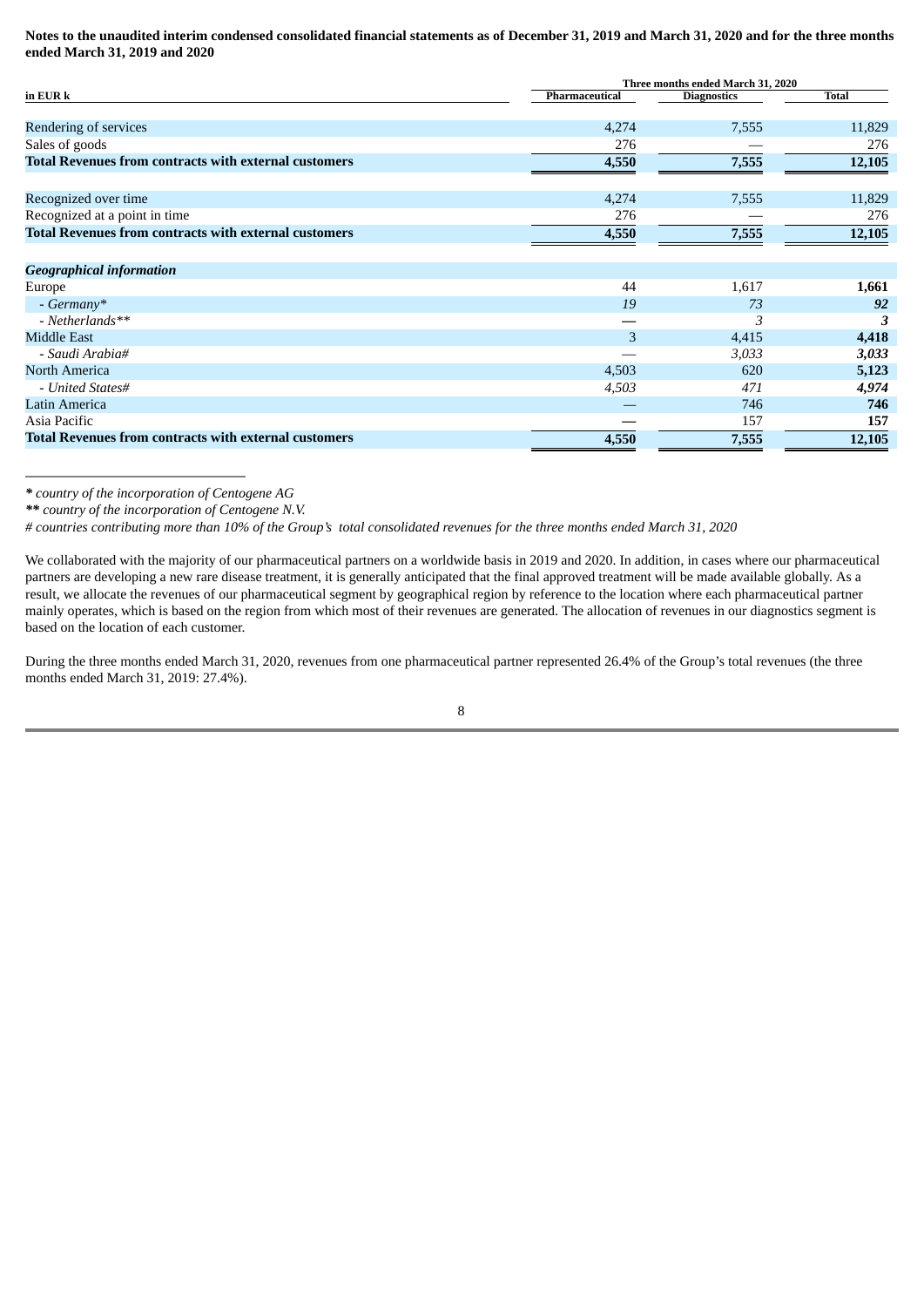During the three months ended March 31, 2019, we have entered into a collaboration with an existing pharmaceutical partner, of which upfront fees totaling EUR 350k, representing the transaction price allocated to the one-off transfer of the Group's intellectual property, were received and recognized as revenues. No such revenues were recognized in the three months ended March 31, 2020.

The Group recognized impairment losses on receivables and contract assets arising from contracts with customers, included under Other operating expenses in the consolidated statement of comprehensive loss, amounting to EUR 1,174k for the three months ended March 31, 2020 (for the three months ended March 31, 2019: EUR 340k).

# **5 Segment information**

|                                                              | Three months ended March 31, 2019 |                                   |           |              |  |
|--------------------------------------------------------------|-----------------------------------|-----------------------------------|-----------|--------------|--|
| in EUR k                                                     | Pharmaceutical                    | <b>Diagnostics</b>                | Corporate | <b>Total</b> |  |
| <b>Total Revenues from contracts with external customers</b> | 4,130                             | 6,585                             |           | 10,715       |  |
| <b>Adjusted EBITDA</b>                                       | 2,944                             | 11                                | (3,820)   | (865)        |  |
| <b>Capital Expenditures</b>                                  |                                   |                                   |           |              |  |
| Additions to property, plant and equipment and right-of-use  |                                   |                                   |           |              |  |
| assets                                                       | 7                                 | 20                                | 414       | 441          |  |
| Additions to intangible assets                               | 768                               |                                   | 345       | 1,113        |  |
| <b>Other segment information</b>                             |                                   |                                   |           |              |  |
| Depreciation and amortization                                | 256                               | 524                               | 617       | 1,397        |  |
| Research and development expenses                            |                                   |                                   | 1,701     | 1,701        |  |
|                                                              |                                   | Three months ended March 31, 2020 |           |              |  |
| in EUR k                                                     | Pharmaceutical                    | <b>Diagnostics</b>                | Corporate | <b>Total</b> |  |
| <b>Total Revenues from contracts with external customers</b> | 4,550                             | 7,555                             |           | 12,105       |  |
| <b>Adjusted EBITDA</b>                                       | 2,608                             | 87                                | (7, 712)  | (5,017)      |  |
| <b>Capital Expenditures</b>                                  |                                   |                                   |           |              |  |
| Additions to property, plant and equipment and right-of-use  |                                   |                                   |           |              |  |
| assets                                                       |                                   | 817                               | 587       | 1,404        |  |
| Additions to intangible assets                               | 1,002                             |                                   | 189       | 1,191        |  |
| <b>Other segment information</b>                             |                                   |                                   |           |              |  |
| Depreciation and amortization                                | 564                               | 544                               | 976       | 2,084        |  |
| Research and development expenses                            |                                   |                                   | 2,691     | 2,691        |  |
|                                                              | 9                                 |                                   |           |              |  |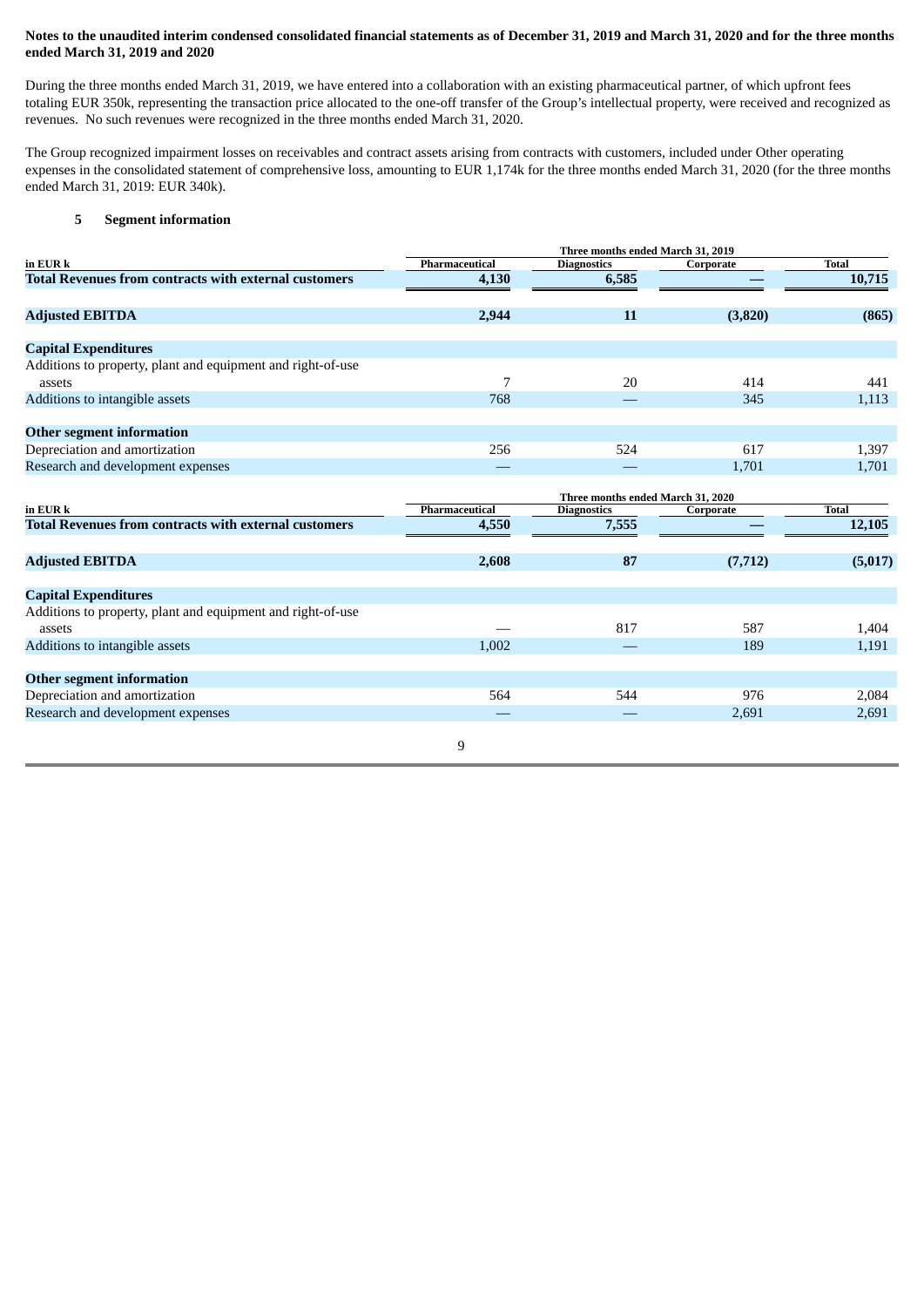# *Adjustments*

Corporate expenses, depreciation and amortization, interest and similar income and expenses, as well as share-based payment expenses are not allocated to individual segments as the underlying instruments are managed on a group basis. Current taxes and deferred taxes are allocated to Corporate as they are also managed on a group basis.

Increases in corporate expenses for the three months ended March 31, 2020 are mainly due to our continued international growth and business expansion. The increase is also due to the costs of operating as a public company, such as additional legal, accounting, corporate governance and investor relations expenses, and higher directors' and officers' insurance premiums. Corporate expenses for the three months ended March 31, 2019 also included expenses incurred in relation to the IPO as described in note 1 of EUR 109k (included in General Administrative Expenses). No such expenses incurred in the three months ended March 31, 2020.

Capital expenditure consists of additions of property, plant and equipment, right-of-use assets and intangible assets. All of such assets are located in Germany, which is the country of the registered office of the Company, except for property, plant and equipment of EUR 276k (December 31, 2019: EUR 286k) and right-of-use assets of EUR 960k (December 31, 2019: EUR 1,042k), which is located in the United States.

# *Reconciliation of segment Adjusted EBITDA to Group loss for the period*

| For the three months ended March 31      | 2019    | 2020     |
|------------------------------------------|---------|----------|
| <b>Reported segment Adjusted EBITDA</b>  | 2,955   | 2,695    |
| Corporate expenses                       | (3,820) | (7, 712) |
|                                          | (865)   | (5,017)  |
| Share-based payment expenses             | (2,633) | (1,057)  |
| Depreciation and amortization            | (1,397) | (2,084)  |
| <b>Operating loss</b>                    | (4,895) | (8, 158) |
| Financial costs, net                     | (212)   | (449)    |
| Income tax expenses                      | (174)   | (129)    |
| Loss for the three months ended March 31 | (5,281) | (8,736)  |
|                                          |         |          |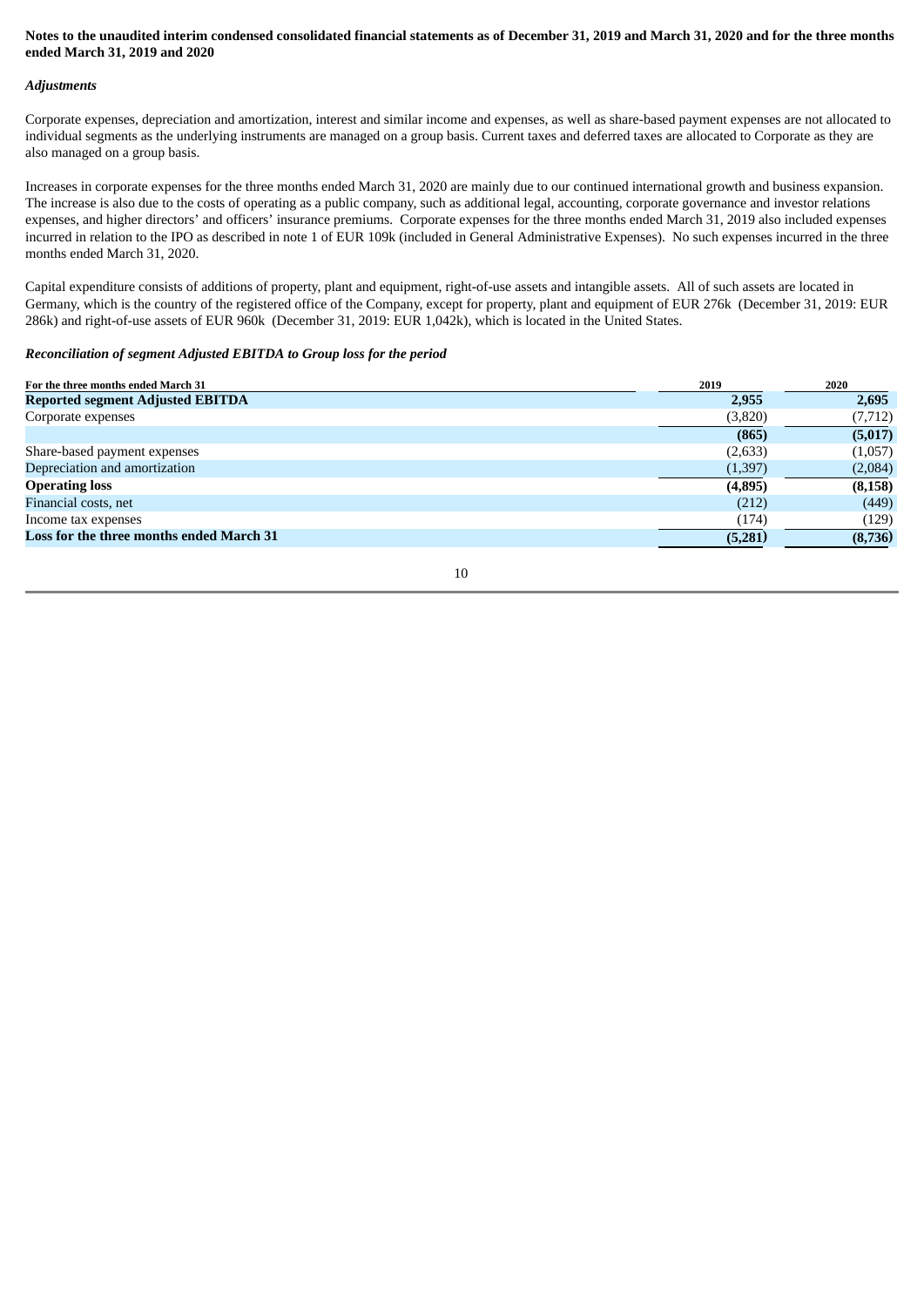#### **6 Other income and expenses**

#### **6.1 Other operating income**

|                                        | For the three months ended<br>March 31 |      |  |
|----------------------------------------|----------------------------------------|------|--|
| in EUR k                               | 2019                                   | 2020 |  |
| Government grants                      | 967                                    | 702  |  |
| Income from the reversal of provisions | 89                                     |      |  |
| <b>Others</b>                          | 42                                     | 243  |  |
| <b>Total other operating income</b>    | 1,098                                  | 945  |  |

Government grants contain performance-based grants to subsidize research, development and innovation in the state of Mecklenburg-Western Pomerania from funds granted by the European Regional Development Fund. Furthermore, government grants contain the release of deferred income from investment related grants.

#### **6.2 Other operating expenses**

|                                                      |      | For the three months ended<br>March 31 |  |  |
|------------------------------------------------------|------|----------------------------------------|--|--|
| in EUR k                                             | 2019 | 2020                                   |  |  |
| <b>Currency losses</b>                               |      |                                        |  |  |
| Expected credit loss allowances on trade receivables | 340  | 1.174                                  |  |  |
| <b>Others</b>                                        |      | 101                                    |  |  |
| <b>Total other operating expenses</b>                | 342  | 1,275                                  |  |  |

Considering the impact of COVID-19 pandemic to the global economy and the unforeseeable potential magnitude of the ultimate disruptions to different businesses, the Group has taken such into consideration when assessing the credit risk, in particular regarding the MENA region for the diagnostic segment as it represents the majority of that segment's revenue. Such assessment resulted in additional credit loss of EUR 1,174k for the three months ended March 31, 2020 (the three months ended March 31, 2019: EUR 340k). See also note 7.

During the three months ended March 31, 2020, the Group disposed of its entire 51% interest in LPC GmbH ("LPC") to the minority shareholders at a consideration of EUR 213k, among which EUR 200k is to be paid over a period of four years (and included in other assets, see note 7). The related noncontrolling interest of EUR 268k (accumulated share of loss) were debited to profit or loss and the sale resulted in a loss of EUR 101k.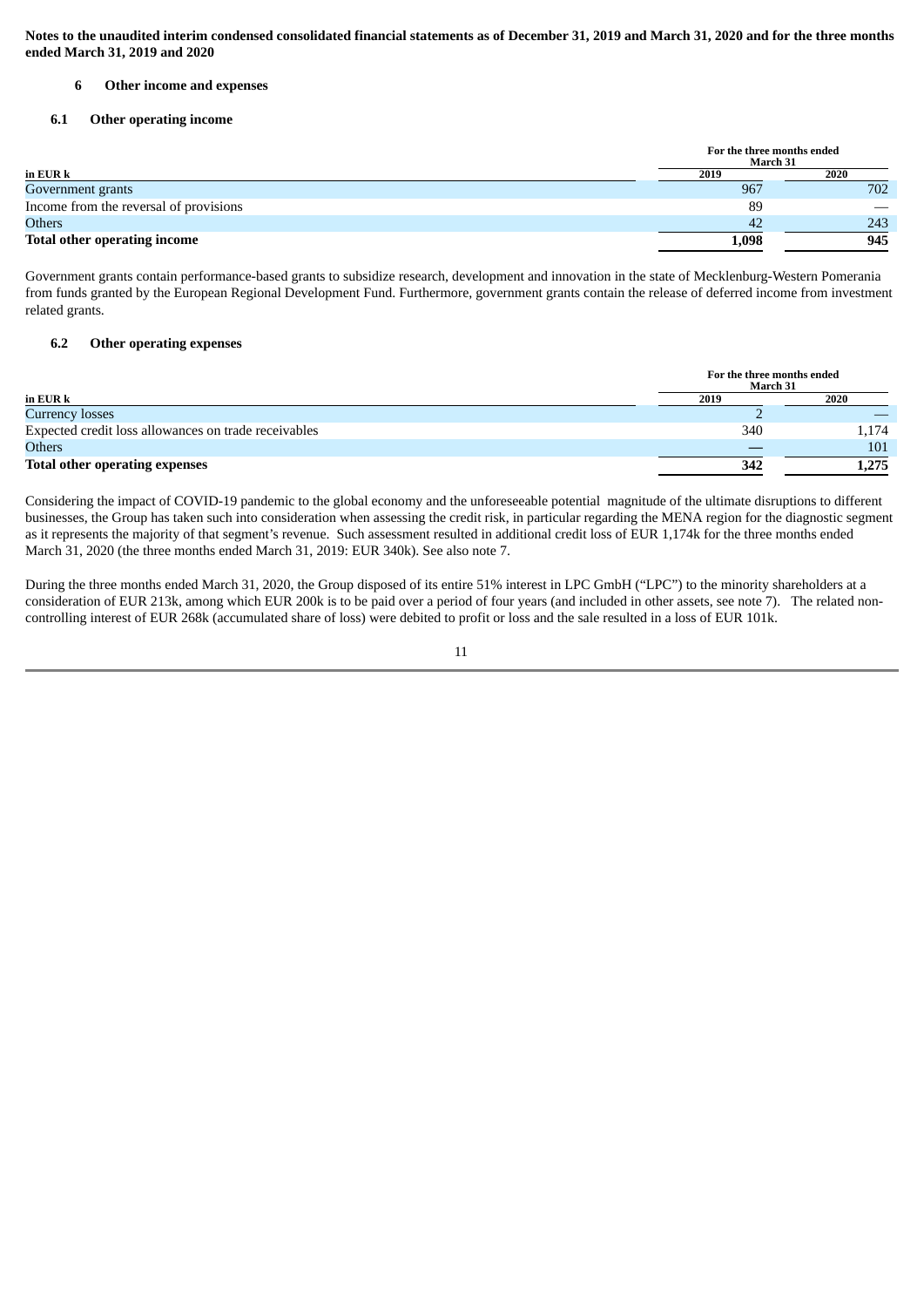# **7 Trade and other receivables and other assets**

| in EUR k                                                                   | Dec 31, 2019 | Mar 31, 2020 |
|----------------------------------------------------------------------------|--------------|--------------|
| <b>Non-current</b>                                                         |              |              |
| Other assets — Rental deposits                                             | 1,948        | 1,948        |
| Other assets — Others                                                      |              | 150          |
|                                                                            | 1,948        | 2,098        |
| <b>Current</b>                                                             |              |              |
| Trade receivables                                                          | 12.709       | 11,089       |
| Contract assets                                                            | 3,884        | 3,557        |
| Receivables due from shareholders                                          | 2,766        | 2,766        |
| Other assets                                                               | 5,846        | 6,124        |
|                                                                            | 25,205       | 23,536       |
|                                                                            |              |              |
| Total non-current and current trade and other receivables and other assets | 27,153       | 25,634       |

# *Trade receivables and contract assets*

Trade receivables are non-interest bearing and are generally due in 30 to 90 days. In general, portfolio-based expected credit loss allowances are recognized on trade receivables and contract assets.

Considering the potential impact of COVID-19 to the economy, the Group has re-assessed the credit loss rates in relation to the outstanding trade receivables and contract assets as follows:

| in EUR k                                                    | Dec 31, 2019 | Mar 31, 2020 |
|-------------------------------------------------------------|--------------|--------------|
| Not past due                                                | 11,102       | 9,725        |
| Past due 1-30 days                                          | 1,113        | 1,084        |
| Past due 31-90 days                                         | 1,708        | 2,031        |
| Past due more than 90 days                                  | 5,005        | 5,315        |
| Total Gross amount of trade receivables and contract assets | 18,928       | 18,155       |
|                                                             |              |              |
| <b>Expected credit loss rate</b>                            |              |              |
| $NT - t - t - t - 1$                                        | 0.201        | 0.201        |

| <b>Expected credit loss</b>                                                    | 2,335 | 3.509   |
|--------------------------------------------------------------------------------|-------|---------|
|                                                                                |       |         |
| Expected credit loss rate on total gross trade receivables and contract assets | 12.3% | 19.3%   |
| Past due more than 90 days                                                     | 45.4% | 64.7%   |
| Past due 31-90 days                                                            | 1.2%  | 1.6%    |
| Past due 1-30 days                                                             | 1.0%  | 1.3%    |
| Not past due                                                                   | 0.3%  | $0.3\%$ |

# *Receivables due from shareholders*

In 2016, the Group established a virtual share option program ("2016 VSOP") under Centogene AG that entitles the management board to grant virtual share options to individuals, in regard to services they provide and their continuous commitment to the Group. Upon the completion of IPO in November 2019, all options granted under the option program were vested immediately in full, and the holders of vested options are entitled to receive a direct cash payment from the Company according to the calculation as stipulated in the program, which is determined based on the IPO price of the shares of Centogene N.V. and the exercise prices of the vested options.

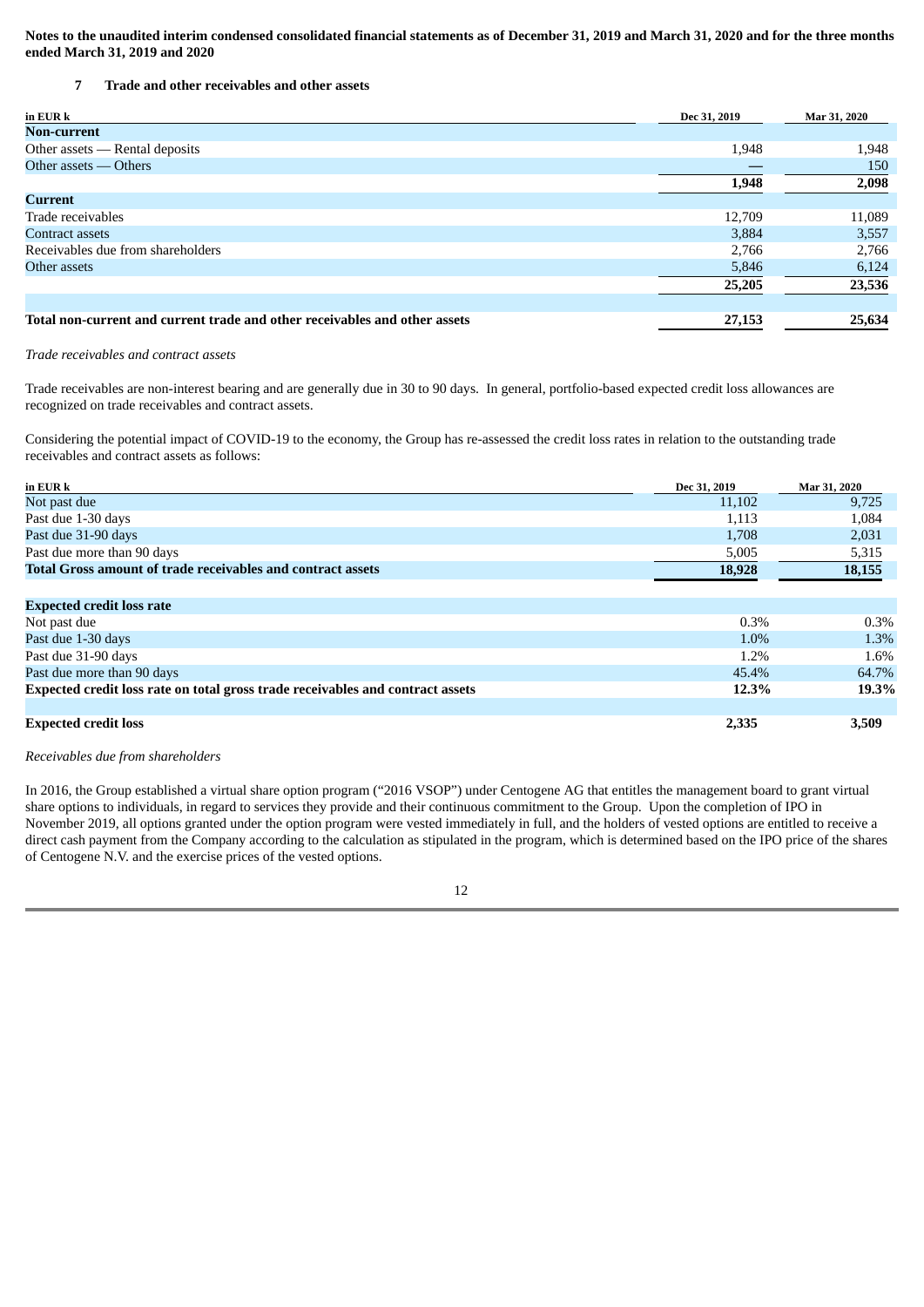The payable by the Group to the holders of vested options was recorded as a liability with a carrying amount of EUR 2,766k (December 31, 2019: EUR 2,766k) (see note 10.2).

As the payment to the option holders will be reimbursed by the original shareholders to the Company, a respective receivable against shareholders was recorded. Such receivables were considered as additional capital from shareholders and recorded against equity (capital reserve).

## *Other assets*

The non-current portion of other assets include cash deposit of EUR 1,500k (used to secure a bank guarantee of EUR 3,000k) relating to the leases of Rostock headquarters building, rental deposits of EUR 257k relating to the leases of Berlin offices and EUR 191k for the leases of certain plant and machineries. It also includes the consideration receivable for the sale of LPC of EUR 213k, among which EUR 150k is due after 1 year (see note 6.2).

The current portion of other assets also include VAT receivables of EUR 1,744k (December 31, 2019: EUR 1,311k), prepaid expenses of EUR 2,834k (December 31, 2019: EUR 3,481k) as well as receivables from grants of EUR 743k (December 31, 2019: EUR 409k).

# **8 Cash and short-term deposits**

As of March 31, 2020, the Group has pledged its short-term deposits with carrying amount of EUR 1,500k (December 31, 2019: EUR 1,500k) and EUR 2,500k (December 31, 2019: EUR 2,500k) respectively, to fulfil collateral requirements in respect of existing secured bank loan and overdraft facility up to EUR 2,500k. In addition, the Group has pledged its short-term deposits of EUR 500k (December 31, 2019: EUR nil) related to another overdraft facility up to EUR 500k.

The restriction applying to the collateral may be terminated at any time subject to the full amount of the relevant bank loans and the overdrafts being repaid.

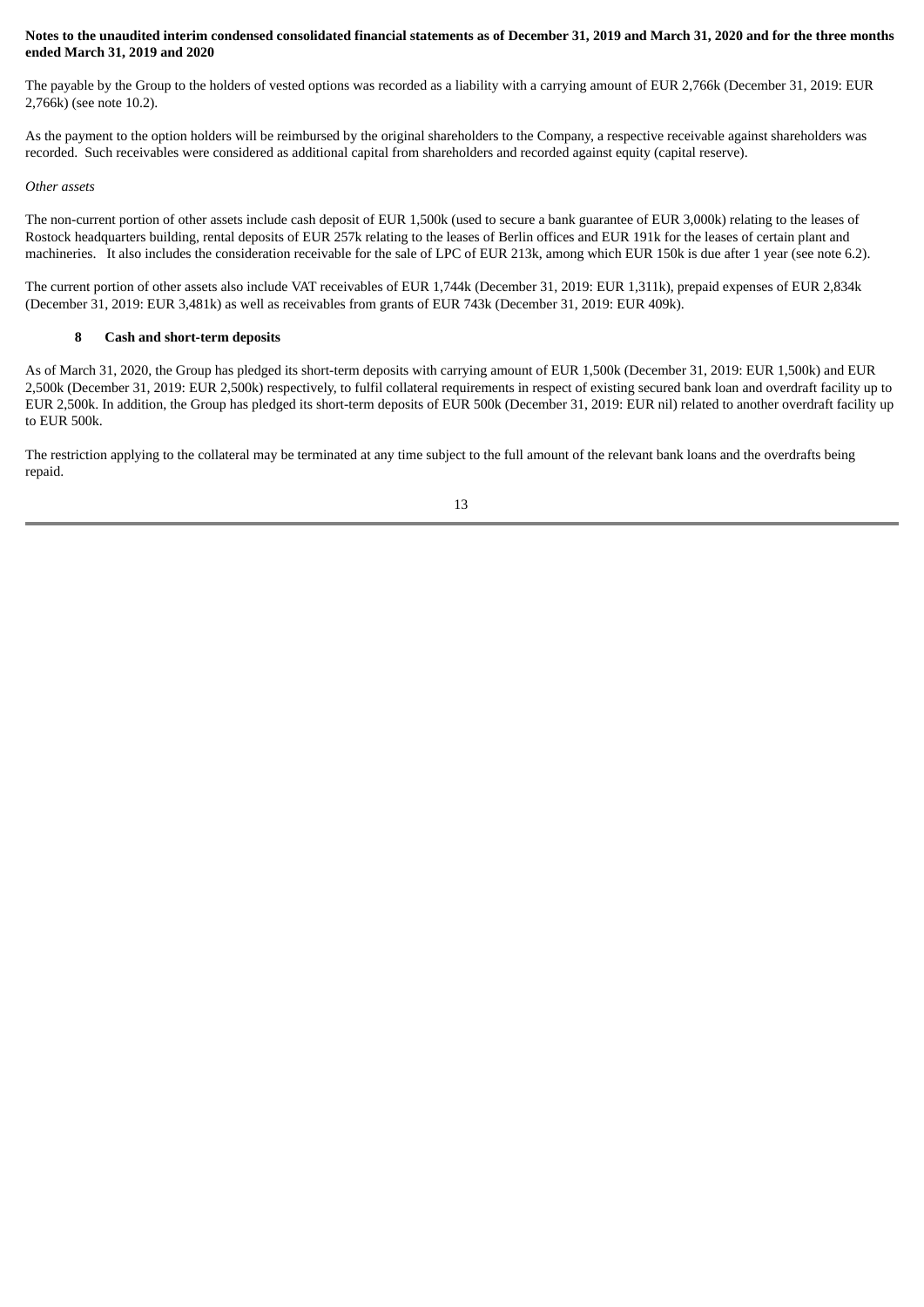# **9 Equity**

As discussed in note 1, Centogene N.V. became the parent holding company of the Group on November 12, 2019 as part of the IPO process. All share, pershare and related information presented in the financial statements and corresponding disclosure notes have been retrospectively adjusted, where applicable, to reflect the impact of the share split resulting from the reorganization.

# *Capital reserve*

As of March 31, 2020, capital reserve included a share premium of EUR 90,297k, being amounts contributed by shareholders at the issuance of shares in excess of the par value of the shares issued, net of any transaction costs incurred for the share issuance.

In addition, it also included amounts recorded in respect of share-based payments. For additional information on the share-based payments, see note 11.

# **10 Financial liabilities**

# **10.1 Interest-bearing liabilities**

| in EUR k                                         | Dec 31, 2019 | Mar 31, 2020 |
|--------------------------------------------------|--------------|--------------|
| <b>Non-current liabilities</b>                   |              |              |
| Non-current portion of secured bank loans        | 968          | 768          |
| Municipal loans                                  | 610          |              |
| <b>Total non-current loans</b>                   | 1,578        | 768          |
| <b>Lease liabilities</b>                         | 18,069       | 18,826       |
| <b>Total non-current liabilities</b>             | 19,647       | 19,594       |
|                                                  |              |              |
| <b>Current liabilities</b>                       |              |              |
| Current portion of secured bank loans            | 802          | 802          |
| <b>Bank overdrafts</b>                           | 2,636        | 3,050        |
| Municipal loans                                  | 250          |              |
| <b>Total current loans</b>                       | 3,688        | 3,852        |
| Current portion of lease liabilities             | 3,635        | 3,625        |
| <b>Total current liabilities</b>                 | 7,323        | 7,477        |
|                                                  |              |              |
| <b>Total non-current and current liabilities</b> | 26,970       | 27,071       |

As of March 31, 2020, short-term cash deposits of EUR 1,500k (December 31, 2019: EUR 1,500k) were used to secure the secured bank loan outstanding (see note 8).

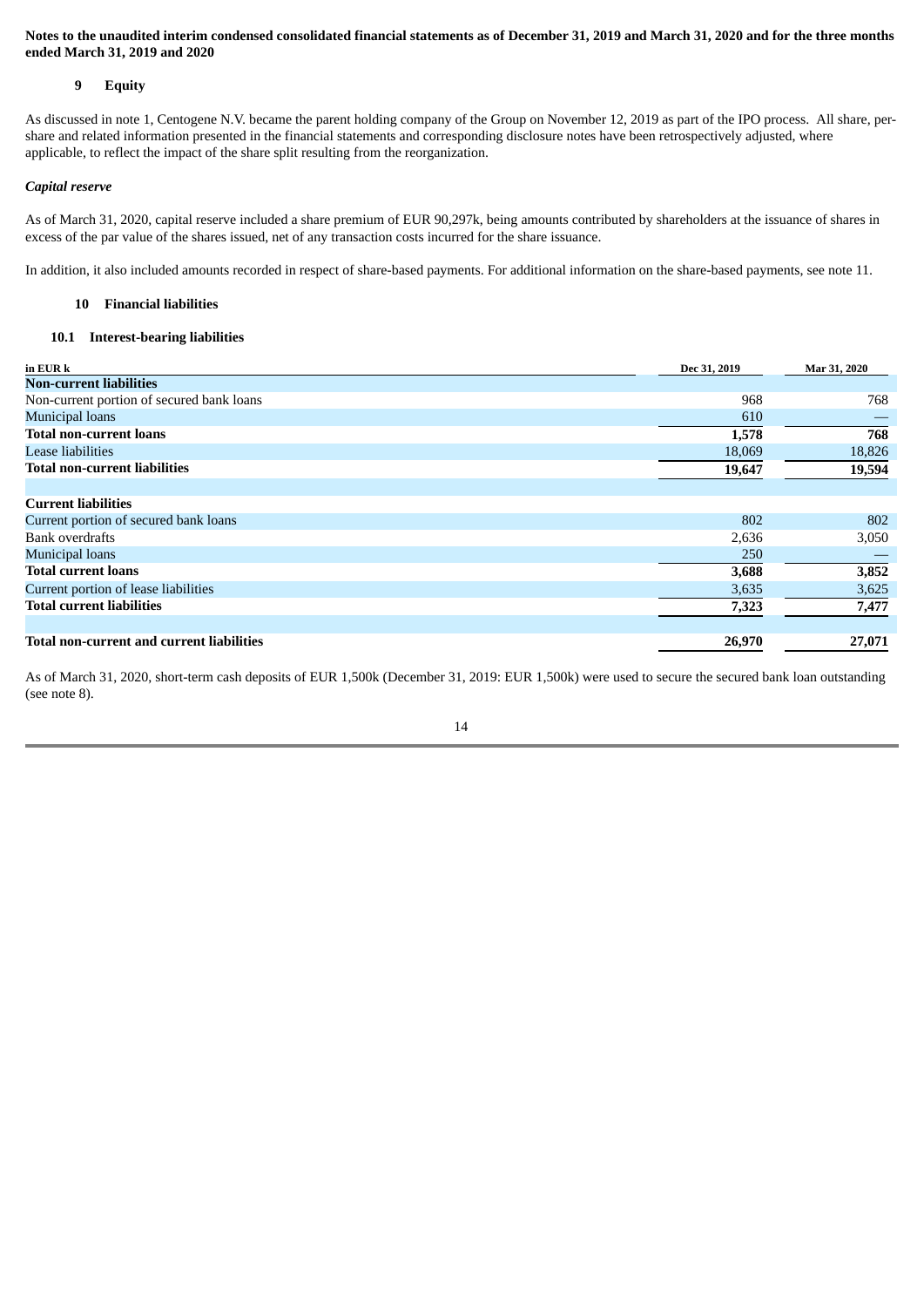The following table is based on the original terms and conditions:

# *Conditions and statement of liabilities*

The outstanding interest-bearing liabilities as of March 31, 2020 and December 31, 2019 have the following conditions:

|                                                        |            |                                                       |                 | Dec 31, 2019             |                    | Mar 31, 2020             |                    |
|--------------------------------------------------------|------------|-------------------------------------------------------|-----------------|--------------------------|--------------------|--------------------------|--------------------|
| in EUR k                                               | Currency   | <b>Nominal interest rate</b>                          | <b>Maturity</b> | <b>Nominal</b><br>amount | Carrying<br>amount | <b>Nominal</b><br>amount | Carrying<br>amount |
| Secured bank loan                                      | <b>EUR</b> | 3.95%                                                 | 2018-25         | 1.770                    | 1,770              | 1,570                    | 1,570              |
| Municipal loan                                         | <b>EUR</b> | 8.25%; plus 1.5% profit-<br>related; 0.75% on losses  | 2018-23         | 500                      | 500                |                          |                    |
| Municipal loan                                         | <b>EUR</b> | $8\%$ ; plus 1.5% profit-<br>related; 0.75% on losses | 2021            | 360                      | 360                |                          |                    |
| <b>Bank overdrafts</b>                                 | <b>EUR</b> | 4.46%                                                 | 2022            | 476                      | 476                | 476                      | 476                |
| <b>Bank overdrafts</b>                                 | <b>EUR</b> | 3.75%                                                 | Rollover        | 2.160                    | 2,160              | 2.094                    | 2,094              |
| <b>Bank overdrafts</b>                                 | <b>EUR</b> | 3.59%                                                 | Rollover        |                          |                    | 480                      | 480                |
| Lease liabilities                                      | <b>EUR</b> | $3.5\%$ *, 5.4%-8.9%                                  | 2017-31         | 21,704                   | 21,704             | 22,451                   | 22,451             |
| <b>Total interest-bearing</b><br>financial liabilities |            |                                                       |                 | 26,970                   | 26,970             | 27,071                   | 27,071             |

\* represents the incremental borrowing rate of the Group at the commencement of the leases

The bank overdrafts of EUR 2,094k as of March 31, 2020 (December 31, 2019: EUR 2,160k) were secured by short-term deposits with a carrying amount of EUR 2,500k (December 31, 2019: EUR 2,500k) (see note 8). The bank overdrafts of EUR 476k (December 31, 2019: EUR 476k) were secured by guarantees provided by certain of the Company's shareholders as of December 31, 2019, and were released providing security over a short-term deposit with a carrying amount of EUR 500k subsequent to the year end (see note 8).

The municipal loan due to MBMV (Mittelständische Bürgschaftsbank Mecklenburg-Vorpommern) of EUR 860k outstanding as of December 31, 2019 was secured by guarantees provided by the Group's shareholders, and were released upon full repayment in February 2020.

# **10.2 Trade payables and other liabilities**

| in EUR k                                   | Dec 31, 2019 | Mar 31, 2020 |
|--------------------------------------------|--------------|--------------|
| Trade payables                             | 8,554        | 10,173       |
| Government grants (deferred income)        | 11,289       | 11,137       |
| Liability for Virtual Stock Option Program | 2,769        | 2,766        |
| Contract liabilities                       | 3,748        | 3,523        |
| Others                                     | 5,258        | 6,423        |
| Trade payables and other liabilities       | 31,618       | 34,022       |
| Non-current                                | 9.941        | 9,773        |
| Current                                    | 21,677       | 24,249       |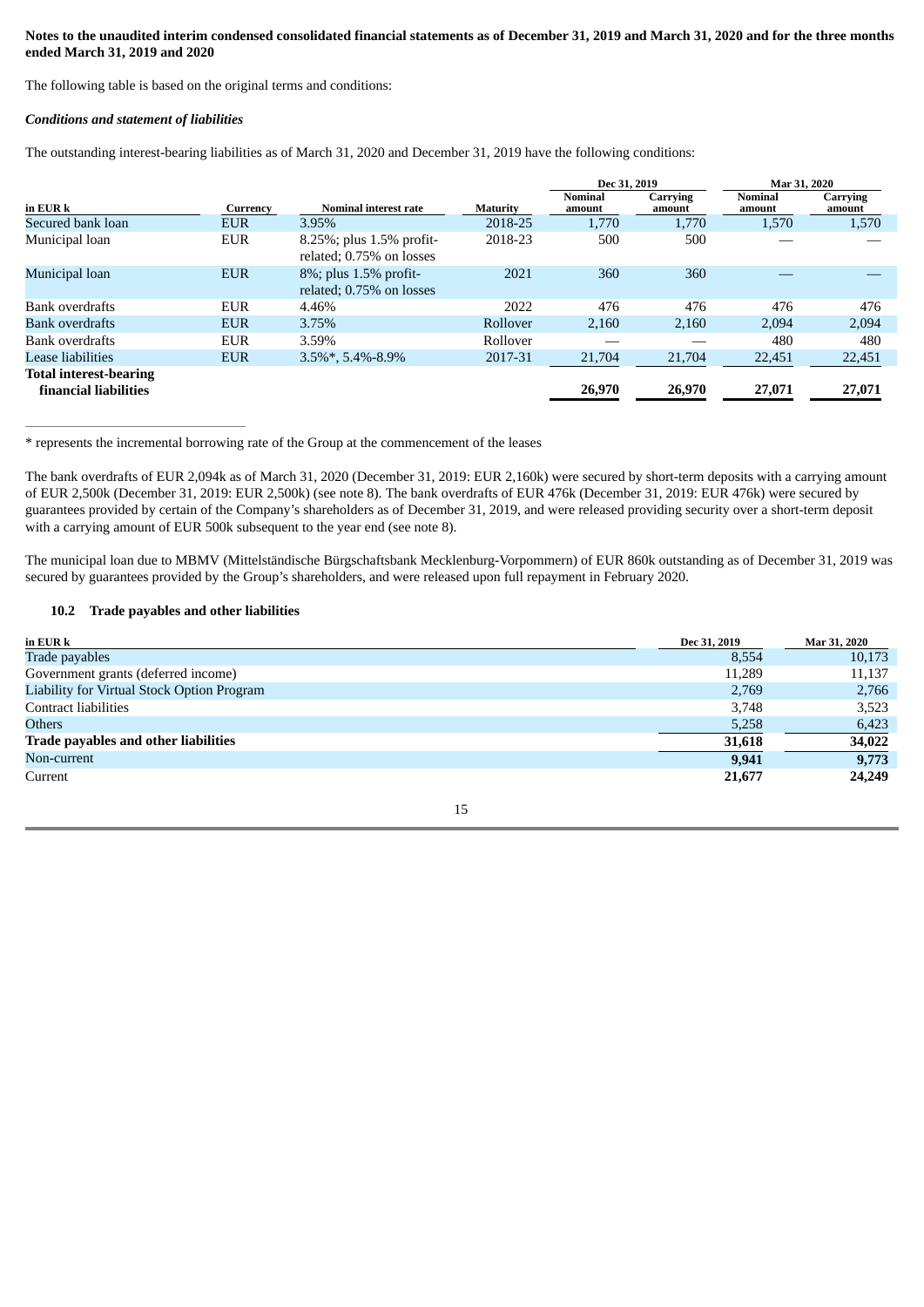Government grants mainly include investment-related government grants. These were received for the purchase of certain items of property, plant and equipment for the research and development facilities in Mecklenburg-Western Pomerania, including the Rostock facility. The grants were issued in the form of investment subsidies as part of the joint federal and state program, "Verbesserung der regionalen Wirtschaftsstruktur" (improvement of the regional economic structure) in connection with funds from the European Regional Development Fund. Additional grants received during the three months ended March 31, 2020 are related to the purchase of certain items of property, plant and equipment amounted to EUR 207k (the three months ended March 31, 2019: EUR nil).

In addition, other liabilities include personnel-related liabilities for vacation and bonuses totaling EUR 2,734k (December 31, 2019: EUR 2,264k) as well as liabilities for wage and church tax of EUR 356k (December 31, 2019: EUR 376k). Other liabilities as of December 31, 2019 also include costs relating to IPO of EUR 565k.

# **11 Share-based payments**

At March 31, 2020 the Group had the following share-based payment arrangements.

# **(i) Equity share option - Replacement (ESOP 2017)**

In 2017, the Group established a second virtual share option program ("2017 VSOP") that entitled the management board to grant virtual share options to individuals, in regard to services they provide and their continuous commitment to the Group.

In connection with the IPO (see note 1), a transfer agreement was entered into between the holders of the 2017 VSOP, Centogene AG and the Company in November 2019, under which the 2017 VSOP was terminated, and the option holders were granted new share options of the Centogene N.V. ("ESOP 2017"). The number of options granted to each holder under ESOP 2017 was based on the number of options granted to them under 2017 VSOP and the IPO price of Centogene N.V. Accordingly, 805,308 new share options were granted pursuant to the Centogene N.V. Long-term Incentive Plan, with each option representing one common share of Centogene N.V., and an exercise price equal to the nominal value of the share of Centogene N.V., which is EUR 0.12.

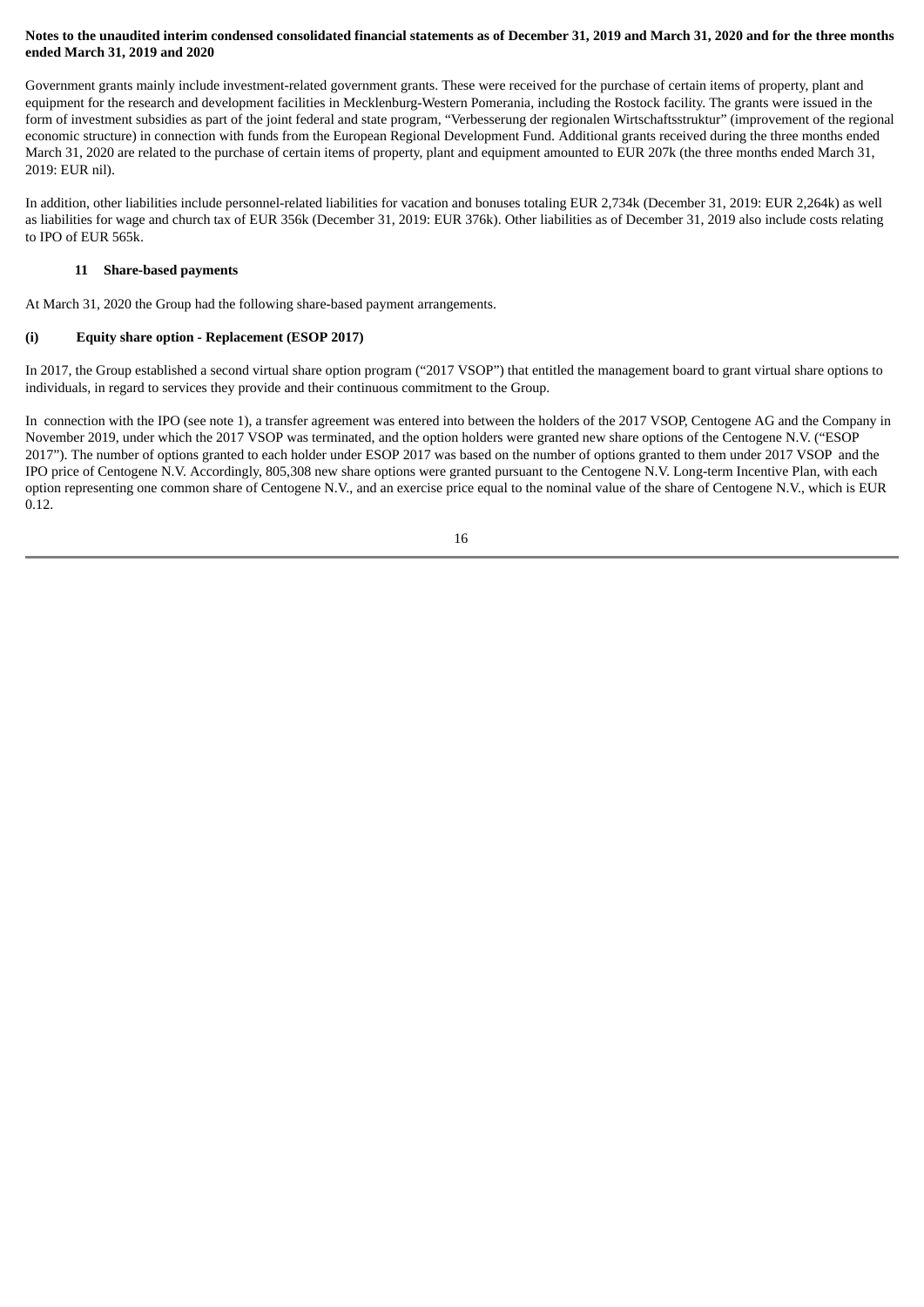The options were considered vested upon the completion of the IPO, but are not exercisable in the first 180 days subsequent to the listing (lock-up period).

The contractual life for the share options as at March 31, 2020 is 9.7 years (December 31, 2019: 10 years).

The fair value of share options issued under ESOP 2017 are equity-settled and the fair value of the options were fully recognized in equity under capital reserve on the date of grant.

# **(ii) Equity share option 2019 (ESOP 2019)**

In 2019, an agreement was entered into between the Company and an individual of the Supervisory Board. According to this agreement, a total of 396,522 options, each option representing one common share, were granted pursuant to the Centogene N.V. Long-term Incentive Plan to the individual Supervisory Board member with exercise price equaling to the IPO price, which is EUR 12.58 per option, on the date of the IPO of the Company. The vesting period shall be three years commencing on the day of grant, where one-third of the granted options shall be vested at the end of each year of grant, and the first year ending on March 31, 2020.

The contractual life for the share options as at December 31, 2019 is ten years and the weighted average fair value of options outstanding was EUR 9.08. The share options issued under "ESOP 2019" will be equity-settled and the fair value of the options were recognized in equity under capital reserve, based on the fair value on the date of grant, and will be charged to profit or loss over the vesting period. For the three months ended March 31, 2020, the Group recognized EUR 1,057k of share-based payment expense in the statement of comprehensive income.

For the three months ended March 31, 2019, the Group recognized EUR 2,633k of share-based payment expense in the statement of comprehensive income in relation to the cash-settled virtual share option programs of Centogene AG, which were cancelled upon completion of IPO.

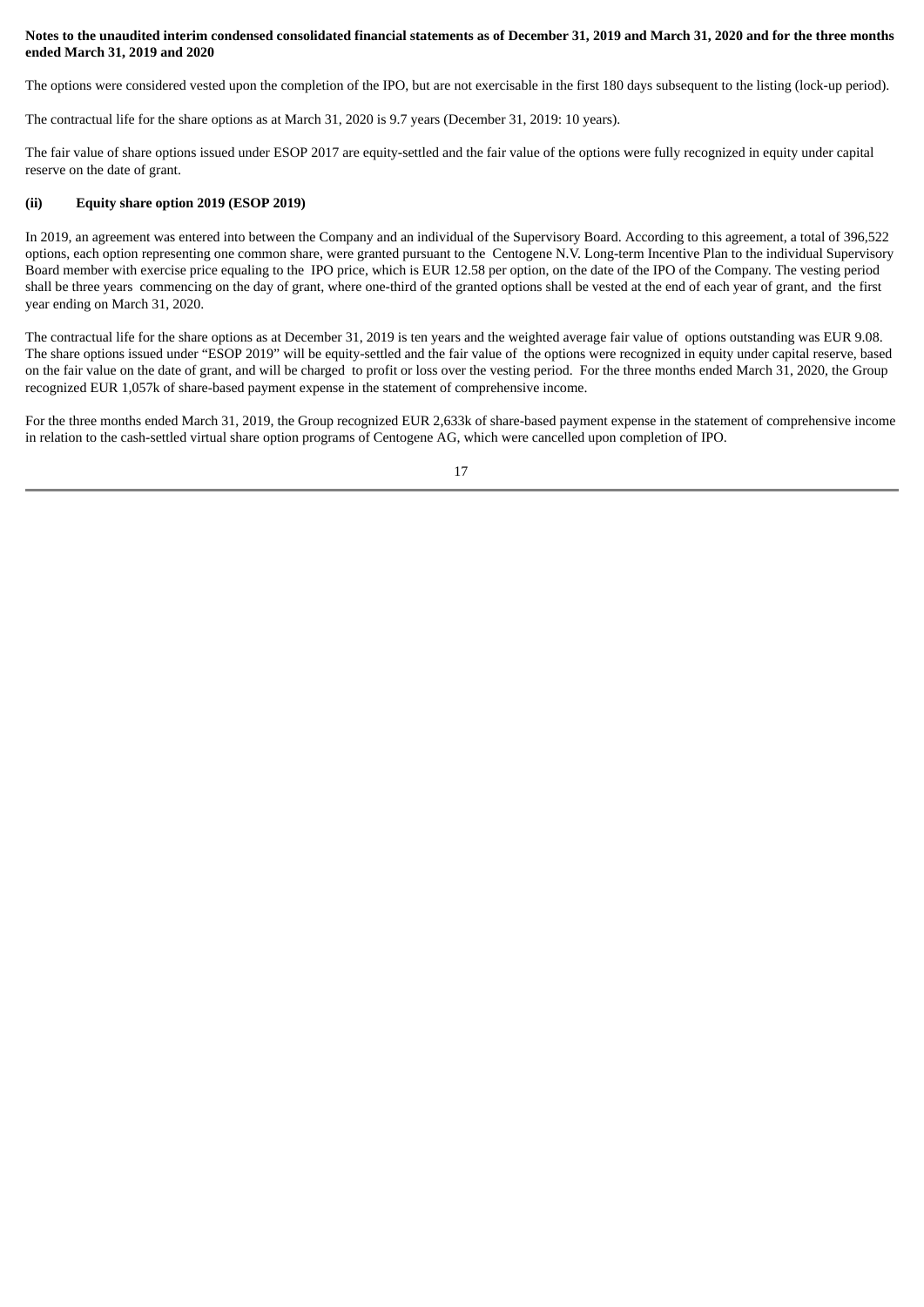# **12 Commitments**

#### *Future payments for non-cancellable leases*

The Group has various lease contracts in relation to expansion of Rostock headquarters and leasing of Hamburg laboratory that have not yet commenced as at March 31, 2020. The future lease payments and utilities for these non-cancellable lease contracts are EUR 103k within one year, EUR 1,669k within five years and EUR 5,324k thereafter.

The Group has various non-cancellable lease contracts of office equipment and storage spaces which had a lease term of less than 12 months or were related to leases of low-value assets, and therefore the short-term lease recognition exemption was applied to these contracts. The future lease payments for these non-cancellable lease contracts are EUR 36k within one year (December 31, 2019: EUR 72k) and EUR 36k within five years (December 31, 2019: 36k).

## *Future payment obligations*

As of March 31, 2020, the Group concluded agreements with suppliers, for goods and services to be provided subsequent to March 31, 2020 with a total payment obligation of approximately EUR 778k (December 31, 2019: EUR 802k).

# **13 Contingent Liabilities**

In May 2016, the Company was informed in writing by the Universitair Medisch Centrum Utrecht ("UMCU") that a claim had been initiated against UMCU regarding a prenatal diagnostic test that the Company conducted at their request which failed to identify a specific mutation present in a patient. On November 8, 2018, the UMCU and Neon Underwriting Limited formally filed a legal claim in the local court in Rostock, Germany against the Company alleging that the Company's negligence in performing the test resulted in the misdiagnosis of the patient. UMCU is seeking recovery for compensatory damages as a result of the alleged misdiagnosis. By court order of November 8, 2018, the Regional Court of Rostock set the amount in dispute at EUR 880k.

The Company intends to rigorously defend its position and considers that it is not probable the legal claim towards the Company will be successful and as a result has not recognized a provision for this claim as of March 31, 2020. In addition, in case a settlement would be required, the Company believes that the corresponding liability will be fully covered by the respective insurance coverage.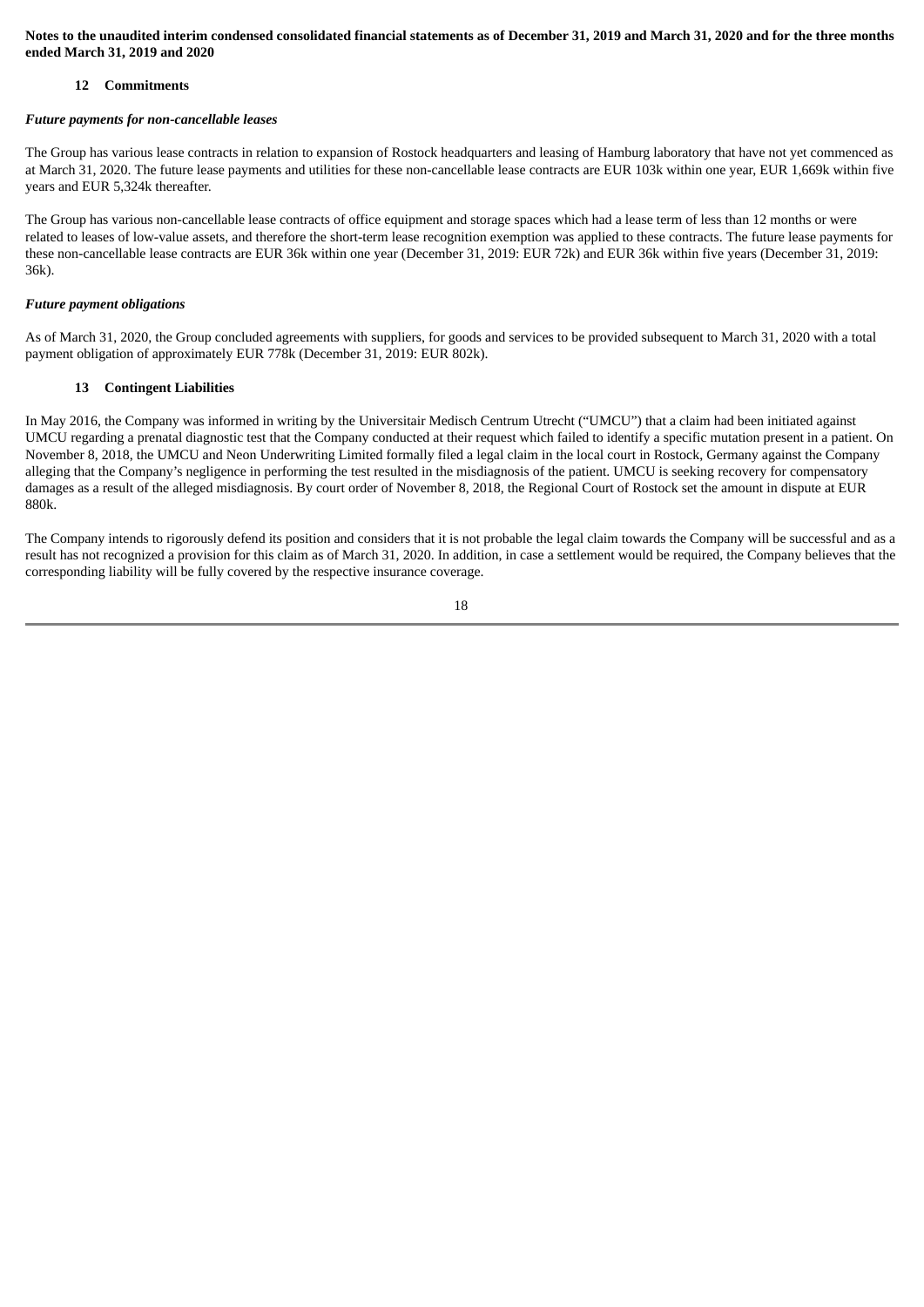# **14 Subsequent Event**

# *Impact of COVID-19*

The COVID-19 pandemic, which began in December 2019 in China, has spread across the globe and caused significant disruptions to the society and economy. Different measures, such as quarantines, maintaining social distance, travel restrictions, closure of borders etc. have been implemented by many governments only with the aim to avoid continuous outbreak of the disease.

As part of the Company's initiative to help local, national and international authorities in their efforts to the earliest possible diagnosis of COVID-19 and thereby contribute to allowing societies to return to a "new" normal, the Company has commenced testing for COVID-19 in March 2020. Starting from the Mecklenburg-Western Pomerania region of Germany focusing on employees and essential workers in Rostock, the Company further expands the test offering to nursing homes as well as to high school students in Germany. Since May 2020, the Company is offering its tests to the rest of the world in accordance with local rules and regulations. Some of these initiatives are offered free of charge by the Company, while some of them are in collaboration with state government and other companies.

To support the expansion of test offering, the Company acquired laboratory facilities and equipment for a total consideration of EUR 1,800k and leased laboratory space in Hamburg, Germany, in April 2020. The lease is charged at a fixed rate and covers a fixed period of five years, with an option to extend. Such lease contract is accounted for under IFRS 16 and accordingly right-of-use assets and lease liabilities of approximately EUR 450k will be recognized. In addition, the Company commenced the production and distribution of a sample collection kit for COVID-19 test, CentoSwab.

In addition to its development and testing efforts, as the global COVID-19 pandemic continues to evolve, the Company has continuously been monitoring the situation and has taken a series of measures to protect the employees and safeguard the operations. By the end of May 2020, the Company was able to enable most of the employees to return and work at the office by implementing regular testing.

Although the Company is taking a series of measures aiming to minimize the disruptions to the business and operations and the provision of testing for the COVID-19 virus is anticipated to generate additional revenues to the Company, the impact of the pandemic to the global economy, international trade and business activities may also have a negative impact to its operating results.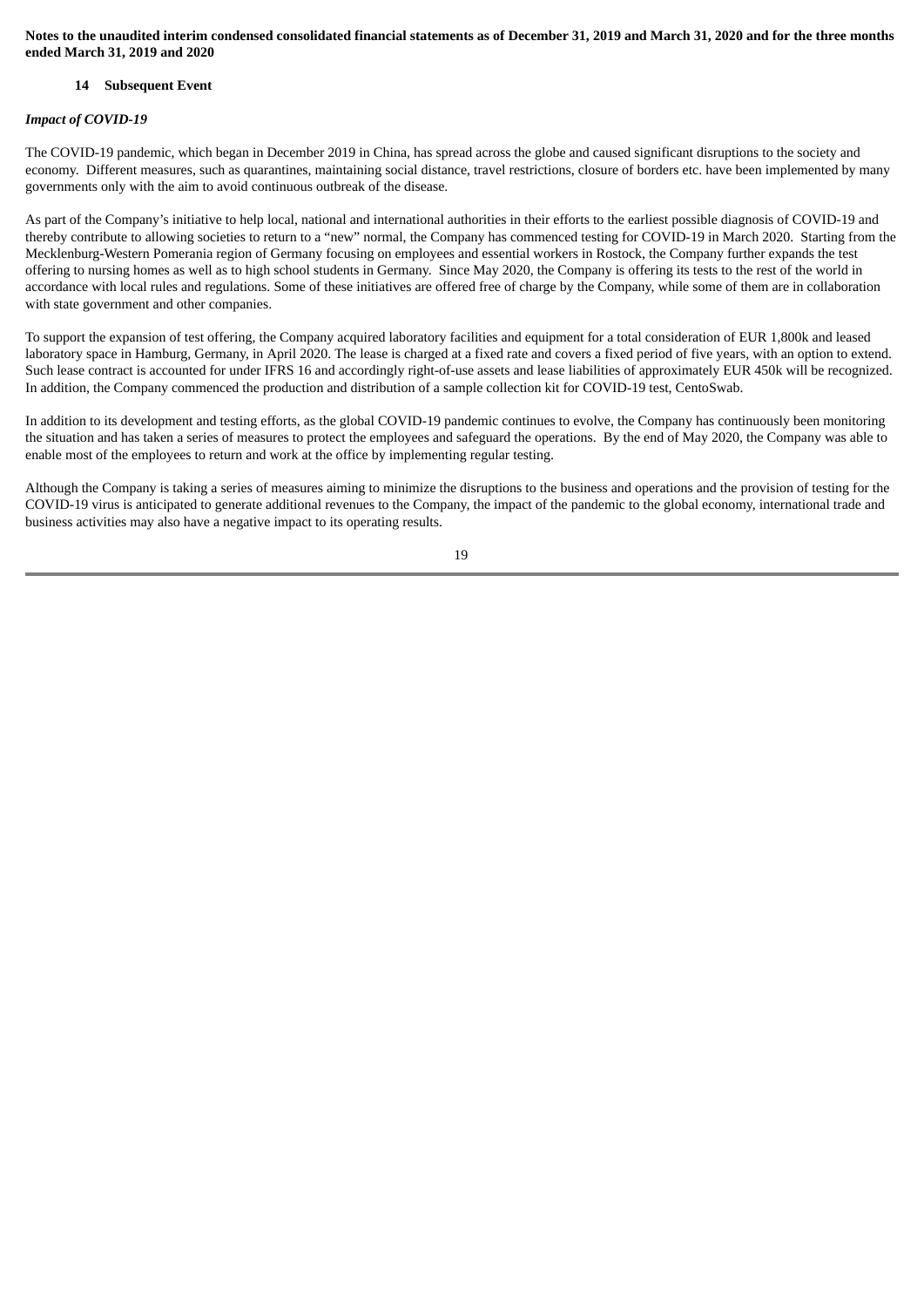In particular, they could result in increased costs of execution with regards to operational plans. In addition, COVID-19 may disrupt our supply chain, particularly as it relates to the United States (from where a significant proportion of our sequencing products are sourced) as well other countries in which we operate and from where we receive tests, and otherwise adversely affect international trade and business activities. The impact of COVID-19 will depend on future developments, which are highly uncertain and cannot be predicted, such as the duration of the pandemic, the probability of occurrence of second outbreak, the ultimate impact on financial markets and the global economy etc. Accordingly, the Company is unable to provide a reasonable estimate of the related financial impact at this time.

These unaudited interim condensed consolidated financial statements were approved by management on June 15, 2020.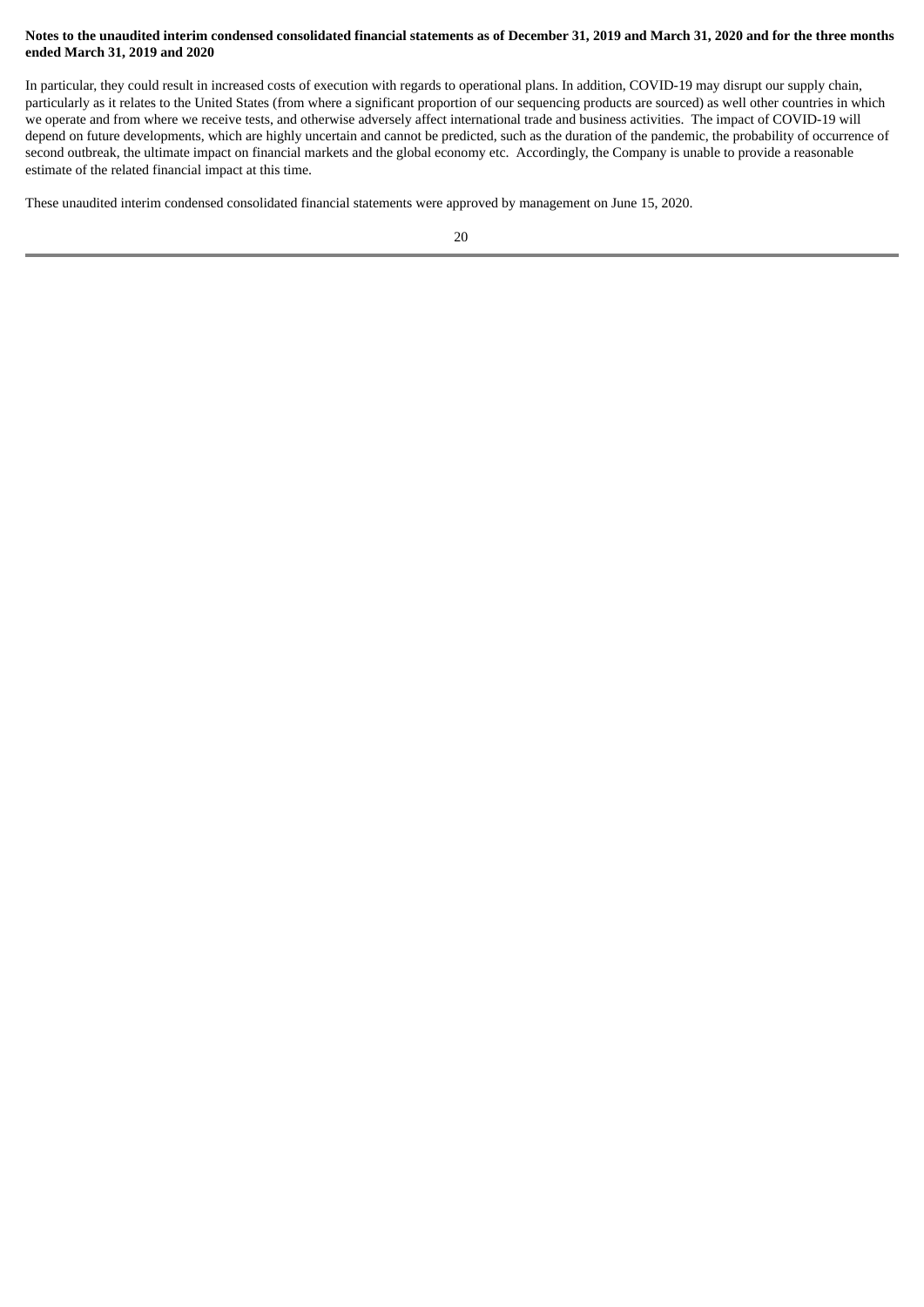# **MANAGEMENT'S DISCUSSION AND ANALYSIS OF FINANCIAL CONDITION AND RESULTS OF OPERATIONS**

The following discussion of our financial condition and results of operations should be read in conjunction with Centogene N.V.'s unaudited interim condensed consolidated financial statements as of December 31, 2019 and March 31, 2020 and for the three months ended March 31, 2019 and 2020 included as Exhibit 99.2 to this report on Form 6-K. We also recommend that you read our management's discussion and analysis and our audited consolidated financial statements and the notes thereto included in our annual report for the year ended December 31, 2019 on Form 20-F, filed with the U.S. Securities and Exchange Commission (the "SEC") pursuant to the U.S. Securities and Exchange Act of 1934, as amended, on April 23, 2020 (the "Annual Report").

Unless otherwise indicated or the context otherwise requires, all references to "Centogene N.V." or the "Company", "we,", "our," "ours," "us" or similar terms refer to Centogene N.V. and its subsidiaries.

The following discussion is based on our financial information prepared in accordance with International Financial Reporting Standards ("IFRS") as issued by the International Accounting Standards Board ("IASB"), which may differ in material respects from generally accepted accounting principles in the United States and other jurisdictions.

This discussion and analysis is dated as of June 15, 2020.

#### **Overview**

We are a commercial-stage company focused on rare diseases that transforms real-world clinical and genetic data into actionable information for patients, physicians and pharmaceutical companies. Our goal is to bring rationality to treatment decisions and to accelerate the development of new orphan drugs by using our knowledge of the global rare disease market, including epidemiological and clinical data and innovative biomarkers. We have developed a global proprietary rare disease platform based on our real-world data repository with approximately 3.0 billion weighted data points from over 530,000 patients representing 120 different countries as of March 31, 2020, or an average of over 630 data points per patient. Our platform includes multiomic data (such as epidemiologic, phenotypic, proteomic, metabolomic and genetic data) that reflects a global population, and also a biobank of these patients' blood samples. We believe this represents the only platform that comprehensively analyzes multi-level data to improve the understanding of rare hereditary diseases, which can aid in the identification of patients and improve our pharmaceutical partners' ability to bring orphan drugs to the market.

We have identified two reportable segments:

- · *Pharmaceutical.* Our pharmaceutical solutions provide a variety of services to our pharmaceutical partners, including target discovery, early patient recruitment and identification, epidemiological insights, biomarker discovery and patient monitoring. Our information platforms, access to rare disease patients and their biomaterials, and ability to develop proprietary technologies and biomarkers enable us to provide services to our pharmaceutical partners in all phases of the drug development process as well as post-commercialization. Revenues from our pharmaceutical segment are generated primarily from collaboration agreements with our pharmaceutical partners. As of March 31, 2020, we collaborated with 39 pharmaceutical partners for over 45 different rare diseases. In addition, as of March 31, 2020, we had over 60 biomarker programs, of which 33 were used in connection with our pharmaceutical collaborations.
- · *Diagnostics.* Our diagnostics segment provides targeted genetic sequencing and diagnostics services to our clients worldwide, who are typically physicians, laboratories or hospitals, either directly or through distributors. As of March 31, 2020, we believe we offer the broadest diagnostic testing portfolio for rare diseases, covering over 7,500 genes using over 10,000 different tests. In turn, the data collected from our diagnostics services and biomaterials allow us to continue to grow our repository and our CentoMD database.

Our business has continuously seen notable expansion in recent years. In the three months ended March 31, 2020, we received over 32,500 test requests, representing an approximate 9.4% increase as compared to approximately 29,700 test requests received during the three months ended March 31, 2019.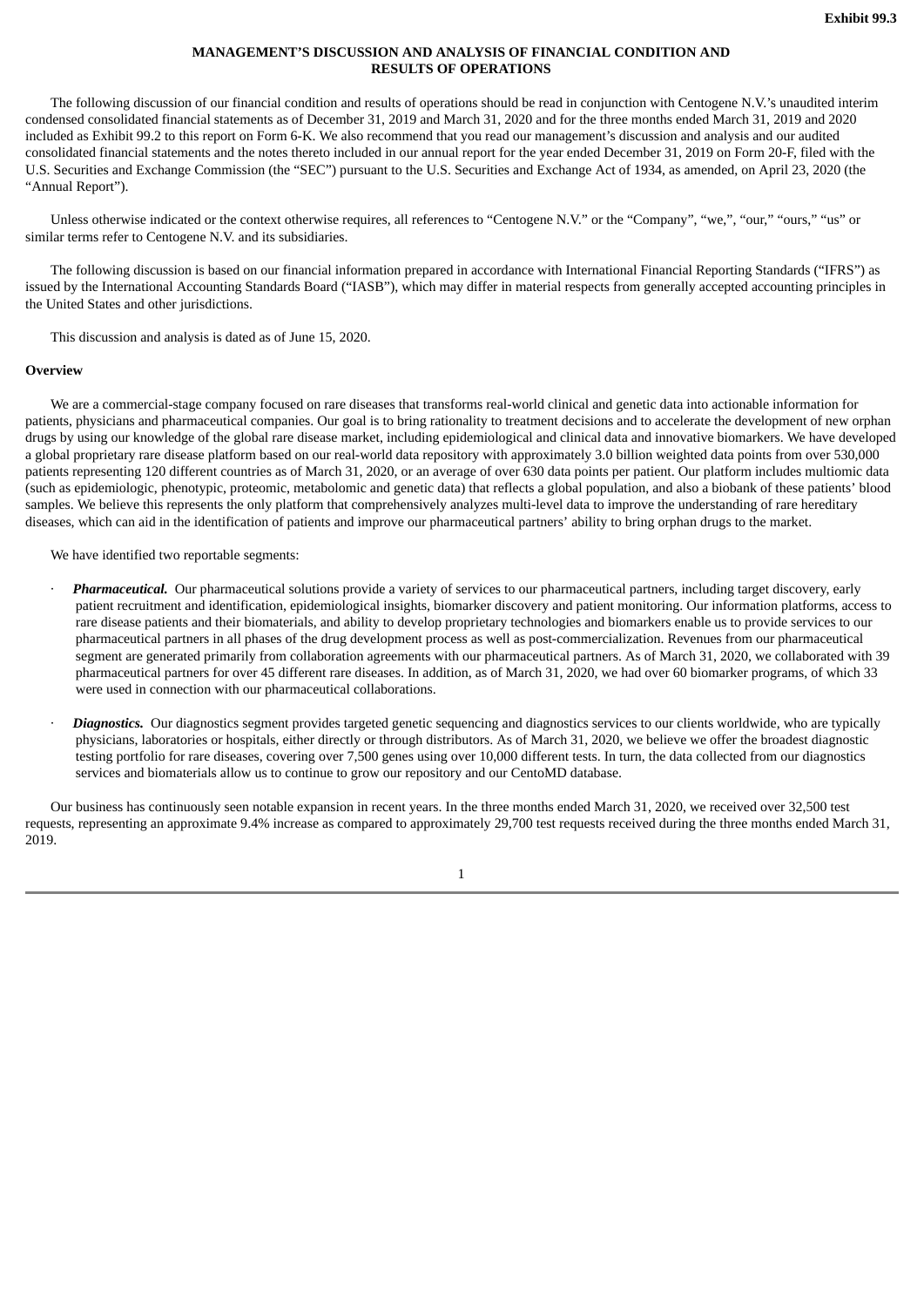Our revenue for the three months ended March 31, 2020 was €12,105 thousand, an increase of €1,390 thousand, or 13.0%, from €10,715 thousand for the three months ended March 31, 2019. Our pharmaceutical and diagnostics segments contributed 37.6% and 62.4%, respectively, of our total revenues for the three months ended March 31, 2020, as compared to 38.5% and 61.5%, respectively, of our total revenues for the three months ended March 31, 2019. Test requests received by our pharmaceutical segment for the three months ended March 31, 2020 were approximately 17,600, representing an increase of approximately 23.9% as compared to over 14,200 test requests received for the three months ended March 31, 2019. Test requests received by our diagnostics segments for the three months ended March 31, 2020 were approximately 13,000, and remained unchanged to the three months ended March 31, 2019.

Since the inception of our business, our research and development has been substantially devoted to our biomarkers and interpretation-based solutions. For the three months ended March 31, 2020, we incurred research and development expenses of €2,691 thousand, an increase of €990 thousand, or 58.2%, from €1,701 thousand for the three months ended March 31, 2019. During the three months ended March 31, 2020 and 2019, we received over 1,900 and 2,500 test requests for our internal research and development projects, respectively.

For the three months ended March 31, 2020, our loss before taxes was €8,607 thousand, an increase of €3,500 thousand, or 68.5%, from €5,107 thousand for the three months ended March 31, 2019. The loss before taxes for the three months ended March 31, 2020 included share-based compensation expenses of  $\epsilon$ 1,057 thousand, as compared to  $\epsilon$ 2,633 thousand for the three months ended March 31, 2019. Our loss before taxes for the three months ended March 31, 2020 also included expected credit loss allowances on trade receivables of €1,174 thousand, as compared to €340 thousand for the three months ended March 31, 2019.

#### **Recent Developments**

The COVID-19 pandemic, which began in December 2019 in China, has spread across the globe and caused significant disruptions to the society and economy. Different measures, such as quarantines, maintaining social distance, travel restrictions and closure of borders have been implemented by many governments only with the aim to avoid continuous outbreak of the disease.

As part of our initiative to assist local, national and international authorities in their efforts to the earliest possible diagnosis of COVID-19 and thereby contribute to allowing societies to return to a "new" normal, we have commenced testing for COVID-19 in March 2020. Starting from the Mecklenburg-Western Pomerania region of Germany focusing on employees and essential workers in Rostock, we further expanded the test offering to nursing homes as well as to high school students in Germany. Since May 2020, we are offering our test to the rest of the world in accordance with local rules and regulations. Some of these initiatives are offered free of charge by us, while some of them are in collaboration with the state government and other companies.

To support the expansion of our test offering, we acquired laboratory facilities and equipment for a total consideration of €1,800 thousand and leased laboratory space in Hamburg, Germany, in April 2020. The lease is charged at a fixed rate and covers a fixed period of five years, with an option to extend. Such lease contract is accounted for under IFRS 16 and accordingly right-of-use assets and lease liabilities of approximately €450 thousand will be recognized. In addition, we commenced the production and distribution of a sample collection kit for COVID-19 test, CentoSwab.

Although we are taking a series of measures aiming to minimize the disruptions to the business and operations, and the provision of testing for the COVID-19 virus is anticipated to generate additional revenues to us, the impact of the pandemic to the global economy, international trade and business activities may also have a negative impact to our operating results. In particular, they could result in increased costs of execution with regards to operational plans. In addition, COVID-19 may disrupt our supply chain, particularly as it relates to the United States (from where a significant proportion of our sequencing products are sourced) as well other countries in which we operate and from where we receive tests, and otherwise adversely affect international trade and business activities. The impact of COVID-19 will depend on future developments, which are highly uncertain and cannot be predicted, such as the duration of the pandemic, the probability of occurrence of second outbreak, the ultimate impact on financial markets and the global economy. Accordingly, we are unable to provide a reasonable estimate of the related financial impact at this time.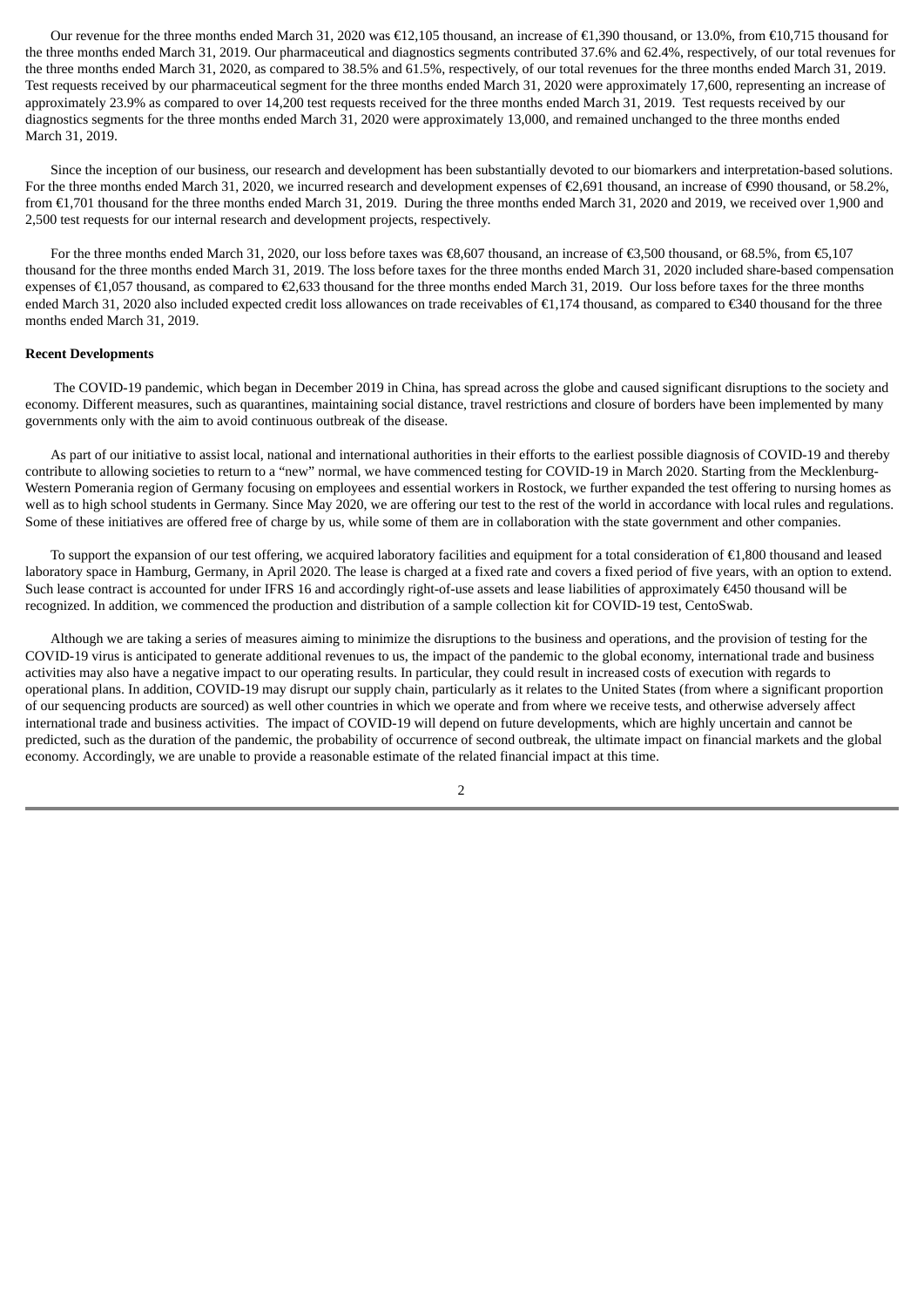# **Financial Operations Overview**

Our revenue is principally derived from the provision of pharmaceutical solutions and diagnostic tests enabled by our knowledge and interpretationbased platform.

We expect our revenue to increase over time as we continue to expand our commercial efforts internationally with a focus on further growth in our pharmaceutical segment. As a result, we expect revenue from the pharmaceutical segment to increase as a proportion of total revenue over time. We expect revenue from our diagnostics segment to grow in absolute terms but decrease as a percentage of total revenue as we focus on growth in our pharmaceutical segment.

Changes in revenue mix between our pharmaceutical and diagnostics segments can impact our results period over period. We typically incur lower costs for the provision of solutions in our pharmaceutical segment and therefore generate higher returns from our pharmaceutical segment contracts than from our diagnostics segment contracts. As a result, we anticipate our gross profit as a percentage of total revenues to improve in the future.

For a discussion of our other key financial statement line items, please see "Item 5—Operating and Financial Review and Prospects—Operating Results—Financial Operations Overview" in the Annual Report.

#### **Results of Operations**

## *Three Months Ended March 31, 2020 Compared to Three Months Ended March 31, 2019*

|                                                                                          | <b>For the Three Months Ended</b><br>March 31, |          |
|------------------------------------------------------------------------------------------|------------------------------------------------|----------|
|                                                                                          | 2019                                           | 2020     |
|                                                                                          | (unaudited,<br>$\epsilon$ in thousands)        |          |
| Condensed consolidated statement of comprehensive loss:                                  |                                                |          |
| Revenue                                                                                  | 10,715                                         | 12,105   |
| Cost of sales                                                                            | 6,744                                          | 7,018    |
| <b>Gross profit</b>                                                                      | 3,971                                          | 5,087    |
| Research and development expenses                                                        | 1,701                                          | 2,691    |
| General administrative expenses                                                          | 5,910                                          | 7,898    |
| Selling expenses                                                                         | 2,011                                          | 2,326    |
| Other operating income                                                                   | 1,098                                          | 945      |
| Other operating expenses                                                                 | 342                                            | 1,275    |
| <b>Operating loss</b>                                                                    | (4,895)                                        | (8, 158) |
| Interest and similar income                                                              | 8                                              |          |
| Interest and similar expenses                                                            | 220                                            | 449      |
| <b>Finance costs, net</b>                                                                | (212)                                          | (449)    |
| <b>Loss before taxes</b>                                                                 | (5, 107)                                       | (8,607)  |
| Income tax expenses                                                                      | 174                                            | 129      |
| Loss for the period                                                                      | (5,281)                                        | (8,736)  |
| Other comprehensive income                                                               |                                                | 76       |
| Total comprehensive loss for the period                                                  | (5,279)                                        | (8,660)  |
| Total comprehensive loss for the period attributable to the equity holders of the parent | (5,210)                                        | (8,599)  |
| Loss per share — Basic and diluted (in $\epsilon$ )                                      | (0.33)                                         | (0.43)   |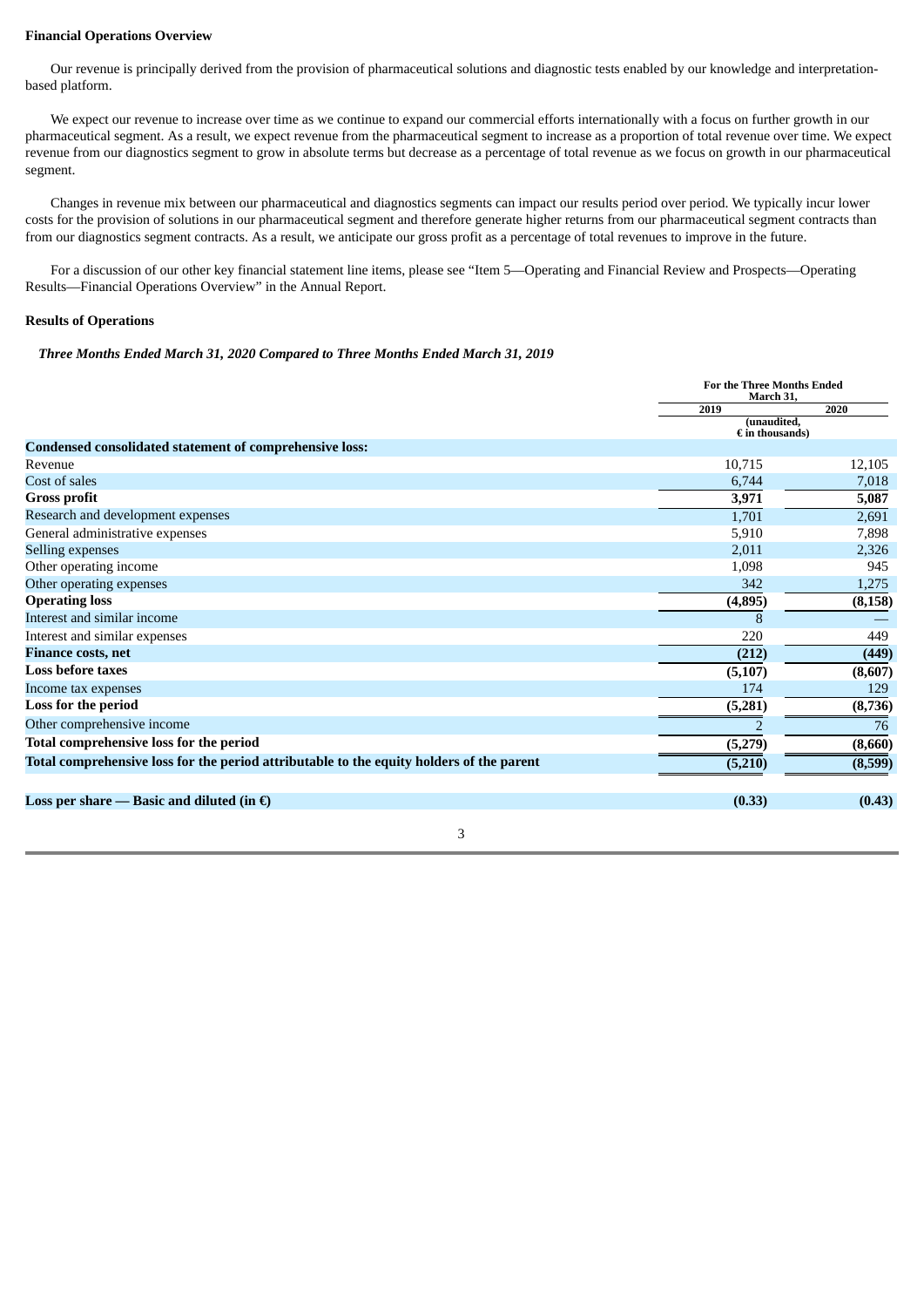#### *Revenue*

Both our pharmaceutical and diagnostics segments demonstrated good performances and revenue increased by  $\epsilon$ 1,390 thousand, or 13.0%, to €12,105 thousand for the three months ended March 31, 2020 from €10,715 thousand for the three months ended March 31, 2019. No material revenues related to COVID-19 testing were recognized in the three months ended March 31, 2020.

The graphic below shows the test requests for the diagnostics and pharmaceutical segments, as well as test requests received for our internal research projects during the three months ended March 31, 2019 and 2020.



\*The testing expenses relating to requests received for our internal research projects were included in Corporate as they did not generate any revenue and *cannot be allocated to either of our two business segments.*

The breakdown of our revenue by segment was as follows:

|                            | <b>For the Three Months</b><br><b>Ended March 31,</b> |        |
|----------------------------|-------------------------------------------------------|--------|
|                            | 2019                                                  | 2020   |
|                            | (unaudited.<br>$\epsilon$ in thousands)               |        |
| <b>Revenue by segment:</b> |                                                       |        |
| Pharmaceutical             | 4,130                                                 | 4,550  |
| <b>Diagnostics</b>         | 6,585                                                 | 7,555  |
| <b>Total Revenue</b>       | 10,715                                                | 12,105 |

Revenues from our pharmaceutical segment were €4,550 thousand for the three months ended March 31, 2020, an increase of €420 thousand, or 10.2%, from €4,130 thousand for the three months ended March 31, 2019. Our partnership agreements are structured on a fee per sample basis, milestone basis, fixed fee basis, royalty basis or a combination of these. The 10.2% increase was primarily attributable to additional milestones achieved in the three months ended March 31, 2020 related to collaboration agreements with our pharmaceutical partners. With 14 collaborations completed in the year ended December 31, 2019 and two new collaborations entered into during the three months ended March 31, 2020, the total number of active/completed collaborations as of March 31, 2020 amounted to 64, as compared to 53 as of March 31, 2019. As of March 31, 2020, we collaborated with 39 pharmaceutical partners, as compared to 33 pharmaceutical partners as of March 31, 2019.

The graphs below show our revenues for the three months ended March 31, 2020 and 2019 resulting from our collaborations with our pharmaceutical partners split between drug development stage, as well as between different fee structure: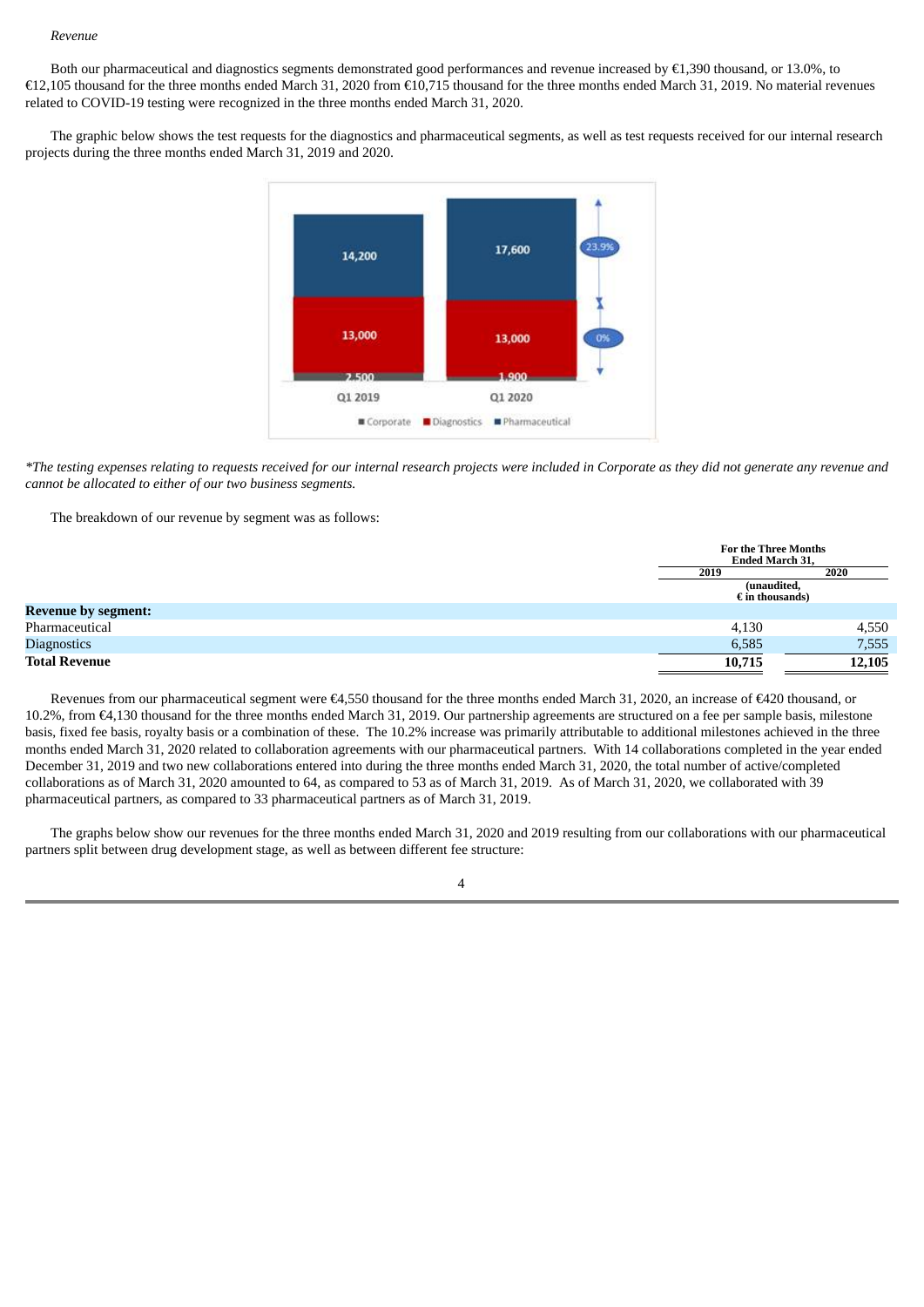

During the three months ended March 31, 2019, we entered into a collaboration agreement with an existing pharmaceutical partner, as a result of which upfront fees totaling EUR 350 thousand, representing the transaction price allocated to the one-off transfer of intellectual property owned by us, were received and recognized as revenues. No such revenues were recognized in the three months ended March 31, 2020. During the three months ended March 31, 2020, revenues from one pharmaceutical partner represented 26.4% of our total revenues, as compared to 27.4% for the three months ended March 31, 2019.

Revenues from our diagnostics segment were €7,555 thousand for the three months ended March 31, 2020, an increase of €970 thousand, or 14.7%, from €6,585 thousand for the three months ended March 31, 2019. This increase in revenues from our diagnostics segment was primarily attributable to an increase in order requests for whole exome sequencing (WES) and whole genome sequencing (WGS).

The graphic below shows the test requests received in the diagnostics segment for the three months ended March 31, 2020 and 2019:

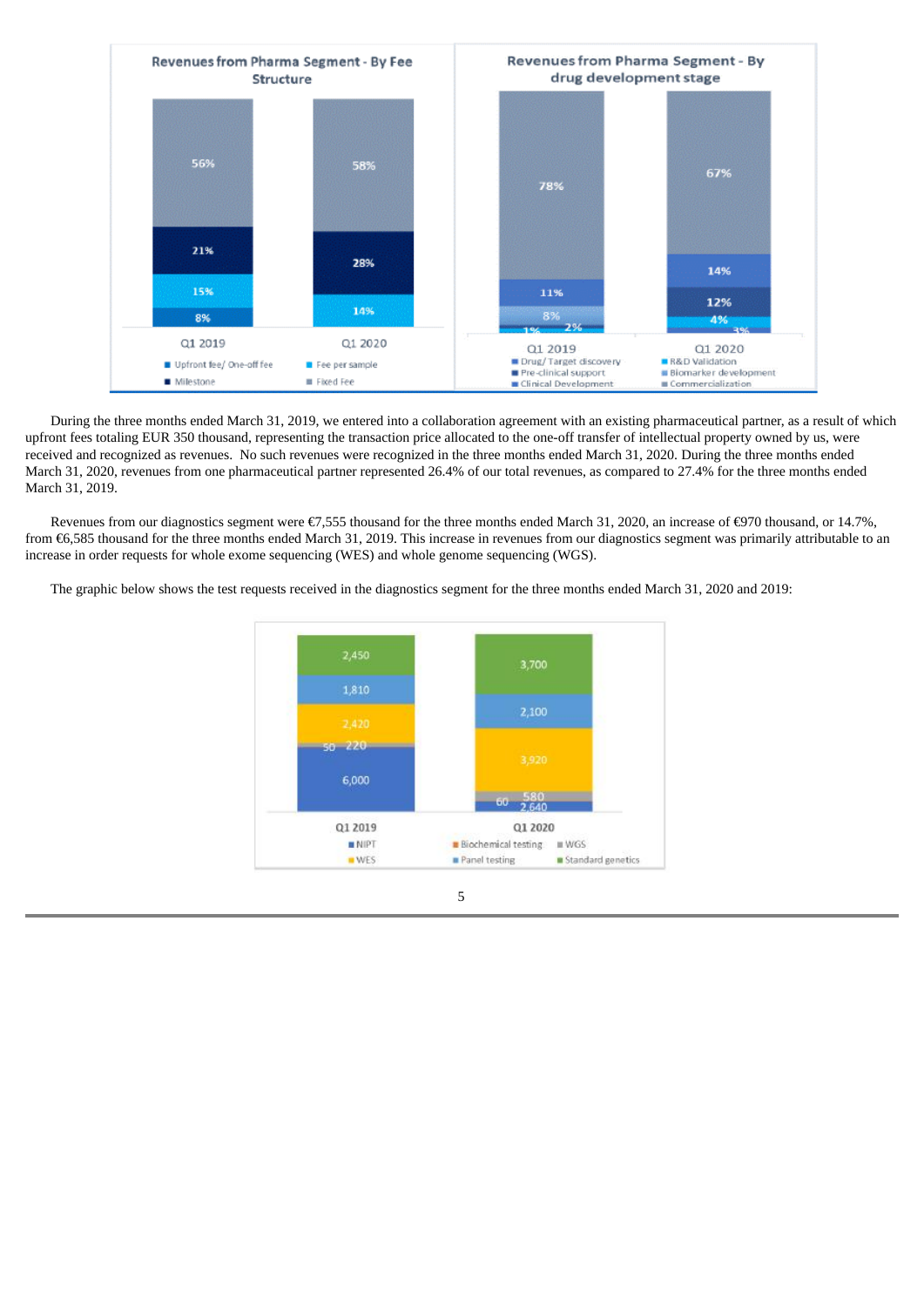For the three months ended March 31, 2020, our total diagnostic segment revenues were split amongst our primary testing products as follows:



The revenues for the diagnostics segment are recognized over time by reference to the percentage of completion of the service on the reporting date, assessed on the basis of the work rendered. The increase in revenues was primarily driven by an increase in test requests for WES and WGS, as well as the work rendered for the test requests received, during the three months ended March 31, 2020. Total revenues from WES and WGS for the three months ended March 31, 2020 amounted to €4,162 thousand, representing an increase of 40.5% as compared to €2,963 thousand for the three months ended March 31, 2019. The total number of WES and WGS test requests received in the diagnostics segment for the three months ended March 31, 2020 was approximately 4,500, representing an increase of 70.5% as compared to approximately 2,640 test requests received for the three months ended March 31, 2019.

The breakdown of our revenue from both of our segments, in the aggregate, by geographical region was as follows:

|                                        | <b>For the Three Months</b><br><b>Ended March 31,</b> |        |
|----------------------------------------|-------------------------------------------------------|--------|
|                                        | 2019                                                  | 2020   |
|                                        | (unaudited,<br>$\epsilon$ in thousands)               |        |
| <b>Revenue by geographical region:</b> |                                                       |        |
| Europe                                 | 1,530                                                 | 1,661  |
| of which: Germany                      | 62                                                    | 92     |
| of which: Netherlands                  |                                                       | 3      |
| Middle East                            | 3,522                                                 | 4,418  |
| of which: Saudi Arabia                 | 1,687                                                 | 3,033  |
| <b>North America</b>                   | 4,805                                                 | 5,123  |
| of which: United States                | 4,536                                                 | 4,974  |
| Latin America                          | 638                                                   | 746    |
| Asia Pacific                           | 220                                                   | 157    |
| <b>Total Revenue</b>                   | 10,715                                                | 12,105 |

In cases where our pharmaceutical partners are developing a new rare disease treatment, we generally anticipate that the final approved treatment will be made available globally. As a result, we allocate the revenues of our pharmaceutical segment by geographical region by reference to the location where each pharmaceutical partner mainly operates, which is based on the region from which most of their revenues are generated. The allocation of revenues in our diagnostics segment is based on the location of each customer.

Our North America region contributed €5,123 thousand to revenue for the three months ended March 31, 2020, an increase of €318 thousand, or 6.6%, from €4,805 thousand for the three months ended March 31, 2019, primarily driven by the increase in revenues from our pharmaceutical segment, of which over 95% are allocated to the North America region . Revenues from the North America region represented 42.3% of our total revenues for the three months ended March 31, 2020 as compared to 44.8% for the three months ended March 31, 2019.

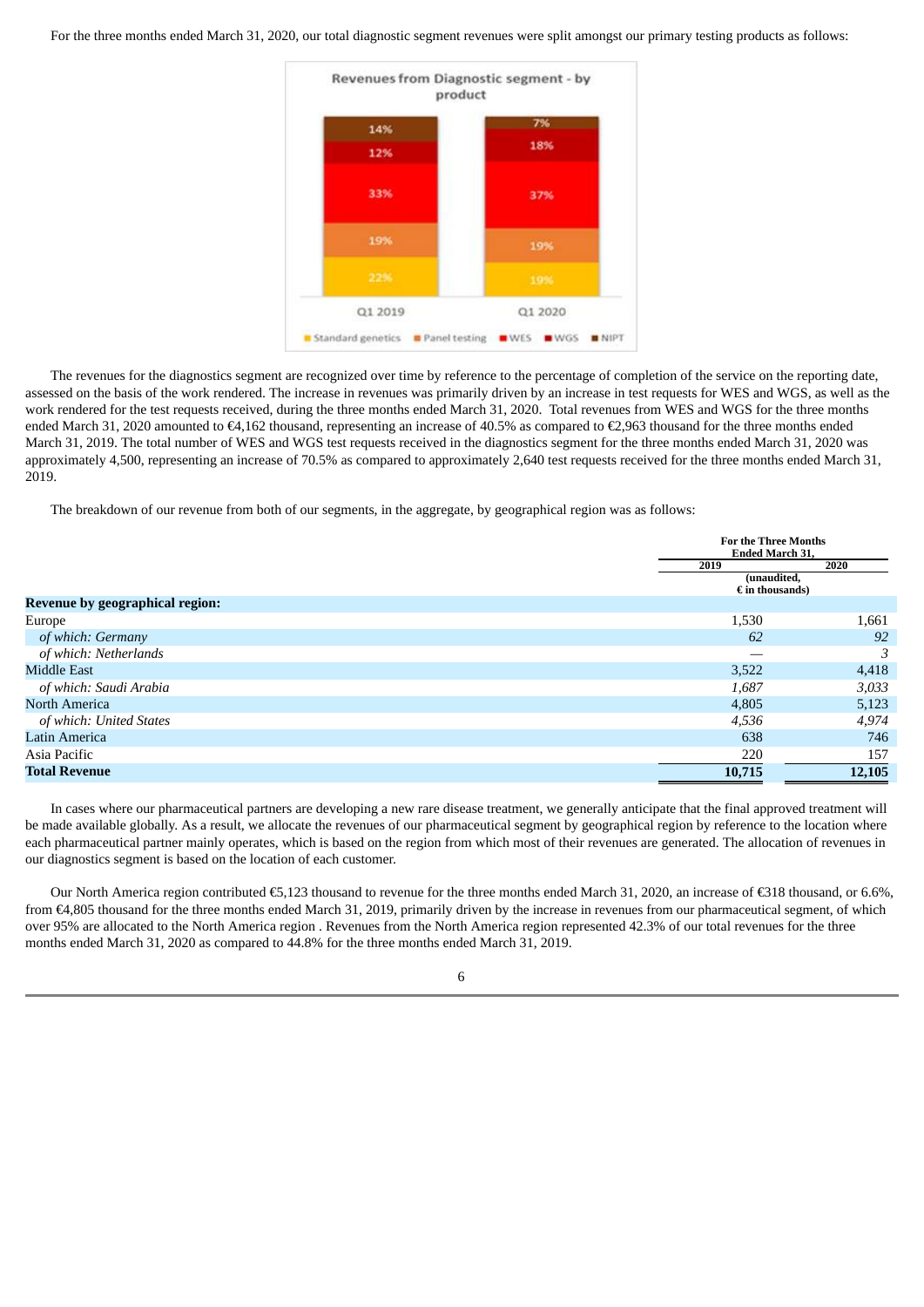Our Middle East region contributed €4,418 thousand to revenue for the three months ended March 31, 2020, an increase of €896 thousand, or 25.4%, from €3,522 thousand for the three months ended March 31, 2019. This was primarily attributable to the increase in sales of WES and WGS in our diagnostics segment, due to successful account management with existing clients, in particular in Saudi Arabia, as well as a further expansion of our footprint by our internal sales force and through our distributors. The increase is partially offset by the decrease in sales of NIPT tests after we cancelled our fixed fee contract in September 2019.

Our Europe region contributed  $\epsilon$ 1,661 thousand to revenue for the three months ended March 31, 2020, an increase of  $\epsilon$ 131 thousand, or 8.6%, from €1,530 thousand for the three months ended March 31, 2019.

#### *Cost of Sales*

Cost of sales increased by  $\epsilon$ 274 thousand, or 4.1%, to  $\epsilon$ 7,018 thousand for the three months ended March 31, 2020, from  $\epsilon$ 6,744 thousand for the three months ended March 31, 2019. Cost of sales for the three months ended March 31, 2020 represented 58.0% of total revenue, a decrease of 4.9 percentage points as compared to 62.9% for the three months ended March 31, 2019.

Cost of sales incurred by our pharmaceutical and diagnostics segments for the three months ended March 31, 2020 represented 41.6% and 67.8% of the revenues from the respective segments, representing an increase of 22.3 percentage points as compared to 19.3% for the three months ended March 31, 2019 for our pharmaceutical segment, and a decrease of 22.5 percentage points as compared to 90.3% for the three months ended March 31, 2019 for our diagnostics segment.

The increase for our pharmaceutical segment was mainly due to a higher portion of revenues from clinical study and clinical trial related collaborations, where higher staff costs and consumable costs are incurred as compared to patient screening collaborations in the past where the consumable costs were comparatively low due to different technologies being used in the testing.

The decrease for the diagnostics segment was mainly due to a change in the product mix, with fewer NIPT tests (which have comparatively higher costs per test) were being performed in the three months ended March 31, 2020. Certain share-based compensation amounting to €555 thousand for the three months ended March 31, 2019 related to options granted to the management member overseeing the diagnostic process which also contributed to the higher cost of sales for the prior period.

#### *Gross Profit*

As a result of the above factors, our gross profit increased by €1,116 thousand, or 28.1%, to €5,087 thousand for the three months ended March 31, 2020, from €3,971 thousand for the three months ended March 31, 2019.

#### *Research and Development Expenses*

The table below gives a breakdown of our research and development expenses for the three months ended March 31, 2020 and 2019.

|                                                 | <b>For the Three Months</b><br><b>Ended March 31.</b> |       |  |
|-------------------------------------------------|-------------------------------------------------------|-------|--|
|                                                 | 2019                                                  | 2020  |  |
|                                                 | (unaudited.<br>$\epsilon$ in thousands)               |       |  |
| Wages and salaries and social security expenses | 880                                                   | 920   |  |
| Laboratory supplies and consumable costs        | 18                                                    | 218   |  |
| IT development costs                            | 556                                                   | 1,007 |  |
| Depreciation and amortization expenses          | 202                                                   | 387   |  |
| <b>Others</b>                                   | 45                                                    | 159   |  |
| Total research and development expenses         | 1,701                                                 | 2,691 |  |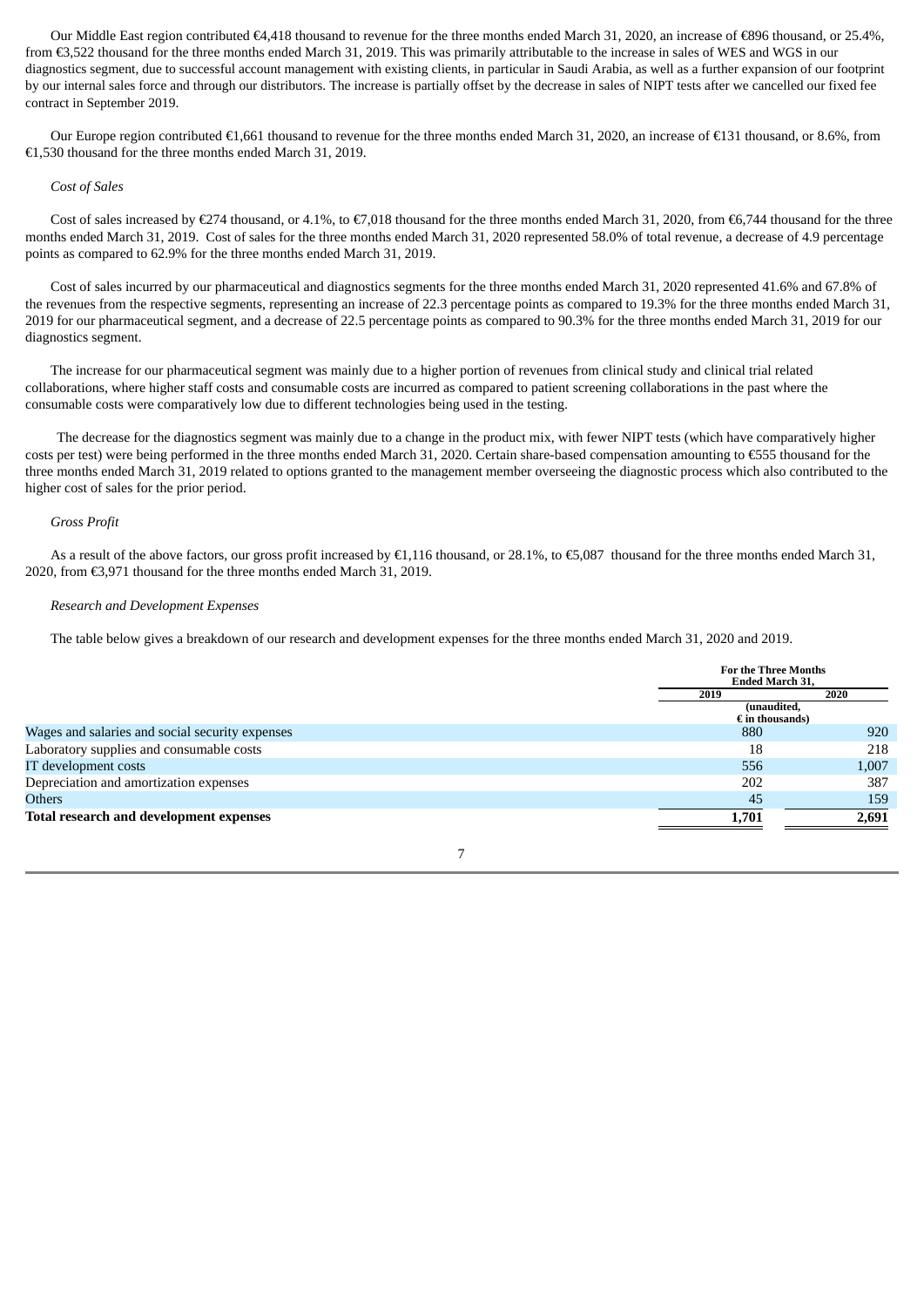Research and development expenses increased by €990 thousand, or 58.2%, to €2,691 thousand for the three months ended March 31, 2020, from €1,701 thousand for the three months ended March 31, 2019. This mainly represents personnel costs, consumable costs and IT-related expenses incurred in our research that do not qualify for capitalization. This also includes software and hardware costs, consultation and legal expenses and depreciation of equipment

#### *General Administrative Expenses*

The table below gives a breakdown of our general administrative expenses for the three months ended March 31, 2020 and 2019.

|                                                              |                                         | <b>For the Three Months</b><br><b>Ended March 31.</b> |  |
|--------------------------------------------------------------|-----------------------------------------|-------------------------------------------------------|--|
|                                                              | 2019                                    | 2020                                                  |  |
|                                                              | (unaudited,<br>$\epsilon$ in thousands) |                                                       |  |
| Wages and salaries, social security and termination expenses | 1,583                                   | 2,340                                                 |  |
| Share-based payment expenses                                 | 2,078                                   | 1,057                                                 |  |
| Legal and consulting expenses                                | 466                                     | 1,019                                                 |  |
| Travelling, corporate communication and event expenses       | 317                                     | 502                                                   |  |
| IT operational costs                                         | 190                                     | 450                                                   |  |
| Insurance premiums                                           | 89                                      | 806                                                   |  |
| Depreciation and amortization expenses                       | 386                                     | 589                                                   |  |
| Others                                                       | 801                                     | 1,135                                                 |  |
| <b>Total general administrative expenses</b>                 | 5,910                                   | 7,898                                                 |  |

General administrative expenses increased by €1,988 thousand, or 33.6%, to €7,898 thousand for the three months ended March 31, 2020, from €5,910 thousand for the three months ended March 31, 2019, principally due to an increase in personnel costs and operating expenses as a result of the expansion of the business. The increase was also due to costs of operating as a public company, such as additional legal, accounting, corporate governance and investor relations expenses, and higher directors' and officers' insurance premiums. Share-based compensation expenses for the three months ended March 31, 2019 were calculated based on the estimated fair values of the share-based awards as of March 31, 2019, as well as the estimated number of awards expected to vest, while the share-based compensation expenses for the three months ended March 31, 2020 were based on the estimated fair values of the share-based awards at the grant date. The share-based compensation expenses for the three months ended March 31, 2020 included in general administrative expenses amounted to €1,057 thousand, a decrease of €1,021 thousand as compared to €2,078 thousand for the three months ended March 31, 2019.

#### *Selling Expenses*

Selling expenses increased by €315 thousand, or 15.7%, to €2,326 thousand for the three months ended March 31, 2020, from €2,011 thousand for the three months ended March 31, 2019, principally due to the expansion of our business development team for the pharmaceutical segment, as well as additional marketing expenses.

#### *Other Operating Income / (Expenses)*

Other operating income decreased by €153 thousand, or 13.9%, to €945 thousand for the three months ended March 31, 2020, from €1,098 thousand for the three months ended March 31, 2019, principally due to less grant income received during the period.

Other operating expenses increased by €933 thousand, or 272.8%, to €1,275 thousand for the three months ended March 31, 2020, from €342 thousand for the three months ended March 31, 2019, mainly relating to a credit loss of €1,174 thousand for the three months ended March 31, 2020, as compared to €340 thousand for the three months ended March 31, 2019. Considering the impact of the COVID-19 pandemic to the global economy and the unforeseeable impact and disruption to different businesses, we have taken this into consideration when assessing the credit risk, in particular regarding the MENA region for the diagnostic segment as it represents the majority of that segment's revenue, resulting in additional credit losses.

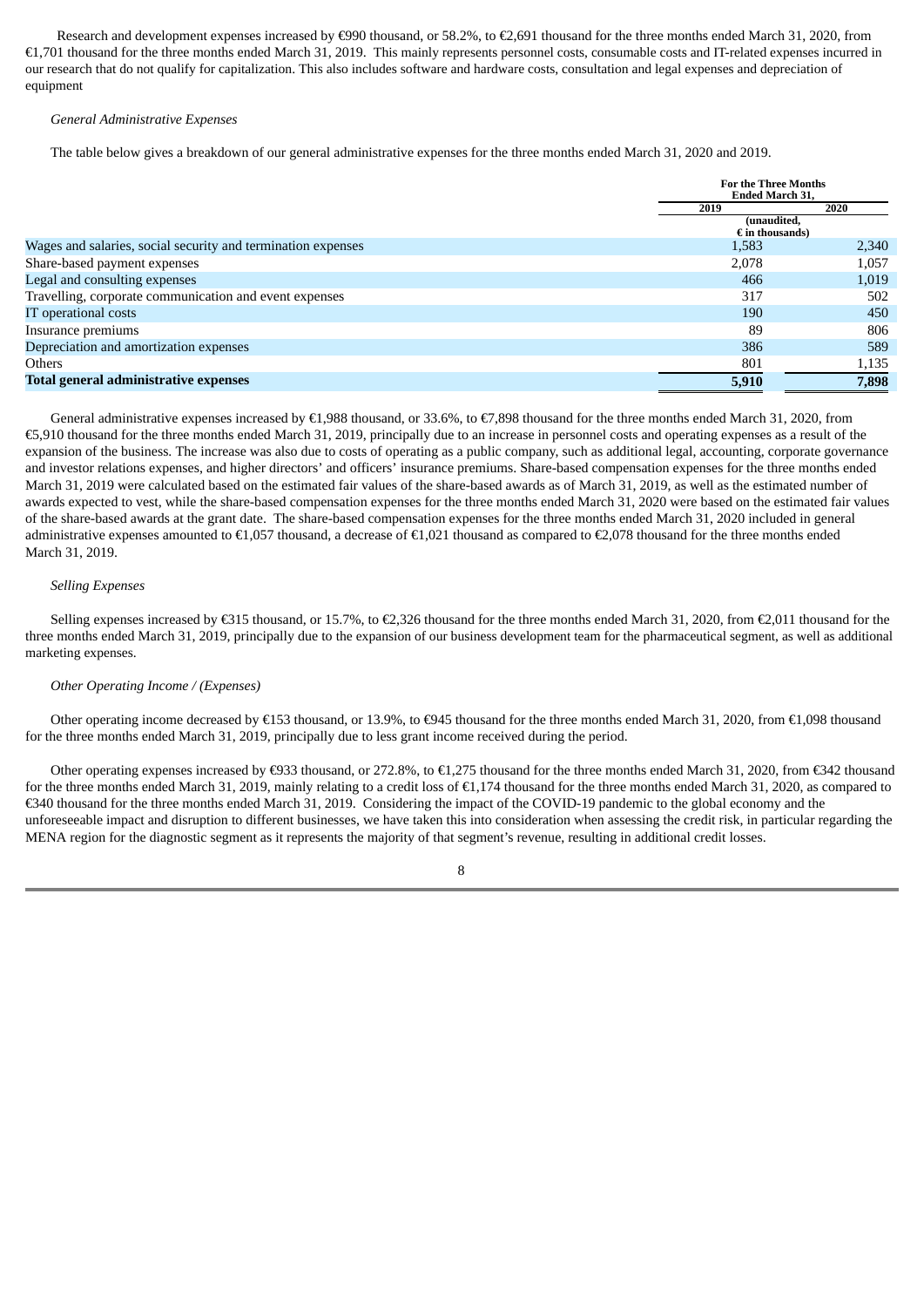#### *Interest and Similar Income / (Expenses)*

Interest and similar income decreased by €8 thousand, or 100.0%, to nil for the three months ended March 31, 2019, from €8 thousand for the three months ended March 31, 2019.

Interest and similar expenses increased by €229 thousand, or 104.1%, to €449 thousand for the three months ended March 31, 2020, from €220 thousand for the three months ended March 31, 2019, principally due to interest expenses in conjunction with the lease liabilities accounted for upon the adoption of IFRS 16 effective since January 1, 2019.

#### *Loss Before Taxes*

As a result of the factors described above, our loss before taxes for the three months ended March 31, 2020 was €8,607 thousand, an increase of €3,500 thousand, or 68.5%, from a loss before taxes of €5,107 thousand for the three months ended March 31, 2019.

#### *Segment Adjusted EBITDA*

We evaluate segment performance based on segment results and measure it with reference to Adjusted EBITDA, which we define as operating loss presented in the consolidated statements of comprehensive loss, adjusted for corporate expenses, depreciation and amortization as well as share-based payment expenses. Our Segment Adjusted EBITDA was as follows:

|                                      | <b>For the Three Months</b><br><b>Ended March 31,</b> |       |
|--------------------------------------|-------------------------------------------------------|-------|
|                                      | 2019                                                  | 2020  |
|                                      | (unaudited.<br>$\epsilon$ in thousands)               |       |
| <b>Segment Adjusted EBITDA:</b>      |                                                       |       |
| Pharmaceutical                       | 2,944                                                 | 2,608 |
| <b>Diagnostics</b>                   |                                                       | 87    |
| <b>Total segment Adjusted EBITDA</b> | 2,955                                                 | 2,695 |

Adjusted EBITDA from our pharmaceutical segment was €2,608 thousand for the three months ended March 31, 2020, a decrease of €336 thousand, or 11.4%, from €2,944 thousand for the three months ended March 31, 2019. This decrease was primarily attributable to an increase in cost of sales, as well as continuous expansion of our business development team.

Adjusted EBITDA from our diagnostics segment was €87 thousand for the three months ended March 31, 2020, an increase of €76 thousand, from €11 thousand for the three months ended March 31, 2019.

#### **Off-Balance Sheet Arrangements**

We did not have during the periods presented, and we do not currently have, any off-balance sheet arrangements, as defined in the rules and regulations of the Securities and Exchange Commission.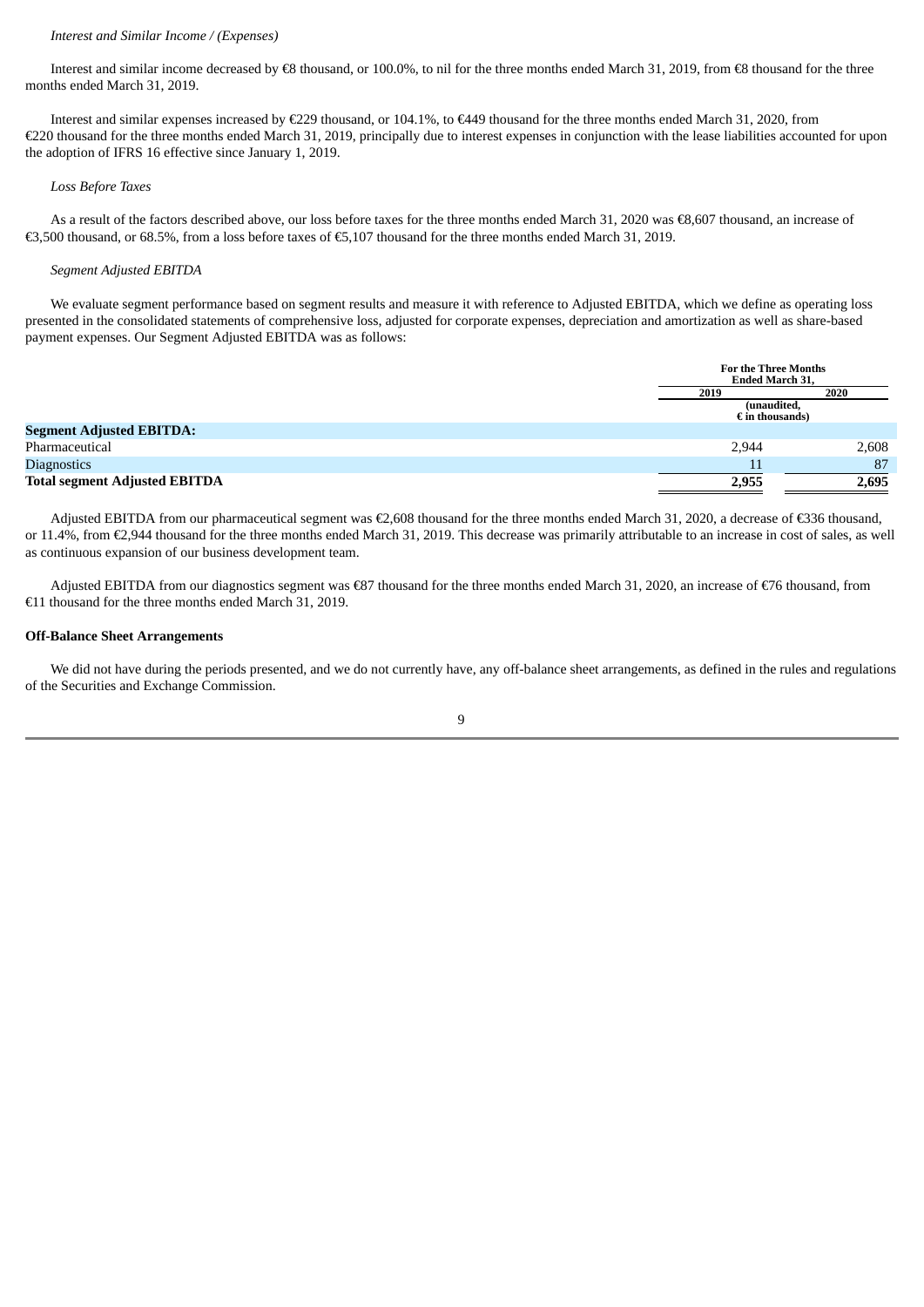# **Contractual Obligations and Commitments**

The table below presents the residual contractual terms of the financial liabilities, including estimated interest payments. The figures are undiscounted gross amounts, including estimated interest payments and interest on undrawn loan funds as of March 31, 2020, but without showing the impact of offsetting.

|                         | <b>Payments due by Period</b> |              |                          |                  |                  |         |
|-------------------------|-------------------------------|--------------|--------------------------|------------------|------------------|---------|
|                         |                               | <b>Total</b> |                          | <b>Between 1</b> | <b>Between 3</b> | More    |
|                         | Carrying                      | contractual  | Less than                | and              | and              | than    |
|                         | amount                        | cashflow     | 1 vear                   | 3 vears          | 5 years          | 5 years |
|                         |                               |              | (unaudited,              |                  |                  |         |
|                         |                               |              | $\epsilon$ in thousands) |                  |                  |         |
| Secured bank loans      | 1,570                         | 1,636        | 852                      | 784              |                  |         |
| Bank overdraft          | 3.050                         | 3,050        | 3,050                    |                  |                  |         |
| Lease liabilities $(1)$ | 22,451                        | 26,595       | 4.475                    | 6,195            | 3,812            | 12,113  |
| Trade payables          | 10,173                        | 10,173       | 10,173                   |                  |                  |         |
| <b>Total</b>            | 37,244                        | 41,454       | 18,550                   | 6,979            | 3,812            | 12,113  |

(1) Lease liabilities include leases related to lease contracts for land and buildings, offices as well as various items motor vehicles and other equipment which are accounted for according to IFRS 16, and measured at the present value of lease payments over the lease term at the commencement date of the leases.

In addition, to the contractual obligations disclosed above, we also have various lease contracts in relation to expansion of Rostock headquarters and leasing of Hamburg laboratory that have not yet commenced as at March 31, 2020. The future lease payments and utilities for these non-cancellable lease contracts are €103 thousand within one year, €1,669 thousand within five years and €5,324 thousand thereafter.

We also have various non-cancellable lease contracts of office equipment and storage spaces which had a lease term of less than 12 months or were related to leases of low-value assets, and therefore the short-term lease recognition exemption was applied to these contracts. The future lease payments for these non-cancellable lease contracts are €36 thousand within one year and €36 thousand within five years.

As of March 31, 2020, we have concluded agreements with suppliers, for goods and services to be provided subsequent to March 31, 2020 with a total payment obligation of approximately €778 thousand.

For further information on our material loan agreements, please see "Item 5. Operating and Financial Review and Prospects—F. Tabular Disclosure of Contractual Obligations" in our Annual Report.

#### **Critical Accounting Policies and Estimates**

There have been no material changes to the critical accounting policies and estimates described in "Item 5. Operating and Financial Review and Prospects—H. Critical Accounting Policies and Estimates" in our Annual Report.

#### **JOBS Act Exemption**

As a company with less than US\$1.07 billion in revenue during our last fiscal year, we qualify as an "emerging growth company" as defined in the JOBS Act. As an emerging growth company, we are not required to provide an auditor attestation report on our system of internal controls over financial reporting. This exemption will apply for a period of five years following the completion of our initial public offering (November 6, 2019) or until we no longer meet the requirements of being an "emerging growth company," whichever is earlier. We would cease to be an emerging growth company if we have more than US\$1.07 billion in annual revenue, have more than US\$700 million in market value of our common shares held by non-affiliates or issue more than US\$1.0 billion of non-convertible debt over a three-year period.

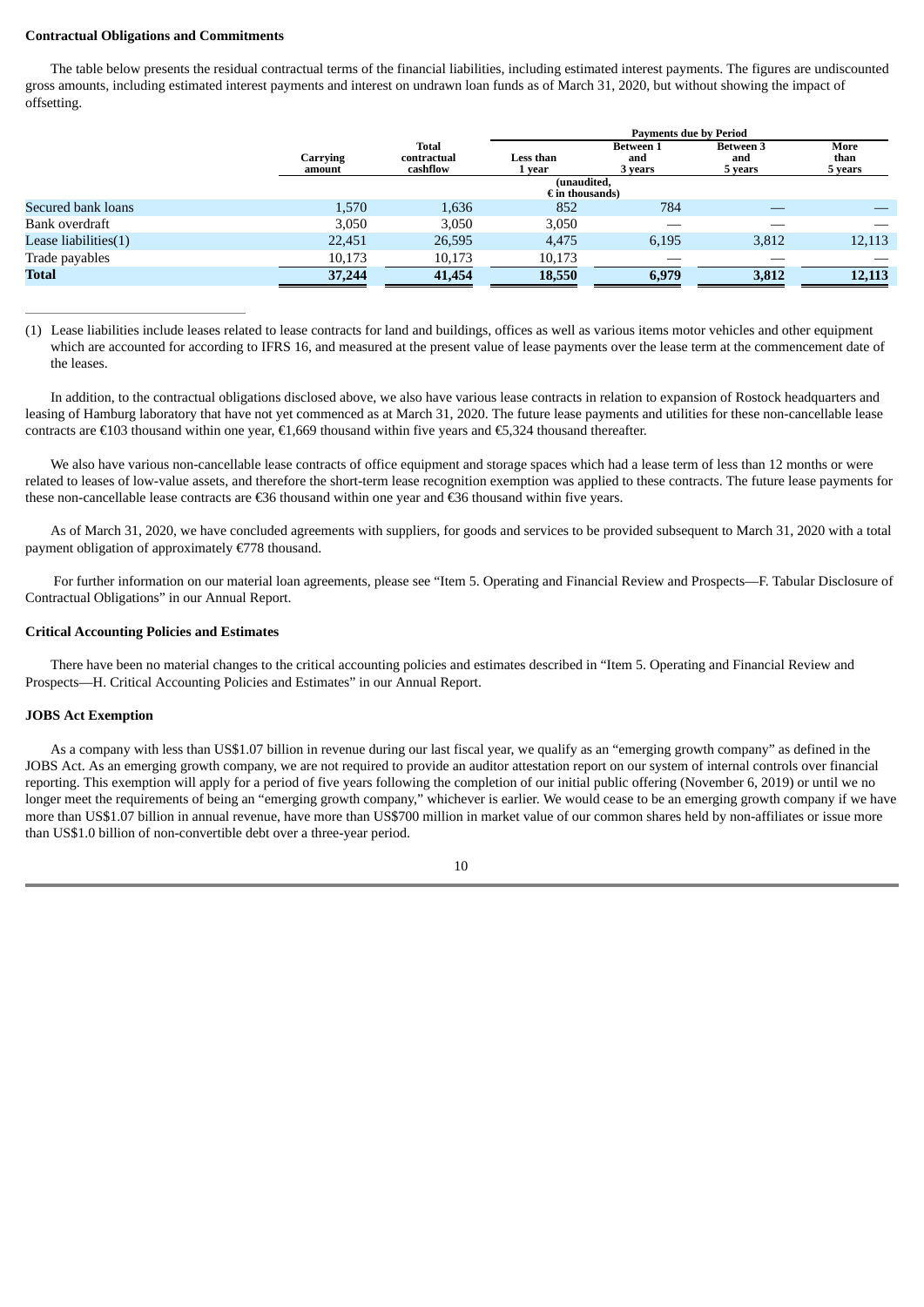#### **Cautionary Statement Regarding Forward Looking Statements**

Forward-looking statements are based on our management's beliefs and assumptions and on information currently available to our management. Such statements are subject to risks and uncertainties, and actual results may differ materially from those expressed or implied in the forward-looking statements due to various factors, including, but not limited to, those identified under the heading "Risk Factors" in our Annual Report. These risks and uncertainties include factors relating to:

- · our ability to effectively manage our future growth and to execute our business strategy;
- · our ability to generate sufficient revenue from our relationships with our pharmaceutical partners and clients, and to otherwise maintain our current relationships, or enter into new relationships, with pharmaceutical partners and clients;
- the effects of the COVID-19 pandemic on our business and results of operations:
- · economic, political or social conditions and the effects of these conditions on our pharmaceutical partners' and diagnostics clients' businesses and levels of business activity;
- · our expectations for our products and solutions achieving commercial market acceptance, and our ability to keep pace with the rapidly evolving industry in which we operate;
- · our assumptions regarding market size in the rare disease industry and our growth potential;
- · our pharmaceutical partners' and clients' need for rare disease information products and solutions and any perceived advantage of our products over those of our competitors;
- · our ability to manage our international expansion, including our exposure to new and complex business, regulatory, political, operational, financial, and economic risks, and numerous and conflicting legal and regulatory requirements;
- · our continued reliance on our senior management team, in particular our CEO, and other qualified personnel and our ability to retain such personnel;
- · our ability to obtain, maintain, protect and enforce sufficient patent and other intellectual property protection for any products or solutions we develop and for our technology;
- · the ongoing protection of our trade secrets, know-how, and other confidential and proprietary information;
- · our ability to remediate our material weakness on internal control over financial reporting;
- · general economic, political, demographic and business conditions in North America, the Middle East, Europe and other regions in which we operate;
- · changes in government and industry regulation and tax matters;
- · other factors that may affect our financial condition, liquidity and results of operations; and
- · other risk factors discussed under "Item 3. Key Information—D. Risk Factors" in our Annual Report.

You should refer to the section in our Annual Report titled "Risk Factors" for a discussion of important factors that may cause our actual results to differ materially from those expressed or implied by our forward-looking statements. As a result of these factors, we cannot assure you that the forwardlooking statements included herein or incorporated by reference herein will prove to be accurate. Furthermore, if our forward-looking statements prove to be inaccurate, the inaccuracy may be material. In light of the significant uncertainties in these forward-looking statements, you should not regard these statements as a representation or warranty by us or any other person that we will achieve our objectives and plans in any specified time frame or at all. We undertake no obligation to publicly update any forward-looking statements, whether as a result of new information, future events or otherwise, except as required by law. The Private Securities Litigation Reform Act of 1995 and Section 27A of the Securities Act do not protect any forward-looking statements that we make in connection with this offering.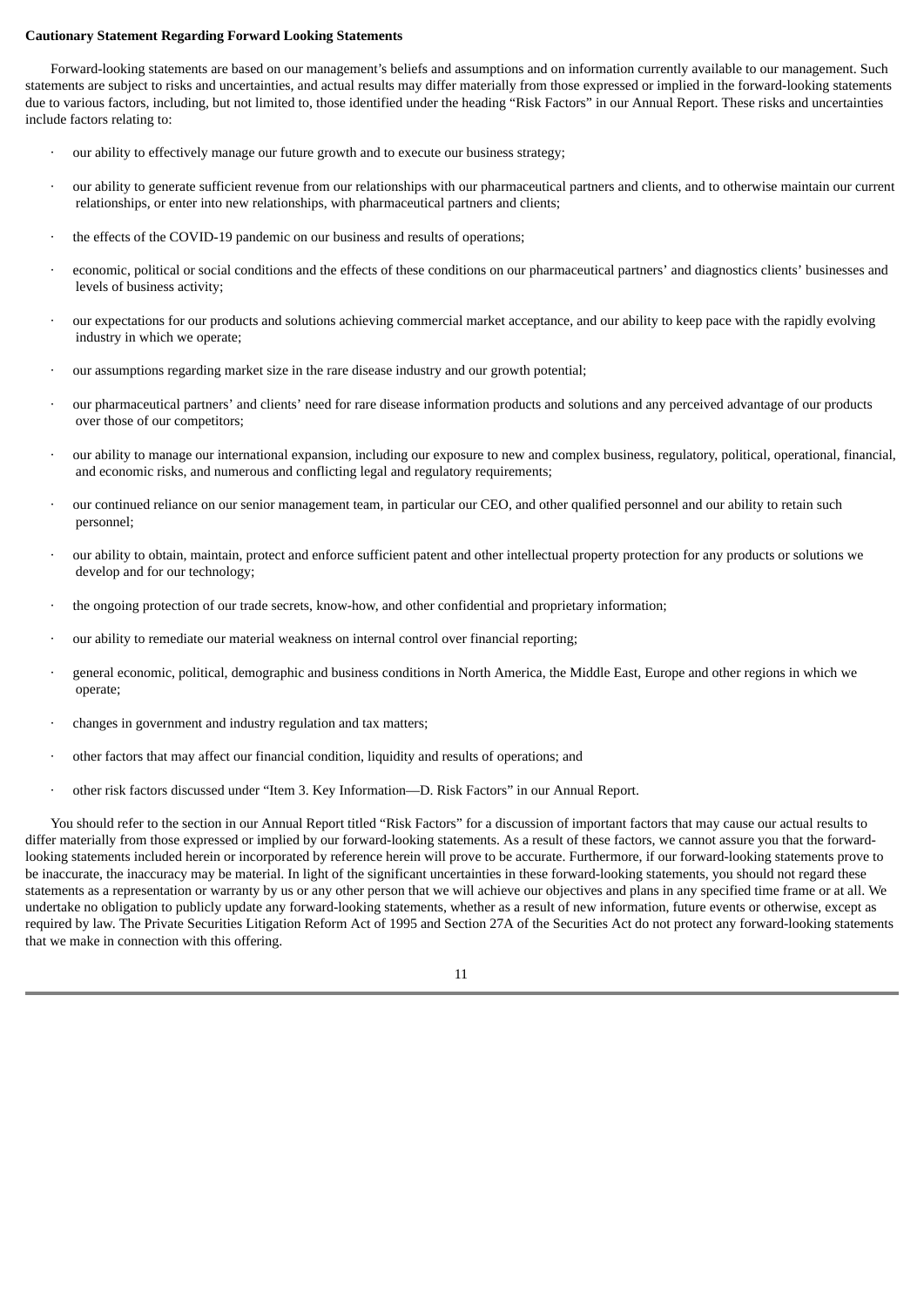#### *The COVID-19 pandemic may continue to adversely impact our business and results of operations.*

In December 2019, the COVID-19 virus, commonly known as "coronavirus", surfaced in Wuhan, China. In March 2020, the World Health Organization declared the COVID-19 outbreak a pandemic. The COVID-19 disease has spread from China to many other countries including the U.S., the U.K. and the E.U., with the number of reported cases and related deaths still increasing daily and, in many countries, at a very rapid pace.

As the COVID-19 virus continues to grow, including in the countries in which we operate, the outbreak and related counter-measures have had and will continue to have an adverse effect on our results of operations. For example, in the second half of March 2020, we have seen a considerable decrease in our sample volume related to our diagnostics segment. In late April 2020, when the slowdown was at its peak, we experienced a temporary decline of more than 50% below our normal volume, which had a negative impact on our revenues for the diagnostics segment.

There is a continued risk that COVID-19 may disrupt our supply chain, particularly as it relates to the United States (from where a significant proportion of our sequencing products are sourced) as well as other countries in which we operate and from where we receive tests, as well as international trade and business activities more generally. The magnitude of the impact on us will depend on future developments, which remain highly uncertain and can still not be predicted with confidence, including, among other things, the duration of the outbreak, the occurrence of a second wave, and countermeasures. The effects of COVID-19 on us, and on the environment in which we operate, has resulted, and may continue to result, in significant volatility of the trading price of our common shares.

The COVID-19 pandemic has materially and adversely affected economies all over the world, with financial markets globally experiencing material declines and very elevated volatility, signaling a likely economic downturn and adverse impact on GDP and broader economic conditions, including in Germany and the United States. Various governments have reacted with legislative and regulatory measures including unprecedented monetary and fiscal policy actions across all sectors, and there remains significant uncertainty as to timing of stabilization and recovery and no assurance that the responses from central banks (which include reductions in interest rates and liquidity support) and financial support and fiscal spending by certain governments will be sufficient to support the U.S. or other economies or that financial markets will return to normal.

As there remains significant uncertainty relating to the potential effect of the COVID-19 virus on the economies worldwide and our business, we are unable to provide a reasonable estimate of the related financial impact at this time. Any of the factors above could have a material adverse effect on our business, financial condition, rating and results of operations and may also have the effect of heightening many of the other risks described in the "Risk Factors" section in our annual report for the year ended December 31, 2019, filed with the United States Securities Exchange Commission on Form 20-F on April 23, 2020. For further information on the impact of COVID-19 on our business and results of operations, please also see the notes to our unaudited condensed consolidated interim financial statements for the three months ended March 31, 2020 attached to this Form 6-K as Exhibit 99.3.